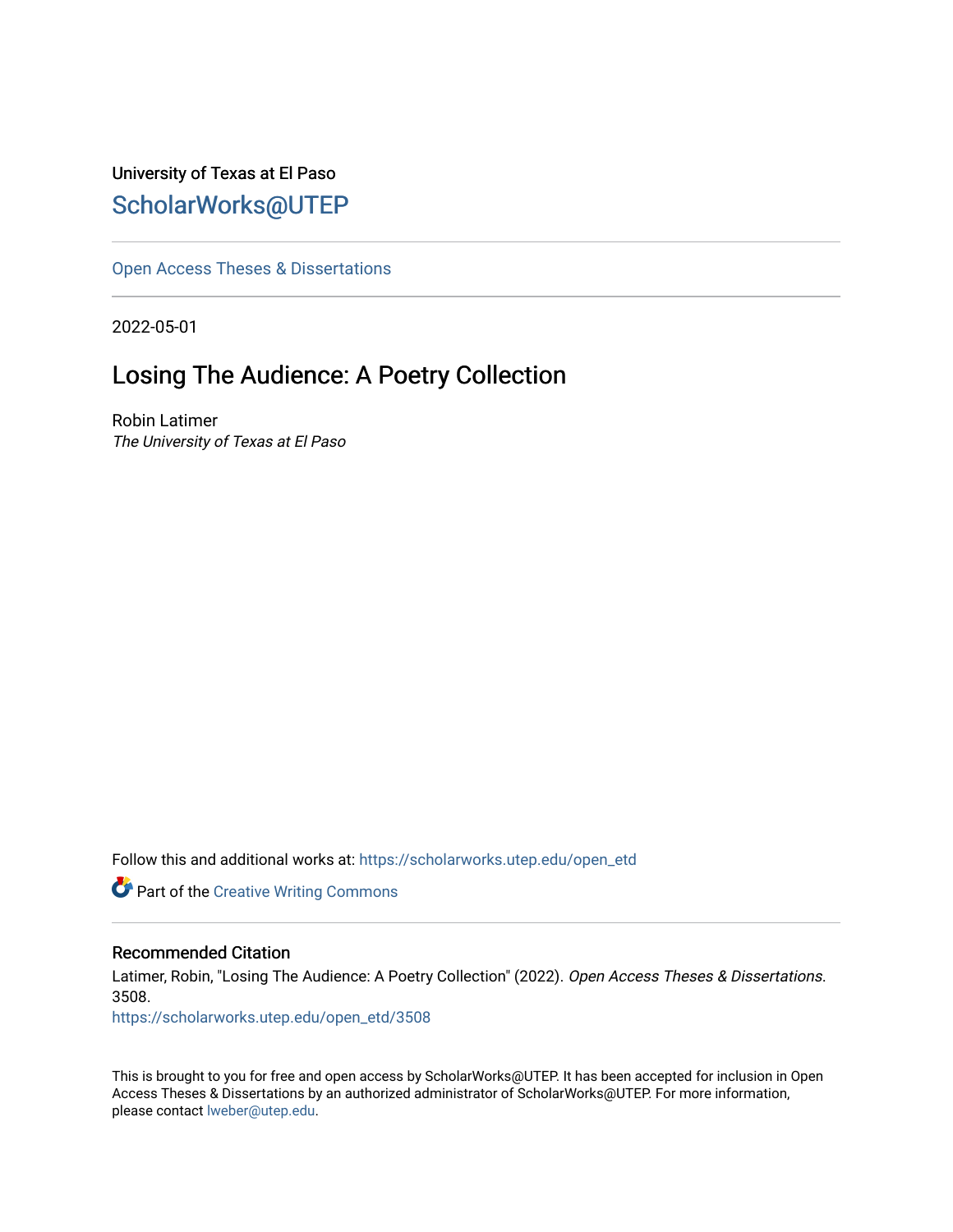# LOSING THE AUDIENCE: A POETRY COLLECTION

### ROBIN MARCELLE LATIMER

Master's Program in Creative Writing

APPROVED:

Andrea Cote Botero, Ph.D., Chair

Daniel Chacon, MFA

Roger D. Jones, Ph.D.

Stephen L. Crites, Jr., Ph.D. Dean of the Graduate School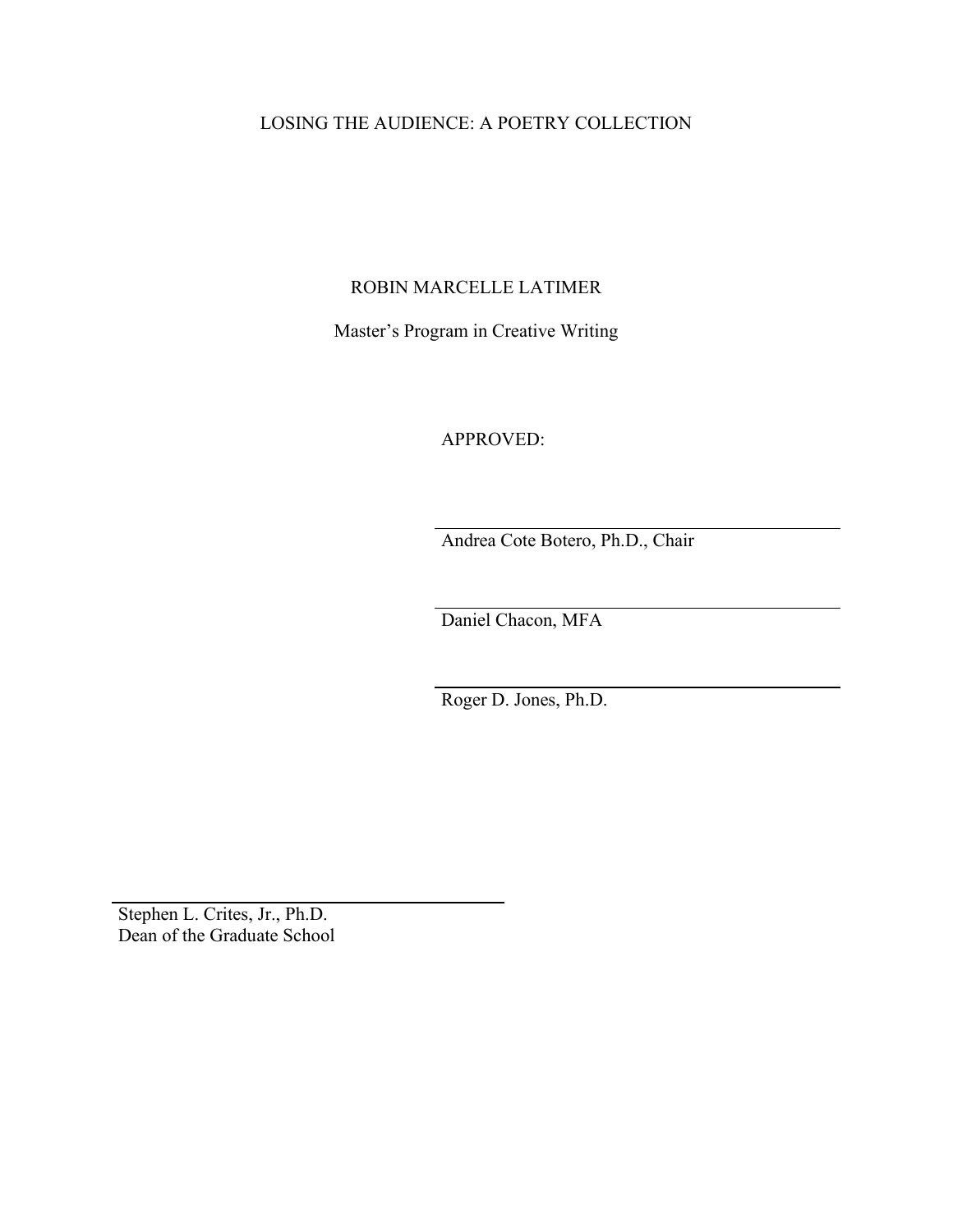Copyright ©

by

Robin M. Latimer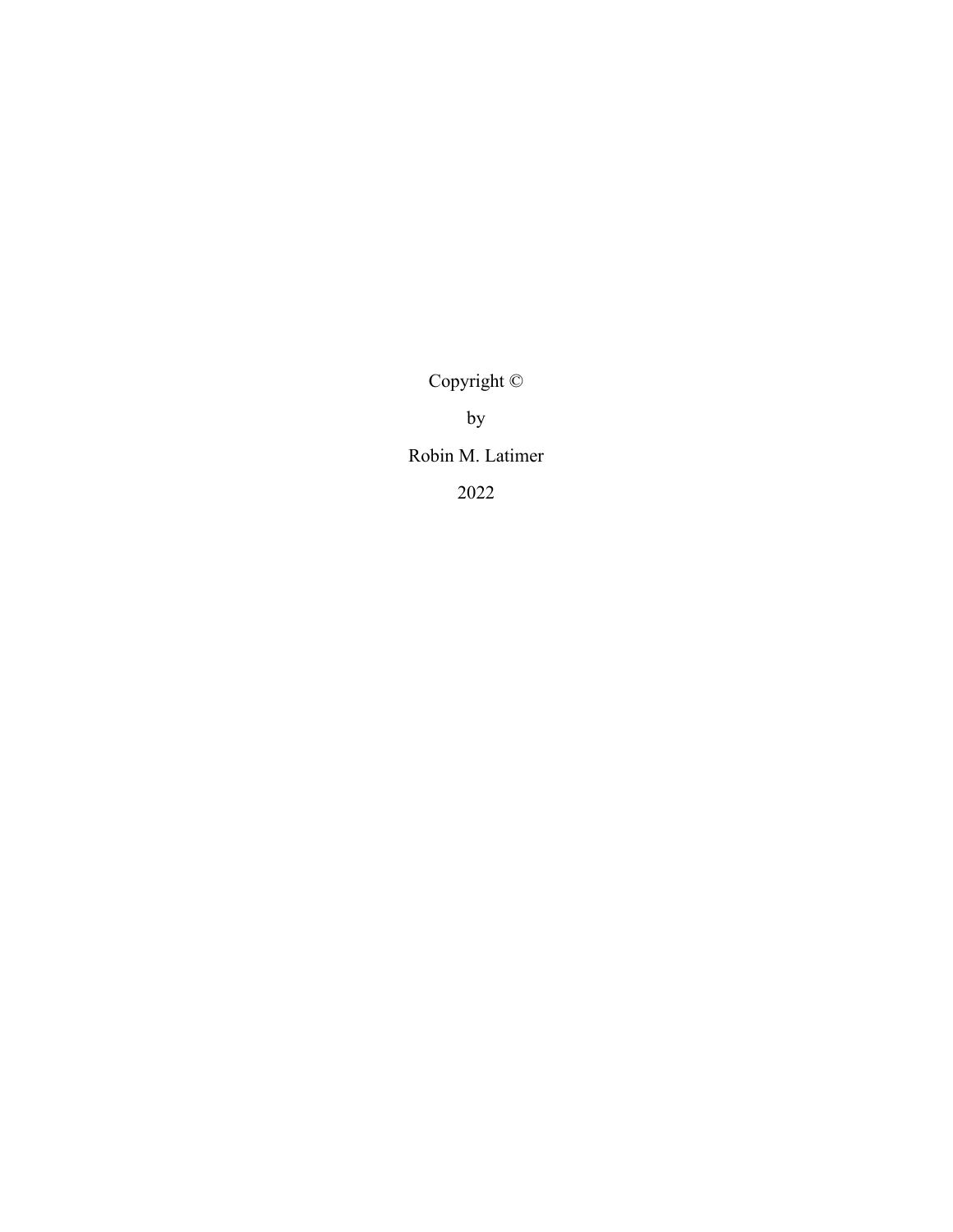# Dedication

For my mother, Florene, an avid reader and highly discerning and observant intellect, my family, who have supported me always, my lay apostolate brothers and sisters, and the teachers professors, and writers who have inspired and taught me.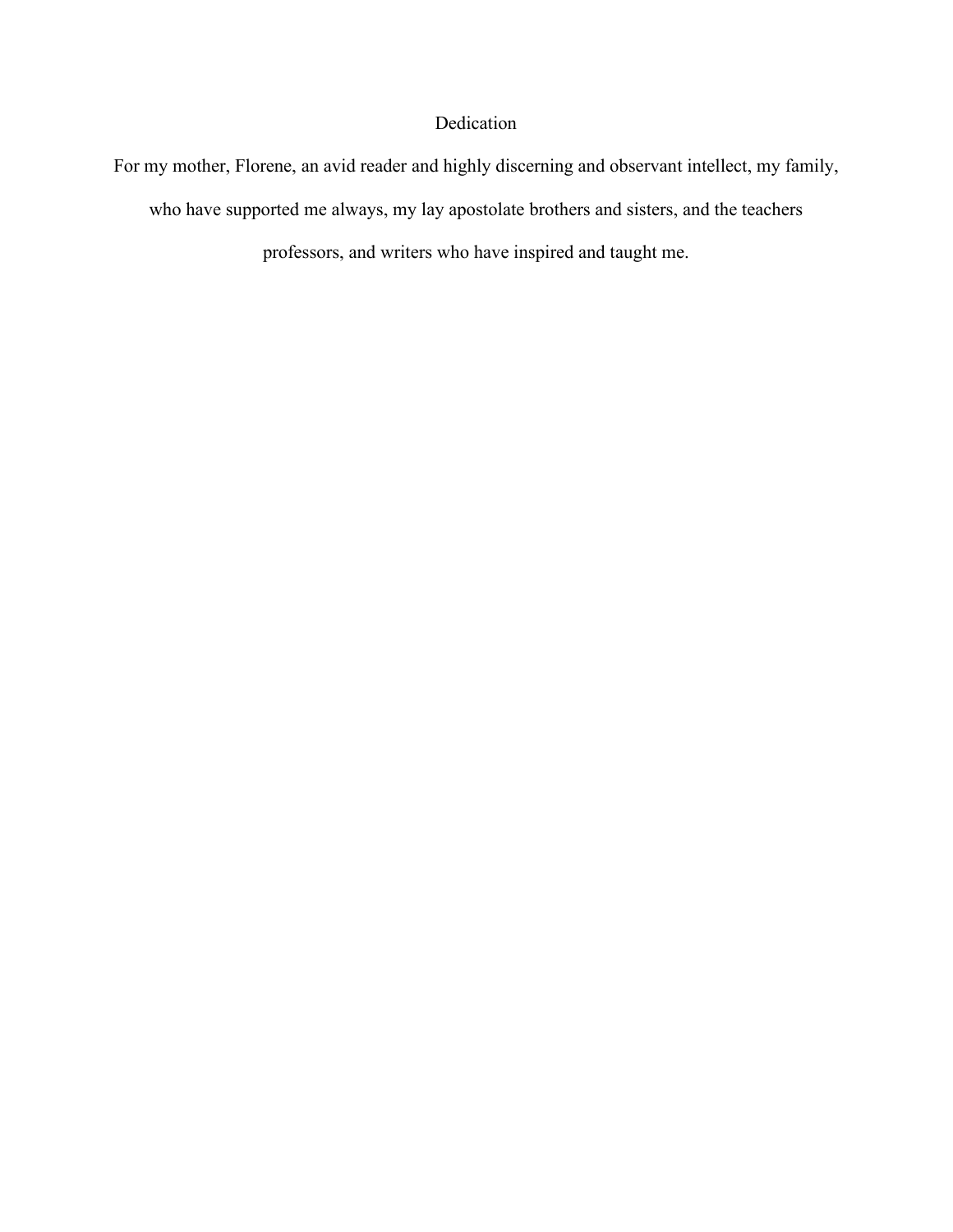### LOSING THE AUDIENCE: A POETRY COLLECTION

by

### ROBIN MARCELLE LATIMER, B.A., M.A., Ed.D.

## A THESIS

Presented to the Faculty of the Graduate School of

The University of Texas at El Paso

in Partial Fulfillment

of the Requirements

for the Degree of

### MASTER OF FINE ARTS

Department of Creative Writing

THE UNIVERSITY OF TEXAS AT EL PASO

May 2022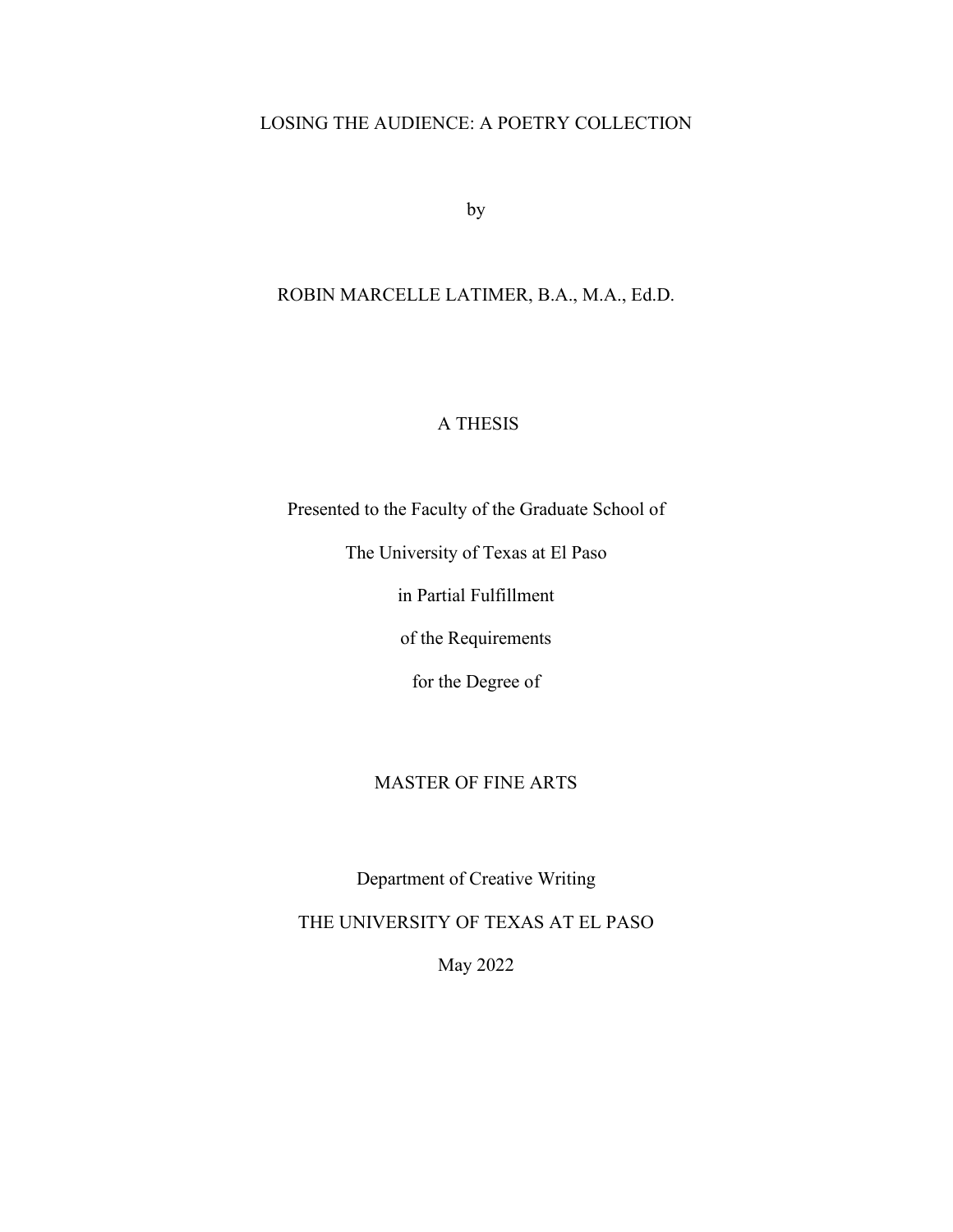# ACKNOWLEDGEMENTS

My thanks to the UTEP Student Business Office and Financial Aid Services for their timely assistance in my last two terms.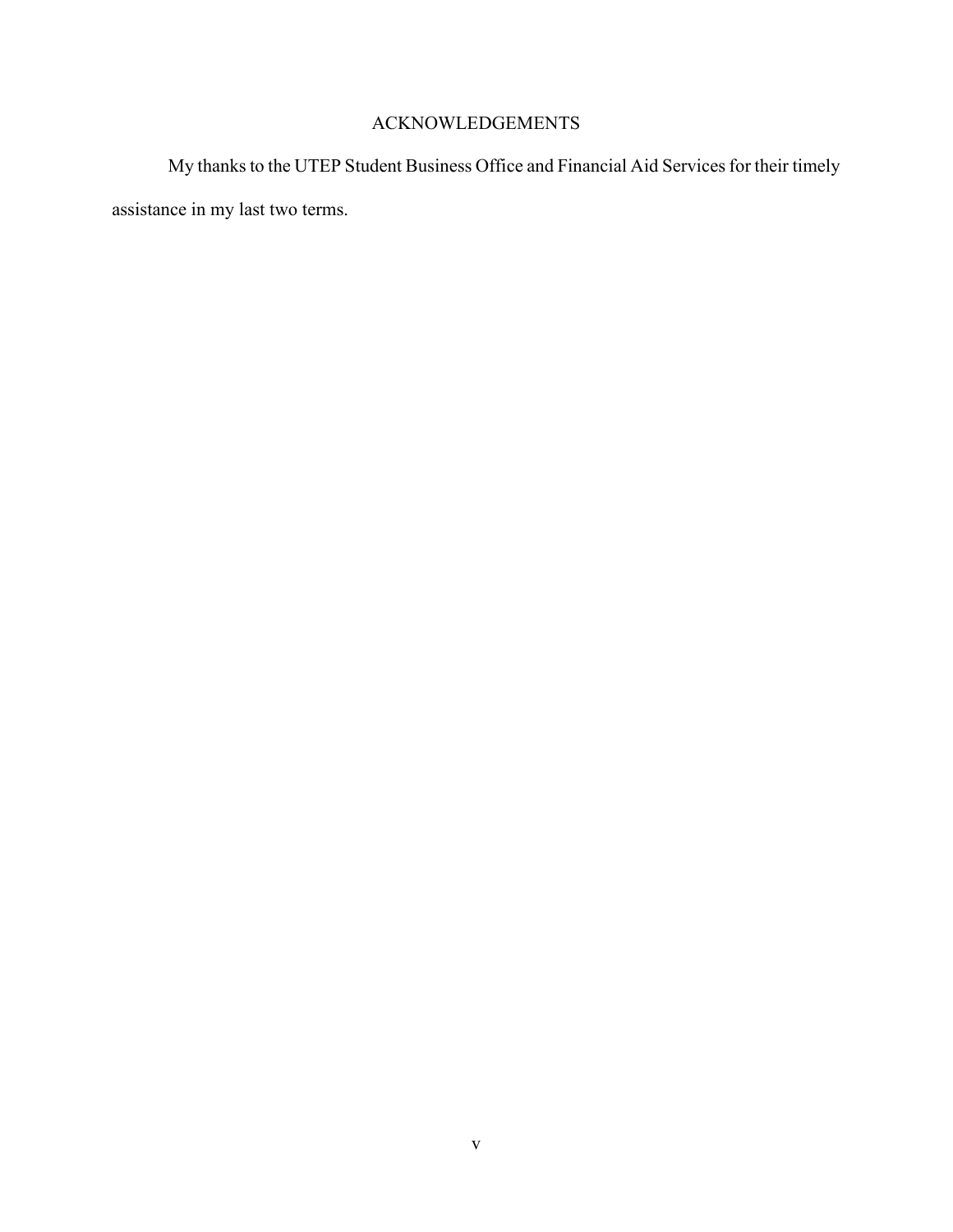| Discussion of Section One, Witnesses, Confessions, and Testimonies 12 |  |
|-----------------------------------------------------------------------|--|
|                                                                       |  |
|                                                                       |  |
|                                                                       |  |
|                                                                       |  |
|                                                                       |  |
|                                                                       |  |
|                                                                       |  |
|                                                                       |  |
|                                                                       |  |
|                                                                       |  |
|                                                                       |  |
|                                                                       |  |
|                                                                       |  |
|                                                                       |  |
|                                                                       |  |
|                                                                       |  |
|                                                                       |  |
|                                                                       |  |
|                                                                       |  |
|                                                                       |  |
| Elegy for Dylan Thomas                                                |  |
|                                                                       |  |
|                                                                       |  |
|                                                                       |  |
|                                                                       |  |
|                                                                       |  |
|                                                                       |  |
|                                                                       |  |
|                                                                       |  |
|                                                                       |  |
|                                                                       |  |
|                                                                       |  |

# TABLE OF CONTENTS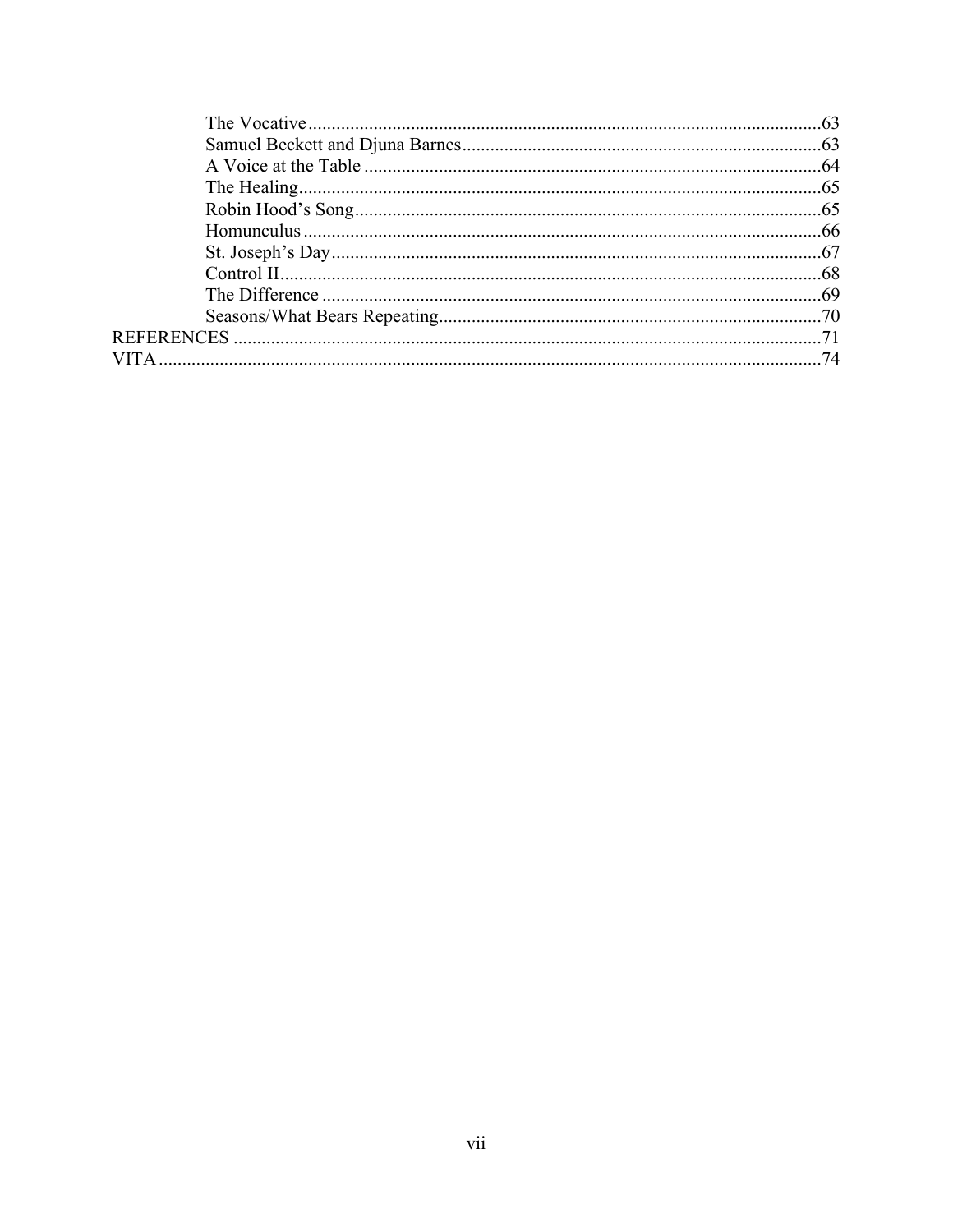#### PREFACE TO *LOSING THE AUDIENCE*

#### Chapter 1 Introduction

 *Losing the Audience* is collection of poems that engages the idea of audience as something that one can lose, purposively, as did Charles Baudelaire, when he published *Le Spleen de Paris*, with its challenge to the "moral certainties" of the book's readers (Scott 93), or by virtue of failure to attain the audience's comprehension, attention, empathy, or attraction. The idea of "losing the audience" also refers to the notion of a failing to gain ground or accord with someone who has the power to entertain requests and deny or grant them as in, say, a royal audience. A loss of the audience may also reflect the reluctance of the lyric speaker to let go of or finalize the poetic utterance, that is, to allow the poem to take place and be given over to the audience. (Celan identifies this aspect of the poem as its "Ever-yet", as will be discussed later, and often the result of this failure to let go or leave off becomes a hermeticism that disrupts or narrows the development of audience). These general outlines of the concept can apply in both private/intimate and public poetic contexts, and the collection works to represent both of these contexts, relating them within the framework of the poetic tradition of elegy, the poetic genre specific to the encounter of loss. Some of the poems enact failed communications based in spiritual distinctions of speaker or hearer (audience) as in the several poems that deal with healing, or in cultural and social differences that problematize communication, as in the two poems that reference relationships of the Deaf and the hearing. The audience is the object of projections of grief in the poems, and this grief coalesces around manifold vexed communications in which loss is experienced, between daughter with mother, society with governor, lover with lover, even poet with poem. This grief ebbs and flows in tones that range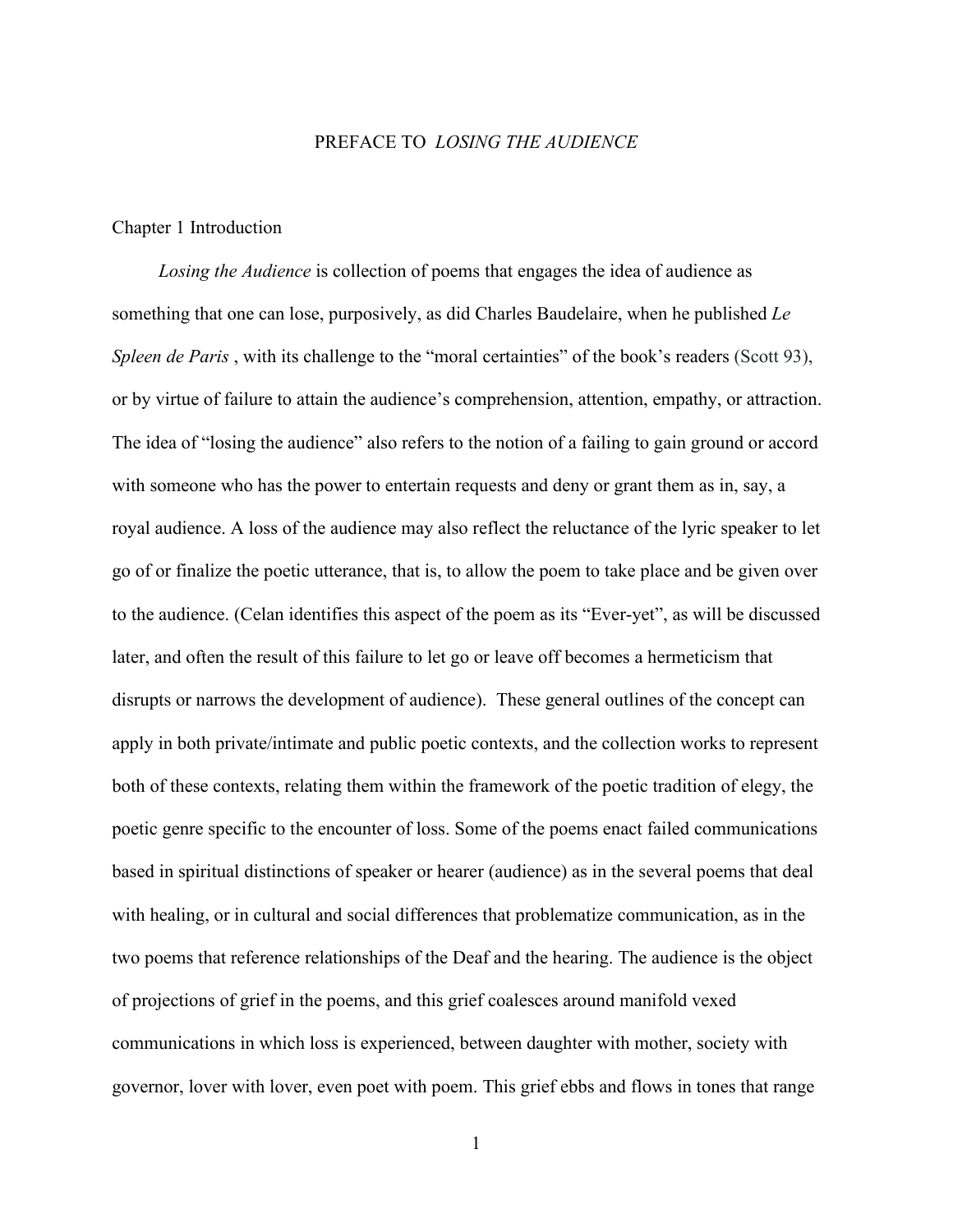from idealistic to caustic, forming a compounded elegy.

#### Audience

 What constitutes audience has been the subject of much theorizing in our own era, such as Ong's positing that audience is constructed by the rhetorical situation, such that it is a "fiction" (Ong, "Audience" 13). Porter distinguishes audience in this way: " 'Fictive audiences,'….are those which can be inferred from the texts. They are the counterpart of the 'implied author's personality that appears coextensive with the text, that embraces its contradictions, and that in poetry we call the 'lyric self'" (113). In this collection, I am not operating around any one theory of audience. An audience is those who hear, or listen, or follow, or witness a story, a person, an act, be it by plan or happenstance. An audience may be an agreeable one that appreciates a performance, testimony, or other perceived phenomenon and seeks more like it, or one hostile to the same, either shunning its source further or seeking it only to complain against it. An audience may be oblivious to what it attends, or it may be thoroughly involved in the making of a performance, even becoming part of what is made, as was Antonin Artaud's demand of his theatrical audiences. An audience may arise by accident or through cultivation, it may be internal to the narrative element of the poem or story or external to it (the reader/listener/viewer). An audience may be a group aimed at or targeted, as was Baudelaire's in *Le Spleen*. Whatever an audience is, it carries with it the "a much richer set of meanings" (Park 247) than does the concept of readers, and, despite humanity's sojourn from "orality to literacy" (Ong, *Orality*, 31-32) through print and now to digital technology that supports fulsome visuals, audibles, and script, (say Metaverse), the notion of voice has been retained and remains a key concept in the idea of the audience of poetry.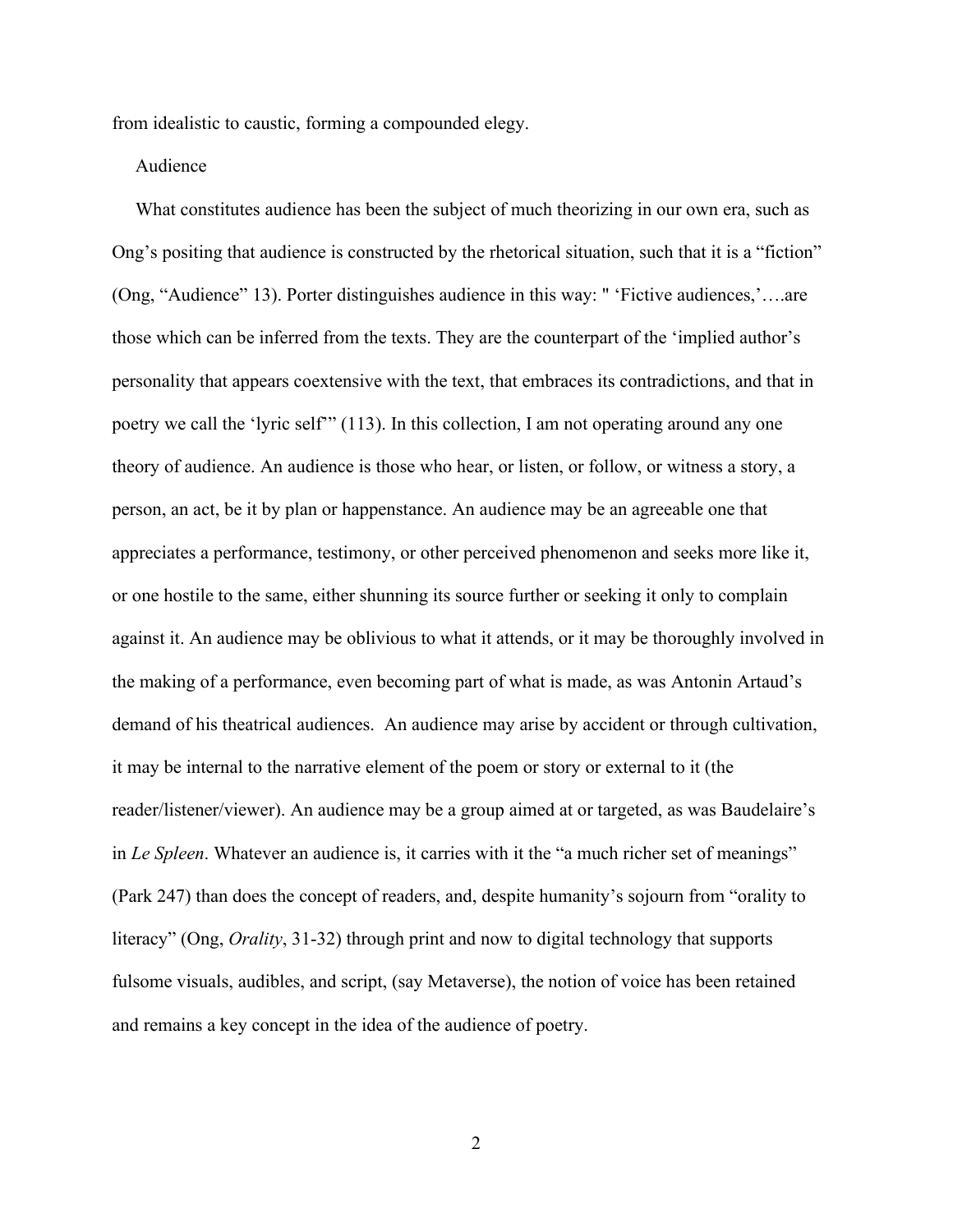#### Voice

 The idea of an audience of poetry implies the operations of voice, be that voice in sign language, body language, or in words, and this collection has worked to extemporize, critique, and evaluate the concept of voice, though not exhaustively by any means. The collection also means to undercut voice's being associated only with a projection of a clear and unified identity such as is asserted in the political concept of voices that represent an ideology or point of view. Alice Notley has described her sensibility of poetic voice in an interview with the *Boston Review*:

Poetry *is*the sound of poetry, even when it's telling a story. Its definition is the way the voice changes when you read a poem. The ghouls let me speak for them because only *I* will. But that's because I'm a poet; I'm not in it for the money. I'm at the mercy of my poetic voice and of their voices. No choice in the matter. (Turner)

Poetry speaks through the poet as Notley observes, but it also crystallizes around the vocalizations and thoughts of a poet, emanating from layers of the poet's history. That history may have been orderly or disorderly, improvised, colonized, integrated, interred …and the list of enunciative categories could go on. Poet Paul Celan notes in The Meridian that "the poem today shows…a strong bent toward falling silent" and not mostly because of the difficult logistics of technique required by post-Modern efforts to break with tradition, but because of its need for the Other, of "conversation" (410), for the "[p]oem is lonely" (409) as it reaches for its "Ever yet" (409). This "Ever yet", relative to the encounter continually called into being by a poem and a poet "mated with it" (409) requires, Celan tells us, "someone who does not forget that he speaks from the angle of his inclination of his very being" (409), a specific meridian. It is a similar idea that Li Young Lee considers in his statements around the "prime reality" that we "are constantly living in the late report of antecedent events" and that therefore, "poetry is the voice of an earlier body, not this body"…such that "all art is yogic" in the sense that we are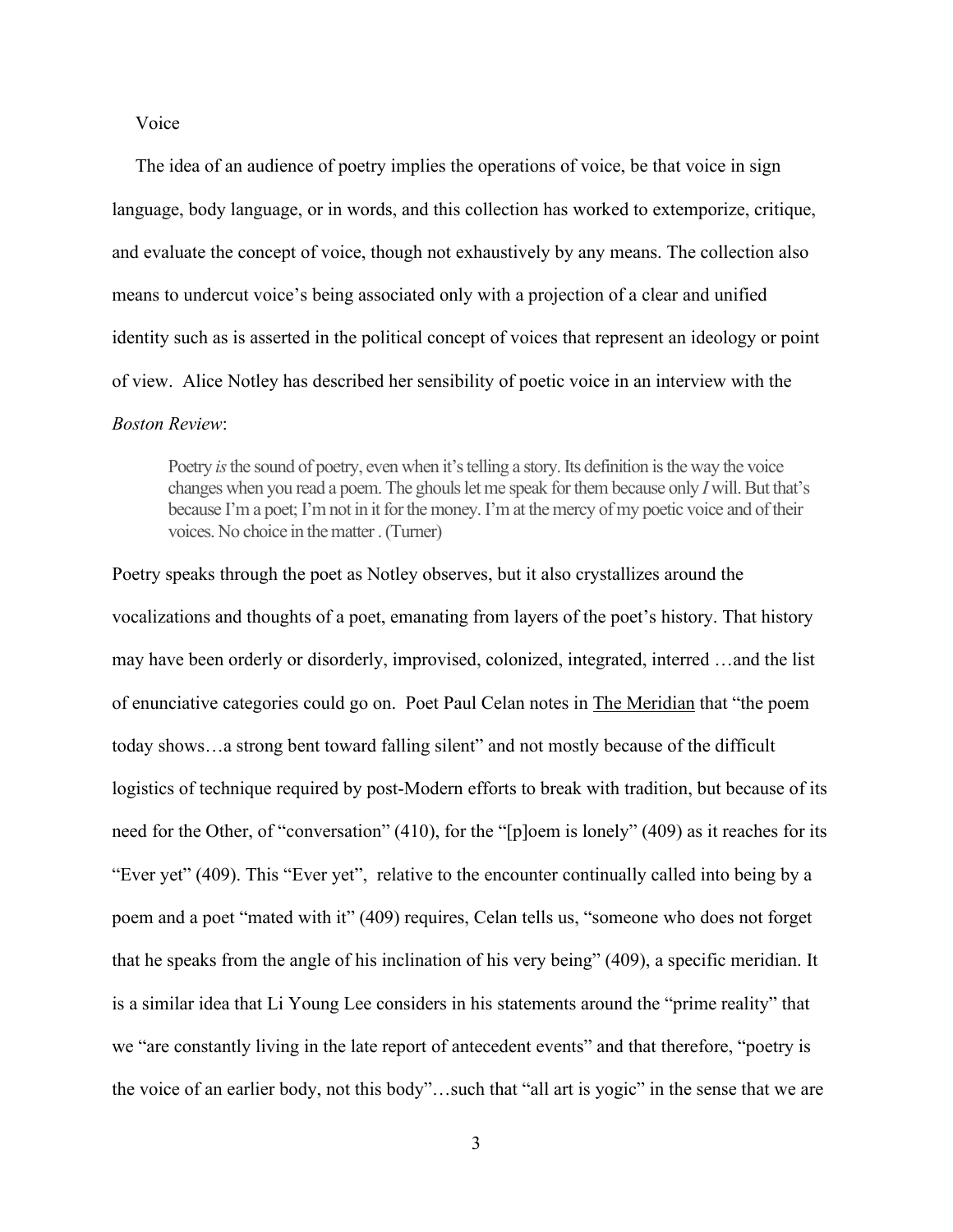linking ourselves to the future and to an "original nature" (Young-Lee, ctd. in Dearing and Graber 87-88). Both poets here deal with the recursive and potential aspects of the poetic utterance as it shapes itself into the present moment and curves back into the language from which it emerged. This yogic aspect of poetic language , or what Celan might call the "Ever yet", operates, then, is an elegiac format, pressing into the present and ultimately public moment with the memories and concerns of the past. The sense here is of a never quite complete poem languishing in language and memory. In this sense, the poem always enacts a kind of grief. Neither Young-Lee or Celan remark directly on the concept of audience in their theoretical musings around the effort of the poet to retrieve the "yogic" or "Ever-yet", but it is clear that a poem is not only coming from an origin or meridian, a past, a voice or myriad of voices; it is present and going somewhere, and this process, largely unfurling without witnesses, will eventually be left only to be understood by witnesses. Thus, the very act of voicing from the past into the present and aiming at the future (audience) is elegiac in nature, with the poem a type of monument to the poet's process and voice, and for this reason I have enjoined the trope of audience to the genre of the elegy in this collection.

#### Elegy

 A strong understanding of elegy as a genre is beneficial to the reader of this collection precisely because this collection broadens the definition of elegy to include the idea that elegy is a context of writing relative to past selves/voices and to the very past of the poem that is worked out to the present. Jean Genette's work on the lyric genre noted that the "the relationship between theories of the lyric and theories of genre is intimate in modernity" (Jackson and Prins 11), and that elegy is one of the lyric poetic forms that has undergone the journey from "enunciative"(11) genre in its ancient sources in choral Greek funeral rites to its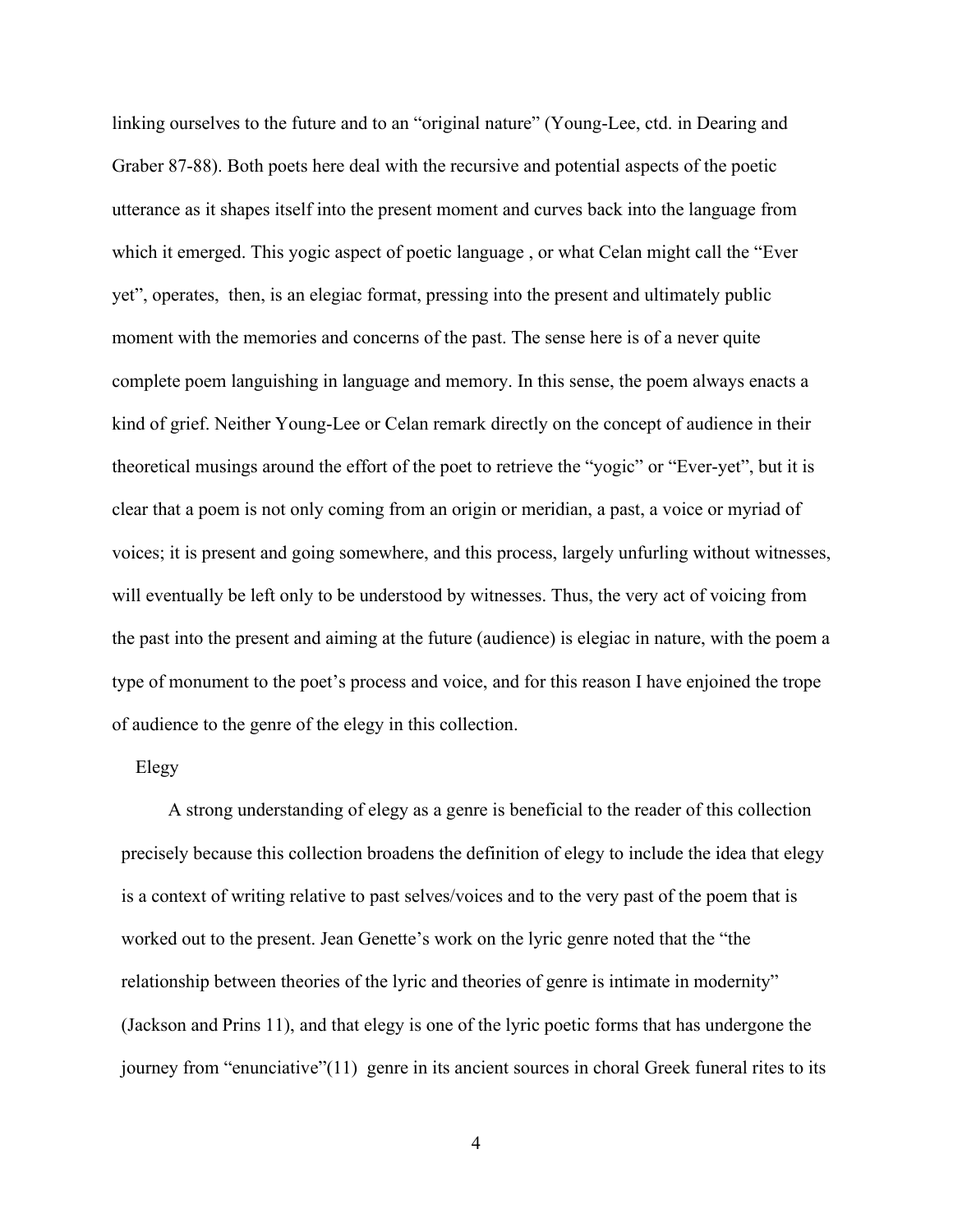modern iteration as "imitative" (11). The genre of elegy represents a process of grief or sorrow brought to bear or performed toward a public, (members of whom may also carry the same grief privately), and its enunciative aspect or voicing allows for what Ong notes as the sensation of sound's "special relationship to time" (Orality, 31-32) , that is, the fleeting aspects of the temporal in sound. In the movement from an enunciated elegy to the imitative one, what we can call the performative aspect of elegy deals in temporality, incursions of the past into the present, and is linked to the traditional structure of the elegy that attends to the "monuments" (be they symbolic or actual) of the past. For any poet, this "performance" operates from some degree of pain or effort (grief) based in retrieving or drawing the past into the present moment. Such a task also casts the present moment of the poem into the poet's consuming fire of the "Ever-yet", the unfinished business of an exact and complete retrieval. The poet, as a result, may view the "finished" poem as a paradox in the ways described by Celan and Lee Young Li, and this paradox may, in turn, hinder the relationship with the audience of the poem in the sense that the audience is structured by a rhetorical situation, which, from the poet's viewpoint, is quite fluid. Alice Notley observes of that fluidity in an interview with *Poetry Northwest* writer Sierra Nelson that, "[a] poem comes to exist somewhere between the mind and the vocal equipment, also with the hand or hands involved (sometimes I feel that my writing hand is speaking). Also between the poet and the poet's audience (reader)" ( "Nothing Keeps").

Elegy as Supplemental Form

The elegy is traditionally understood as formed of three parts: the lament, the praise of the grieved object, and a finale dealing with consolation and solace (*Eleg*y, Academy of American Poets). This definition by the Academy does not look back far enough into the Greek roots of form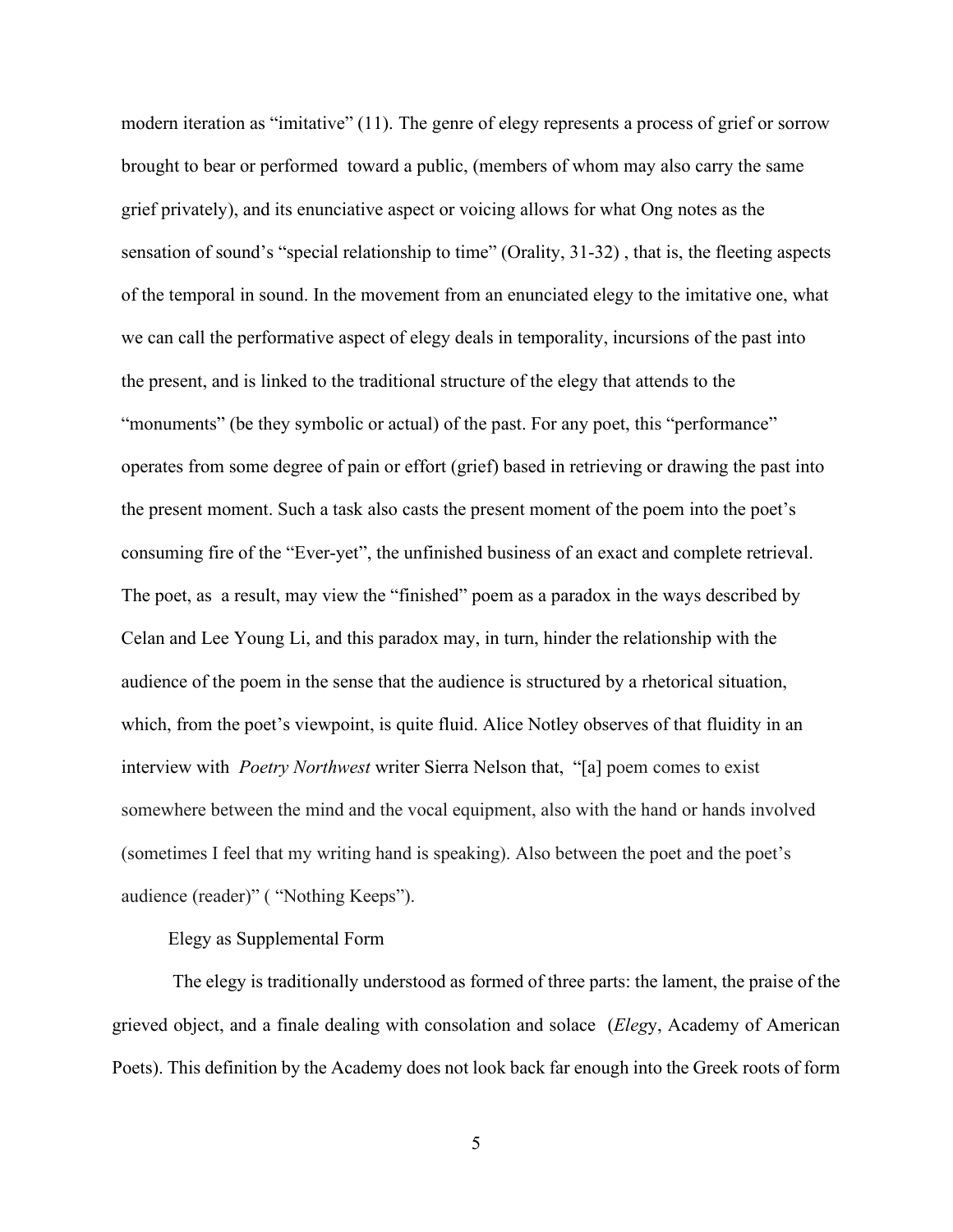but does note that "[m]any modern elegies have been written not out of a sense of personal grief, but rather a broad feeling of loss and metaphysical sadness." Of its ancient origins, Nagy adds to the understanding of the enunciative aspect of the elegy that the elegiac couplet common to ancient elegies is a combination of one line of dactylic hexameter, followed by a second line of dactylic pentameter with the critical point that the

markedness of the pentameter can be seen most clearly in the use of this meter for the purpose of expressing a meaning that supplements whatever meaning is already being expressed by way of the hexameter. (Nagy)

The second line of the couplet, which is specific to the elegy form, is a "supplement" to the first line, with the first line not marked specifically to the elegy genre but an outgrowth of the epic hexameter form. This point is significant because it ties the second line of the couplet, the genrespecific line, the mourner's line, to the stable, consensus (public) meter of poetic discourse—the hexameter. Nagy finds this pattern of "the supplementary function of elegy" to be "an overall function of the elegy." (Of interest is Nagy's observation that the lamenter in the elegy is usually a woman, and always the one most impacted by the event, which, in Classical antiquity was often the death of a loved one in battle). This early form of elegy underwent changes as singing was professionalized by Sappho and later by Alcaeus as elegies were delivered over into the male-only symposia (Nagy). Perhaps this subsumption of the female voice in the elegies of the Symposia poets was a change mirroring an alteration in the social discourse such that the female point of view was suborned or rejected.

 The elegy's traditional use of its supplementary line of pentameter as part of memorializing the past as if it is somatically present is noted by Estrin in his discussion of the elegiac engraving on the "cenotaph in the modern city of Arta, ancient Ambracia"(299). In reviewing the first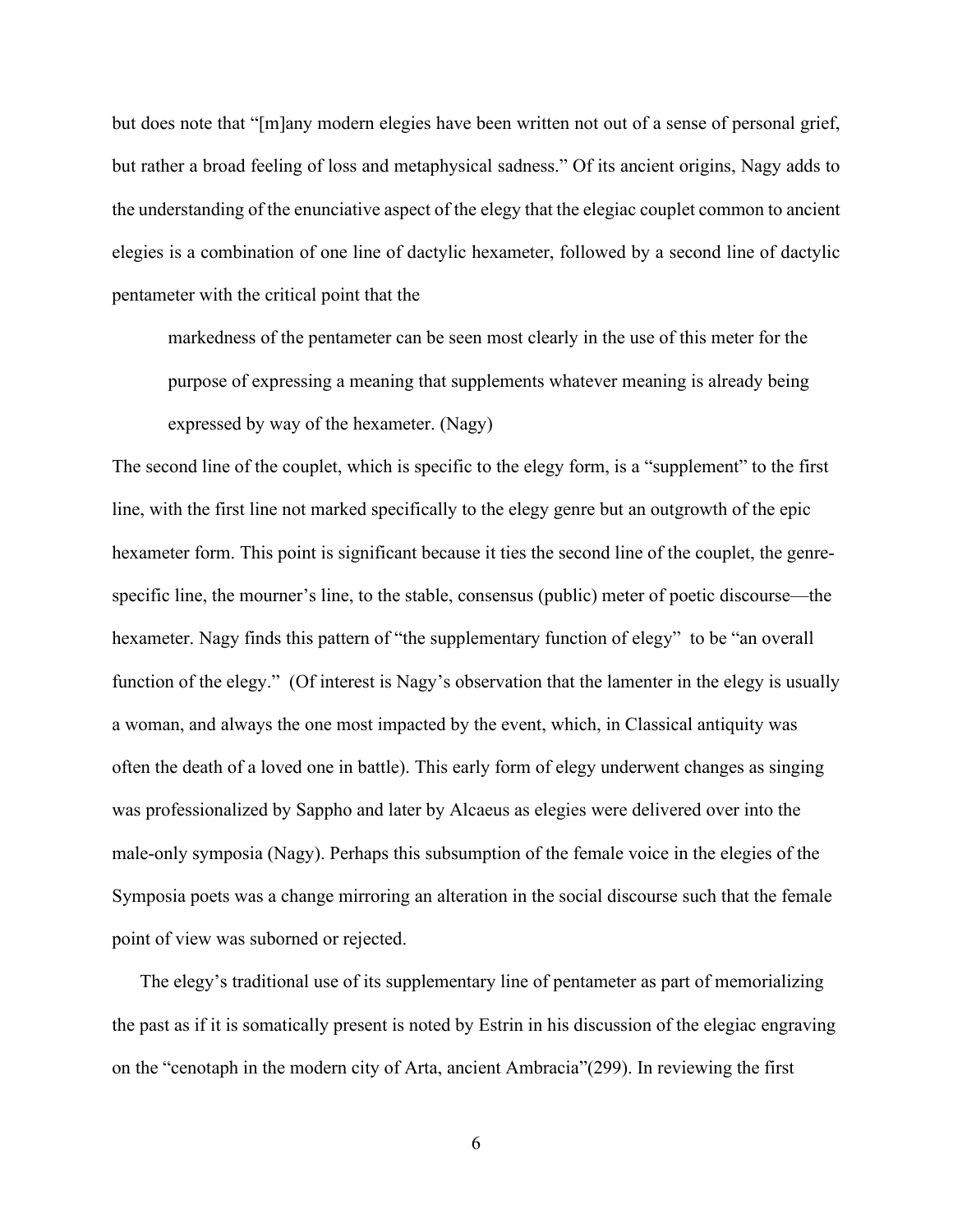several lines of the engraving, Estrin notes that, "the hexameter opens with a "deictic...gesture[] towards two.. men, Nausistratos and Kallitas, introduced as if present" (303). Estrin continues, "Yet the pentameter reminds us that "dark Hades" holds them back forever. (303) Two points are to be made here. One concerns the idea that the couplet addresses an audience, for the grammar references "these" two men, as if present and in need of designation for a present mourner. Secondly, in addition to the deictic grammatical form, "the hexameter points to the deceased and so, fittingly draws on techniques of visualization associated with epic poetry [while] the pentameter pulls us back to [the] reality"(Estrin 303) that those referenced are absent. The elegy operates in a representation of the events of the past as present in some sense, through a literal monument or a line of hexameter evoking a visual presence of the dead, or some other means. The supplemental function is to bring this past into the "real" present, the present moment in which there is no further actual "somatic" presence, only a memorialization or evocation of it. The structure of temporality in the elegy, then, is related to the presence of listening mourners, an audience who are directed to the remembrance of the subject(s) of the elegy.

 An elder stateman of Classical Studies, W.P. Trent, urges that with the addition of the second line of pentameter as the completion of the elegy's opening line of epic hexameter, the "stately flow of the epic was now supplemented by the purely personal poetry" (6-7) and this development suggested that "Greek poetry had practically cast the molds that were to shape the subjective poetic utterance of the nations yet to be" (7) . Even in the late 1800's then, the character of elegy for subjective poetic utterance around lamentable conditions and situations, from love to politics, was understood to be part of the elegiac tradition.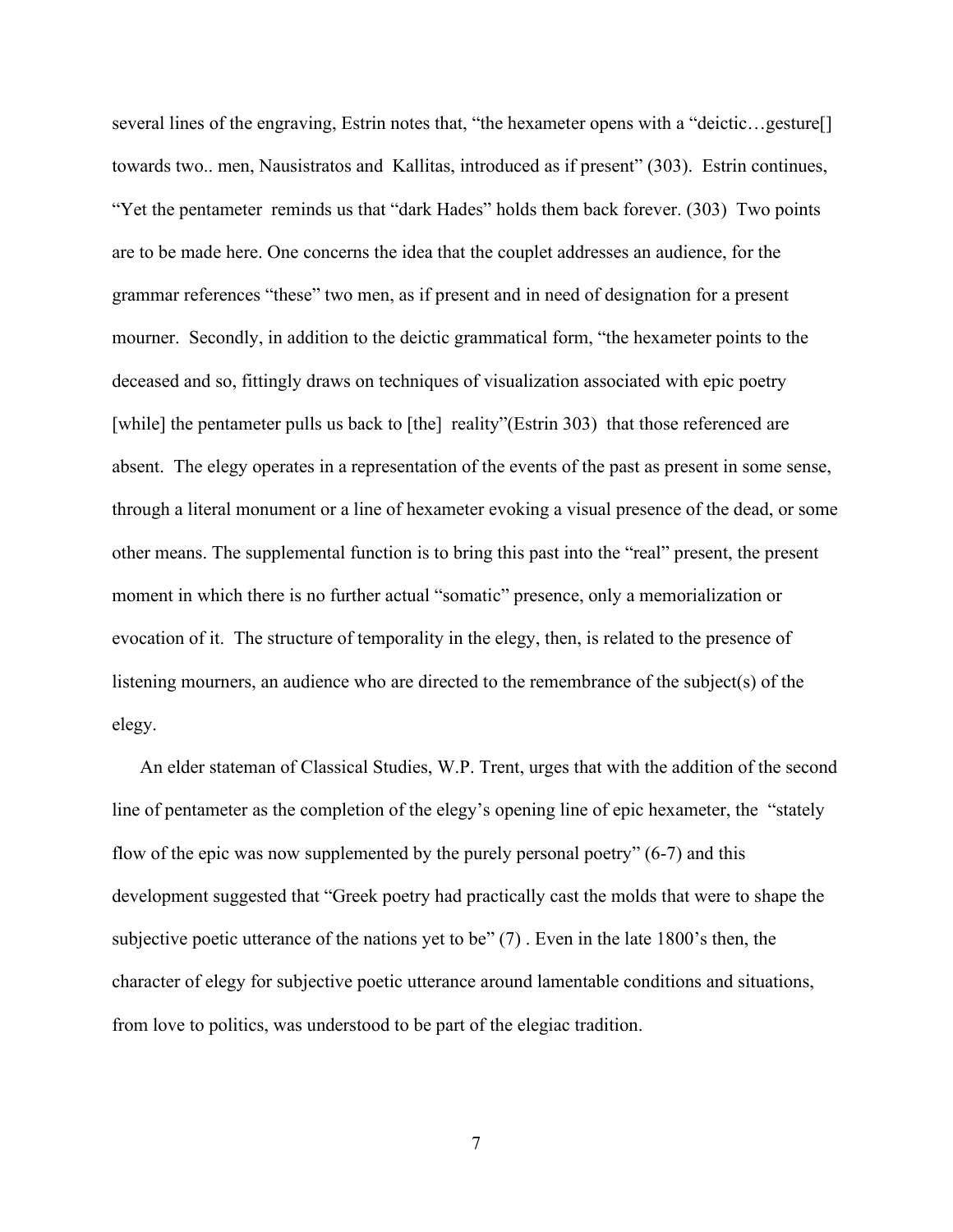#### The Modern Elegy

 Anita Helle writes that "elegy, a genre long associated with personal mourning, is being newly called to account for its changing historical circumstances, its modes of production, and relation to literary as well as non-literary discourses" (51). Her article catalogues the changes as those that foreground the element of "witness" or" testimony" concerned with historical and political matters, rather than the personal.

 For the modern elegist, the work of bringing the past (the former, the dead) into the present and often public moment is rarely performed now through the structure of meter, begging the question of how the performative aspect takes place, for the performative (with its relation to audience) remains with the elegy in its current imitative form. Thomas Gray in "Elegy in a Country Churchyard" effects the performative aspect of mourning through reference to the various monuments in the graveyard. The speaker "reads through" these for the poem's audience in his personal summarizations as he walks through the graveyard. For example, in the lines, "Some village-Hampden, that with dauntless breast/The little tyrant of his fields withstood..." (11. 57- 58), the speaker obliquely references perhaps one of the headstones that are in or may be in the graveyard. (It should be noted here that in addition to oblique reference to particular or likely headstones, Gray's speaker surveys the monuments through a lens of topical allusion to English politics). Gray's poetic strategy is derivative of the performative elements encouraged by the Ambracian monument. In a modern poem, say Forche's "Angel of History", the monuments become allusions to historical acts ( the Holocaust and Hiroshima) as these are understood relative to Paul Klee's painting of the Angelus Novus, a "slack-jawed" and "aghast" angel, which Walter Benjamin noted " 'is how one pictures the Angel of History'"(Farago)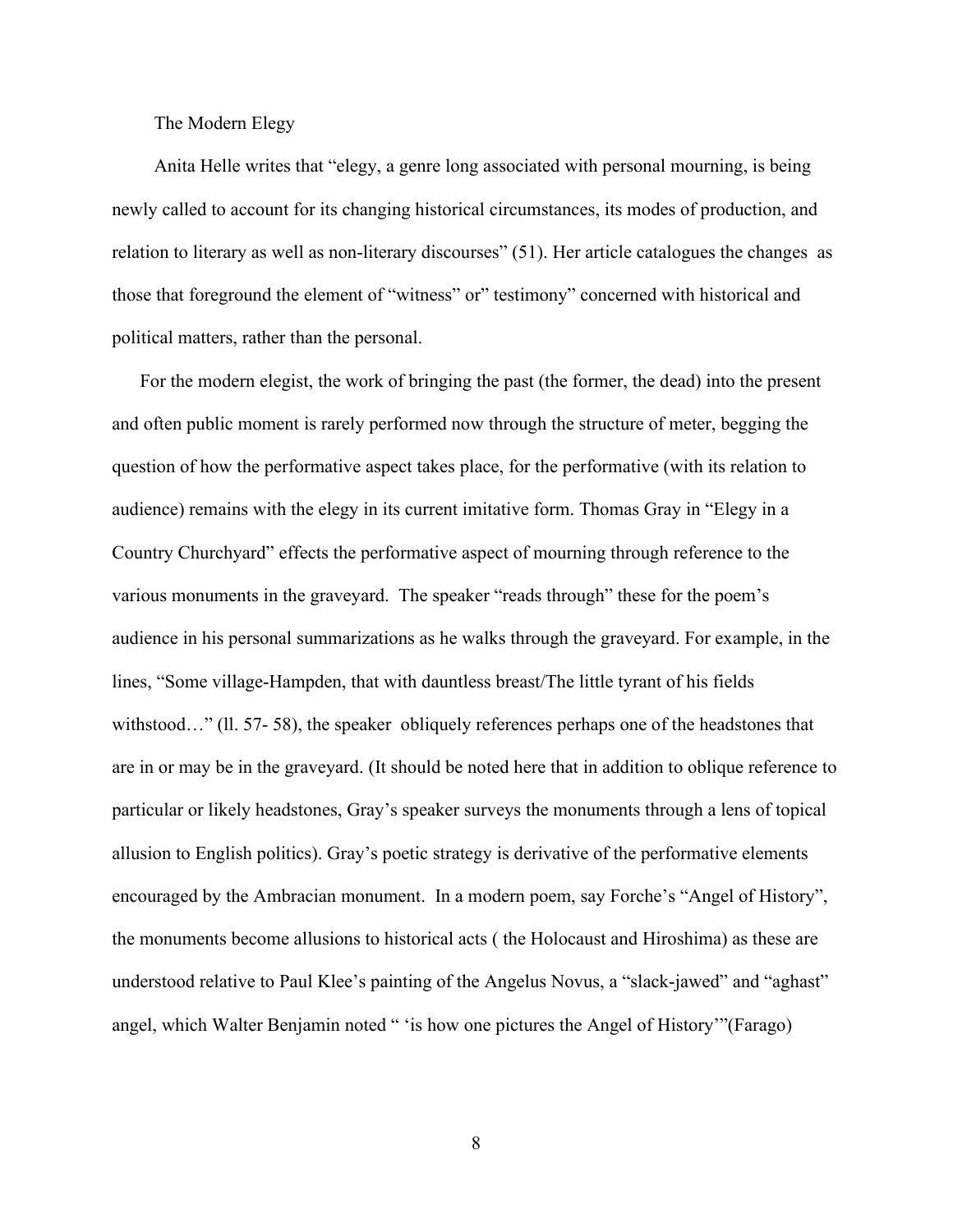looking out over the post-modern period of history in which genocide, war, torment, and oppression defined history's march.

 In several of the of the poems I have collected here, I attempt a performative mode of elegy by means of characterizing the speaker as someone who can call in the present into the past by undoing " the shades/between us" or by stating that something in the present ( a "midnight dance") has been "crossed" by something that is from the past, or from the imagination of the speaker.

#### This Collection

 The poems in this collection fall under this rubric of testimony, confession, or witness and obtain towards the performance of the past in the present moment. The first section focuses largely on personal grief as the outflow of failed communication. "Effigy" brings the implied audience of the poem's speaker into the present moment of the burning of an effigy. "Tempted" brings the reader into present moments of conflict as a young lecturer rewrites a lecture to remove elements targeted at a student in the class. Several of the poems in Section II of the collection ("Elegy in Country's Graveyard", "Elegy for the Woke", "Americas") offer a more political level of grief similar to what Helle notes among modern female elegists as reconsideration of America "as an afflicted body" (53) . The two sections are not meant to communicate with each other in a particular manner, only to effect the work of elegy in both private and public contexts, sharing primarily the voices of mourning.

 Appropriately in terms of the ancient tradition of the elegy, most of the poems in this collection come from a female speaker or perspective, though with some exceptions. The collection is presented in three parts, with the sections intended to mirror to some degree the traditional elegiac structure of lament of a death or loss, followed by assessment/praise of the lost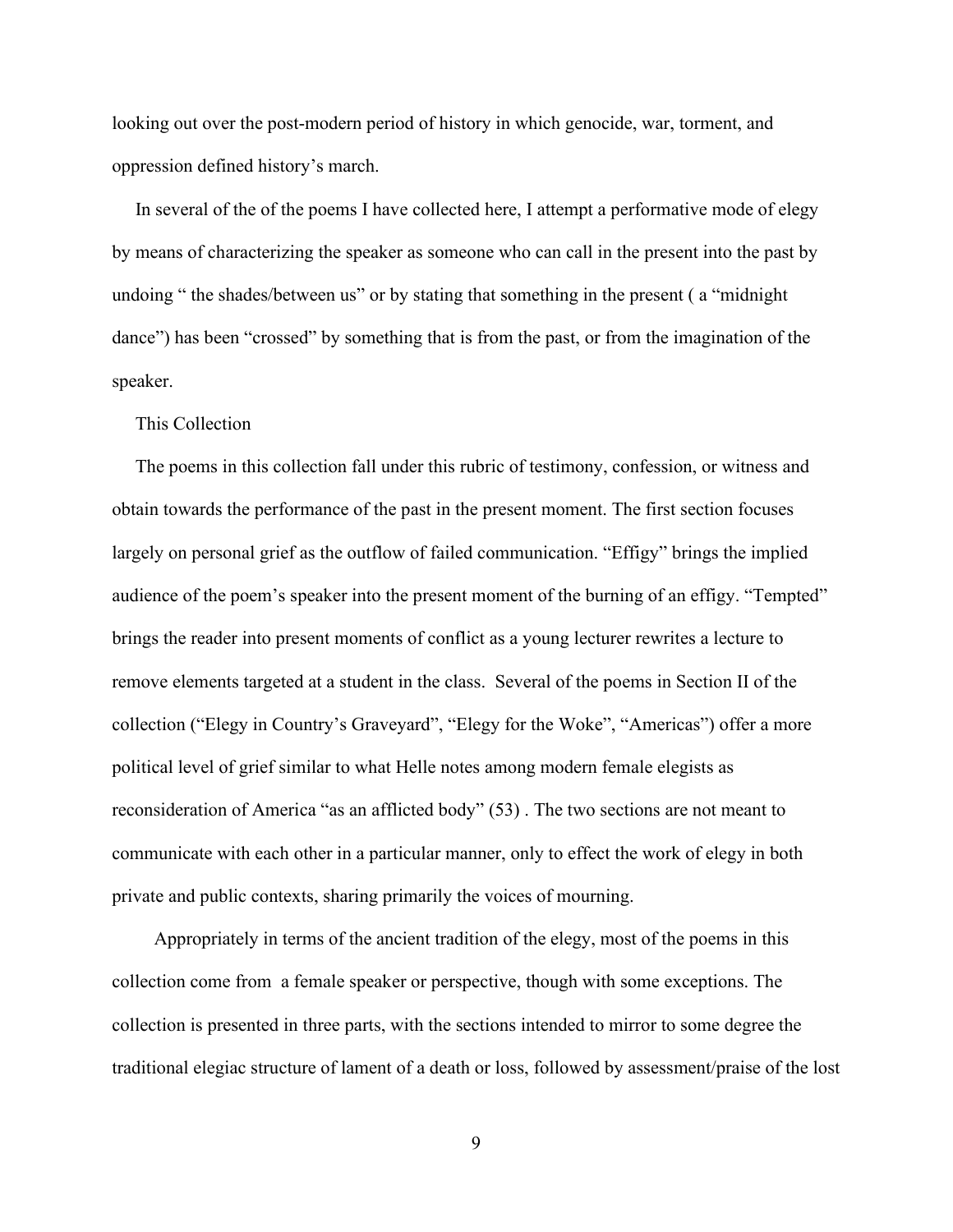or deceased subject, and a final effort at consolation. The first two sections of poems, then, deal with a background of witnesses, testimonies, and confessions on personal and political levels , respectively, foregrounding the element of "witness" or" testimony" that is part of the modern elegy. The second section, while taking part in lament, focuses on elegies proper, as, for instance in "Elegy for Dylan Thomas", and further begins to consider the consolations (and inconsolability ) of poetic voicing. The third section offers a largely ironic viewpoint on the elegiac consolations of self-expression and "voice" or voicings and picks up the ironic tones of the second section to confront the reader with what the speakers view as unethical and narcissistic self-expression and voicings. In the poem "Homunculus", for example, the speaker takes on the problem of being an invented voice. In "Robin Hood", the speaker decried being a voice outlawed. The last four poems of the work devolve into a kind of solipsistic self-expression as if to clarify that without ethics or morality such is the direction of poetic utterance. While I was not thinking of the end of Eliot's " The Waste Land" when I set these three in place, I am reminded that he ended that formidable poem with a kind of babbling (though one much more intellectual than my own).

#### Summary

As a function of the temporal orientation of elegy, many of the poems in this collection are reaching to Li Young Lee's notion that poetry is the "late report of antecedent events" (Young-Lee ctd. in Dearing and Graber 87-88) and attend to a sense of loss of communicative value for the speaker (or the implied hearer/spectator) in this movement from the personal to the public, (or the past to the present), hence the title I have supplied this collection-*Losing the Audience.* (This title also references other aspects of such losing, including alienating the audience, confounding the audience, losing in an engagement with someone who holds power, etc.). Quite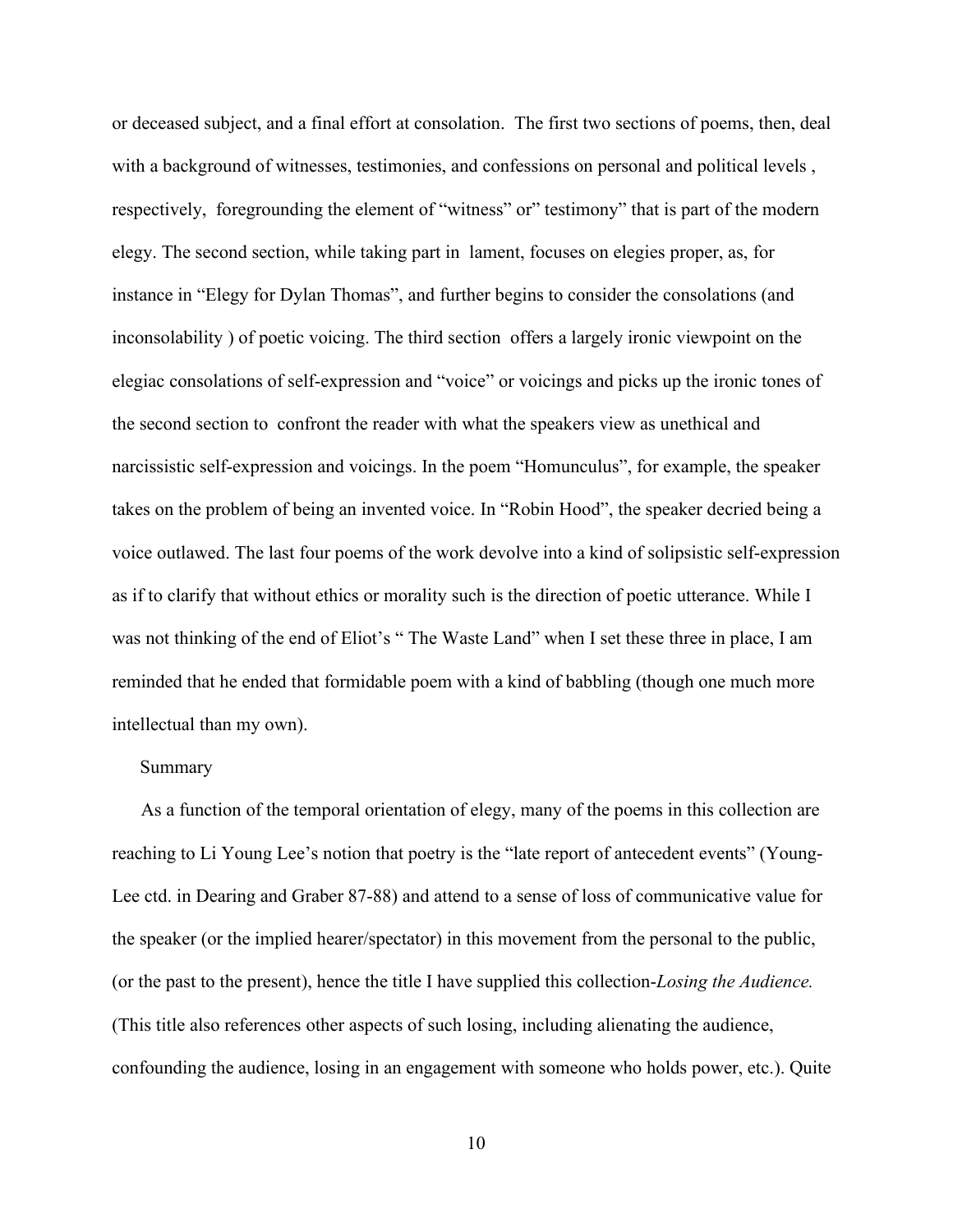a number of the poems deal with an audience in the sense of a hearing or spectatorship in which some kind of loss is represented as past events are relayed in the present. The elegy draws out the private sphere into a public space, the space of audience, and it often does so inside of forms or structures that include sections of lamest, praise, and consolation. The poems I am presenting in this thesis work with all of these structures and forms. Some of the poems simply draw attention to the personal or private that is suddenly brought into the public space or confessed or testified to in a way that reveals the previously private thought or feeling. Other poems reveal personal or private experiences as they emerge into a politicized realm. In some instances, the poem might offer an image of one culture emerging int the context of another, shaping a sense of something personal becoming public or political (as in "Le Crise" and "Farah, Cutting My Hair"). While I emphasize personal voices, some of the poems bring in a more public and political voice as in "Americas." The political theme is in keeping with some of the ancient traditions of elegy as Trent notes in remarking that while Solon was using the "elegiac distich for political purposes,…Minnermus was devoting it to… his hopeless passion for the flute-player, Nanno" (8). The concerns of womanhood in the current era certainly are present in these poems whose speakers deal in sex and sexuality, romance, oppression, and a more pervasive if subtle theme of the problems of existing in the minds of others, affording a sense in many of the poems that navigating between the state of being and the state of being witnessed forms an elegiac terrain from private self to public self. In poems like "Farah, Cutting My Hair", "Matrimony", "Women: An Elegy for the Liberation Movement", laments of the oppressiveness of being seen or known (or formed into an image) are presented. The poems do not exclude male speakers from such laments, as in "Robin Hood" (male speaker) or "Homunculus" (gender neutral). The navigation from private to public self may be problematized for the female/feminine insofar as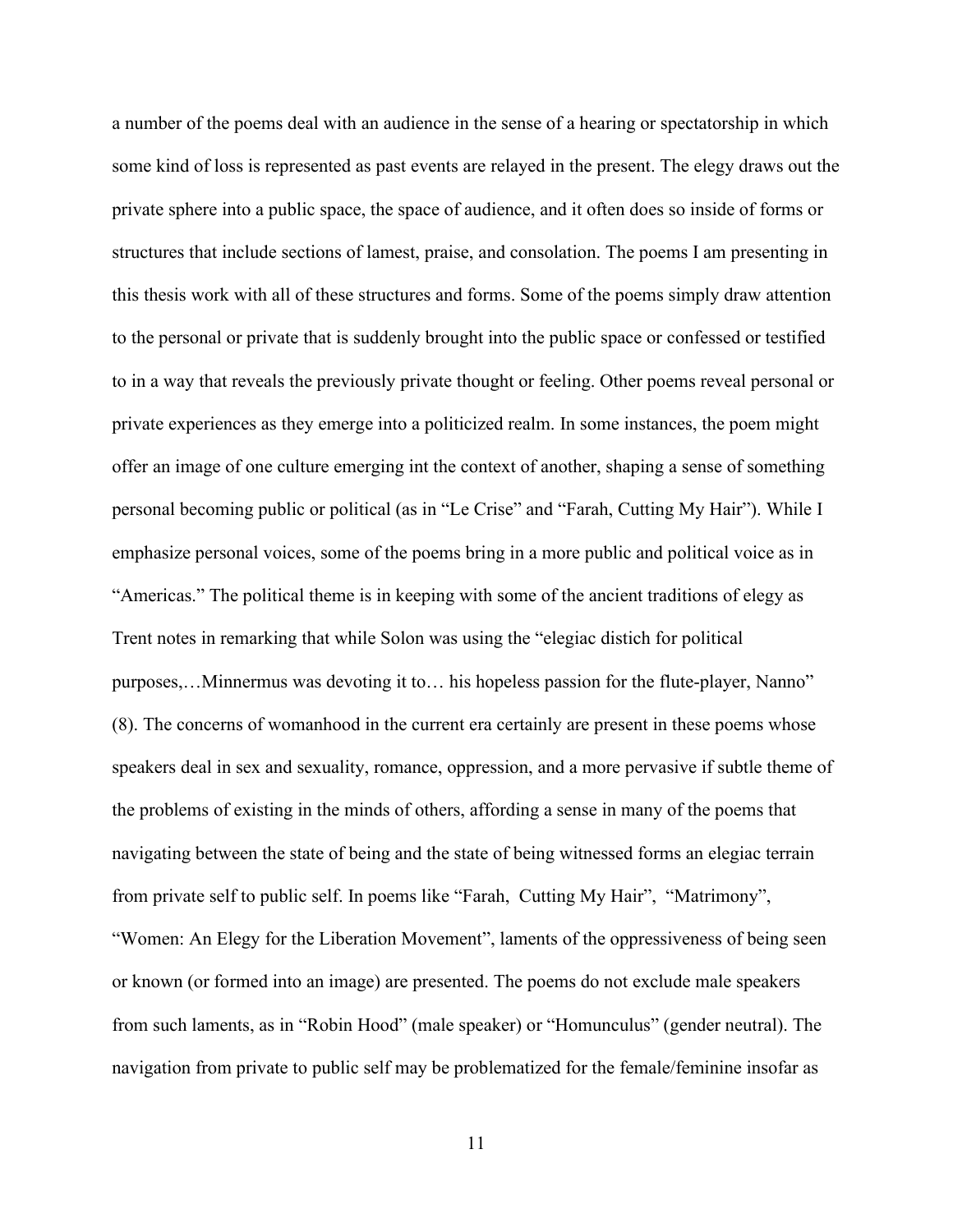the public domain has so long been the territory of the male/masculine in patriarchal societies, but it forms a problem set for all who are in some way outside the patriarchal norms, who are its "supplement".

 In the following sections, I will discuss individual poems as they convey an extemporized poetic mourning in keeping with the ancient and modern traditions of the elegy while also examining their placement and contribution to the patterns of the overall collection. Discussion of Section One, *Witnesses , Confessions, and Testimonies* 

As noted above, the modern elegiac tradition foregrounds the element of "witness" or" testimony" and confession that is part of the modern elegy (Helle 53). In this first section, I work with these elements in reference to the audience of poetry (a general audience) and also to the implied and often internally represented audience of the speaker of the poems-"the you and I" (Duncan ctd. in Nordquist), as , for example, the person in the bath in "At the Door". I start at this place to offer a phenomenology of the poetic self that is dealing in the sense of loss on a personal level as it begins to bleed into the sense of loss on a poetic level. Questions of regrets, mistrust, ambivalence of sexual posture all are interrogated in this section as the various speakers review a history of loss, from temptations avoided, to relationships undertaken. The two short poems that Losing the Audience opens with concern sexual desire, constrained in the first and celebrated in the second. The first, "At the Door" open the collection in the imagery of hearing and sensing through a door the water and heat of the beloved, this person characterized as "night's encased corsage". The represented (internal) "audience" here is a secretive and solo one, and perhaps, an unknowing one, as there appears to be someone in the bath of the room before which the speaker stands at a closed door. Contrasting with this impassioned and lonely experience, the second poem, "Sappho Reads to Her Poetry Group Concerning Anactoria", is a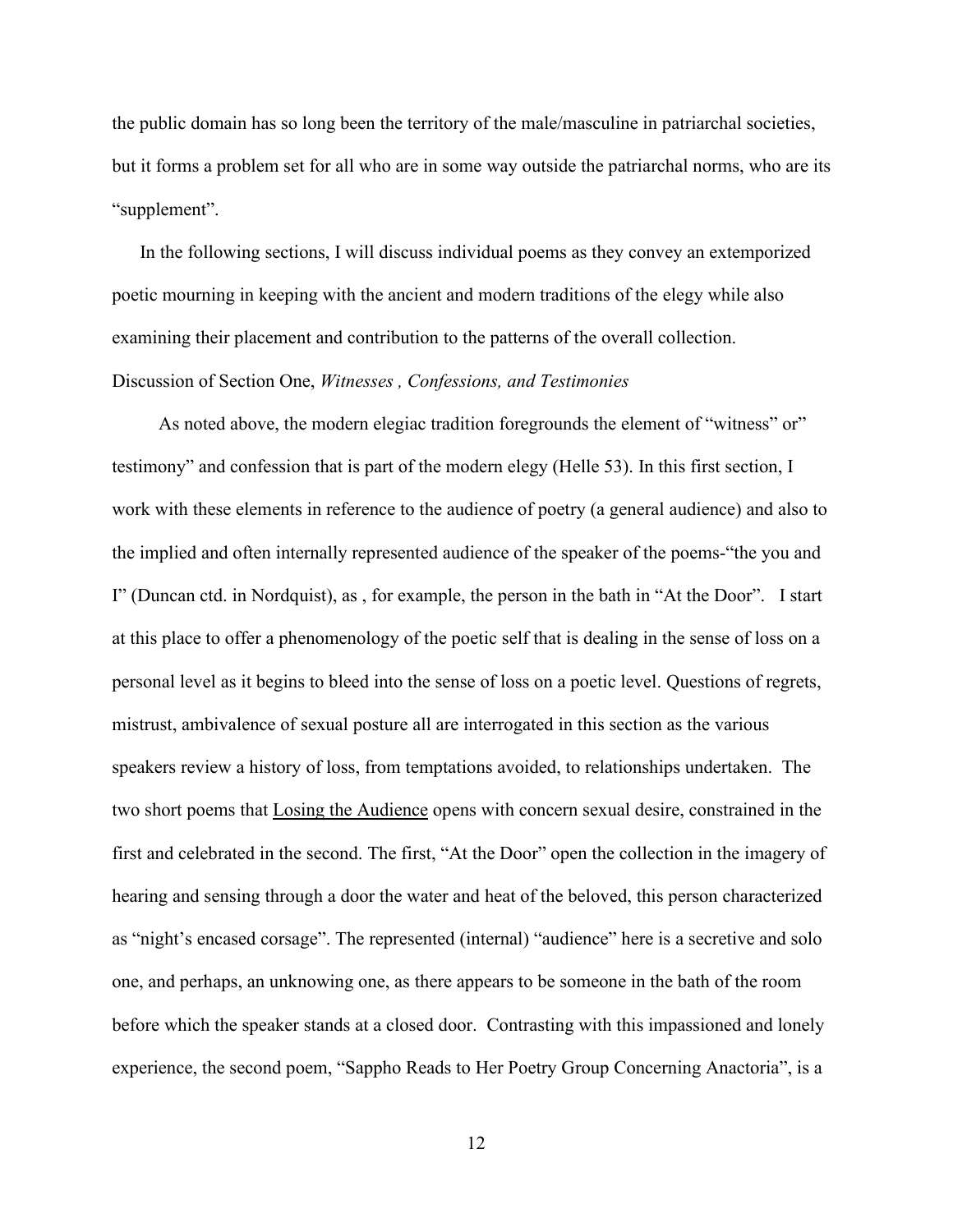victorious, literary and perhaps a bit of a jaded look back on a sexual conquest before an audience of one's peers. This poem internalizes an audience, depicting an in-group relative to female sexuality and poetry, and touches on the forbidden fruit of sex between an older and younger woman. I use these two poems as a way to set up some parameters of ideation in the rest of the section, which deals with foregrounding "the element of "witness" or" testimony" that is part of the modern elegy" (Helle 53). Of course, confession is also part of these two types of address of the audience. The confession of the first poem is a sensitive and private one, the confession of the second a ribald and public one that effaces the sensitivity displayed in the first. The poles of communication patterns, or voice, a poet can bring to the audience are thus represented.

 The third poem in this section, "Persephone's Regret*",* works with the concept of "At the Door", the audience of one, where Caleb is the Hades-like voyeur of the speaker's Persephone, she outside hanging clothes, these reminiscent of the flowers Persephone was picking when Hades seized her for himself in the myth. But the confession is the speaker's, not Caleb's, turning the mythic situation around to reveal the "robbery" of Caleb's desire by "one dark act of denial" on the part of the speaker, who confesses her desire for him in the past moment and at the same time her choice at the time not to engage it, leaving him to experience the darkest day of his life. The speaker confesses, undoing the "shades" between Caleb and herself in the present moment, this, reference to the shades a continuation of the Hades -Persephone metaphor and an extension of its scope in terms of allusion to the potential betrayals in a relationship of a man and woman. (Penelope tested Odysseus' identity by having their famous wedding bed moved, and Medea's speeches in many versions of the Medea play carefully carve out Jason as a traitor while showing Medea carefully avoiding her own confession). As well, the grammar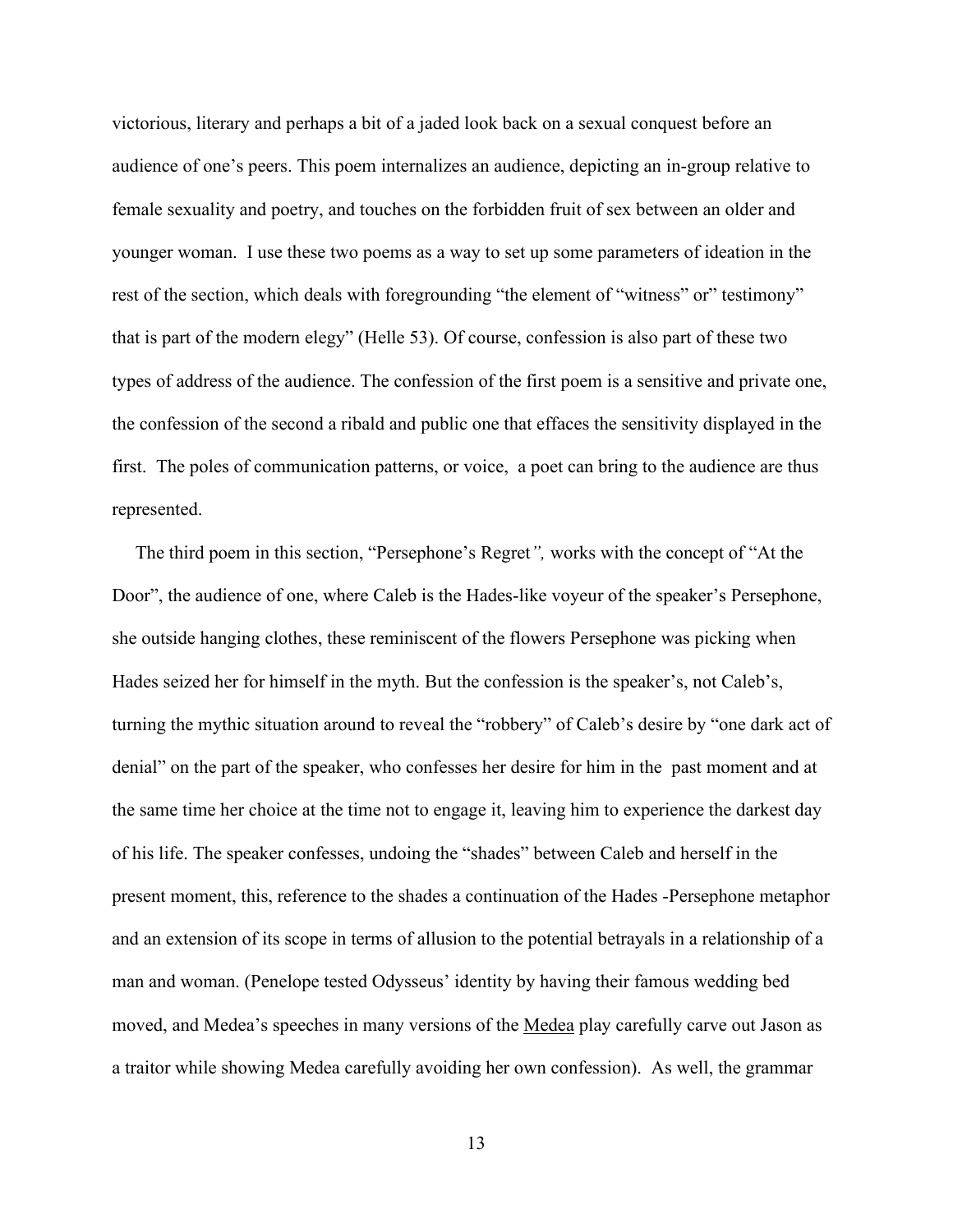twists a bit in order to formulate some of the reversals involved at the narrative level. Thus, in the temporally-stretched phrase ("an honor I nearly wanted and had"), the speaker clarifies her command of Caleb's romantic history and her top rank in it:

There I thought on your two Helens; the first in Homer was your second love, but your first was Helen, a governess you said made one day in your life the darkest of all, an honor I nearly wanted, and had.

This poem of regret, an elegy for the rejected lover, is also a confession. In the present, the speaker confesses the guilt of her choice to reject the Hades figure (Caleb), though she did desire him. The use of the myth capitalizes on the ambivalence of the myth in representing sexual innocence, and suggests that in the logistics of desire, there are no innocents. In this poem, the confession forms a connection with the broader theme of the "lost audience", here of Caleb's understanding at the time of the reality of what occurred between himself and the speaker in the moment of their connection outside their shared home as she was hanging clothes in early spring.

"First Date with My Husband" continues the confession and testimony, this time of a speaker who feels herself to be the audience of a romantic effort and who is questioning the implied expectations of the performer (a man who will eventually become her husband). Here again, some telescoping of the past into the present moment of the poem is operative in terms of a conversation represented in the context of the "first date". This conversation is minimal as the current wife presents herself in the past as realizing that her date (her current husband) is a "man of few words" who expects the efficiency or ease of the silence of companions. This is a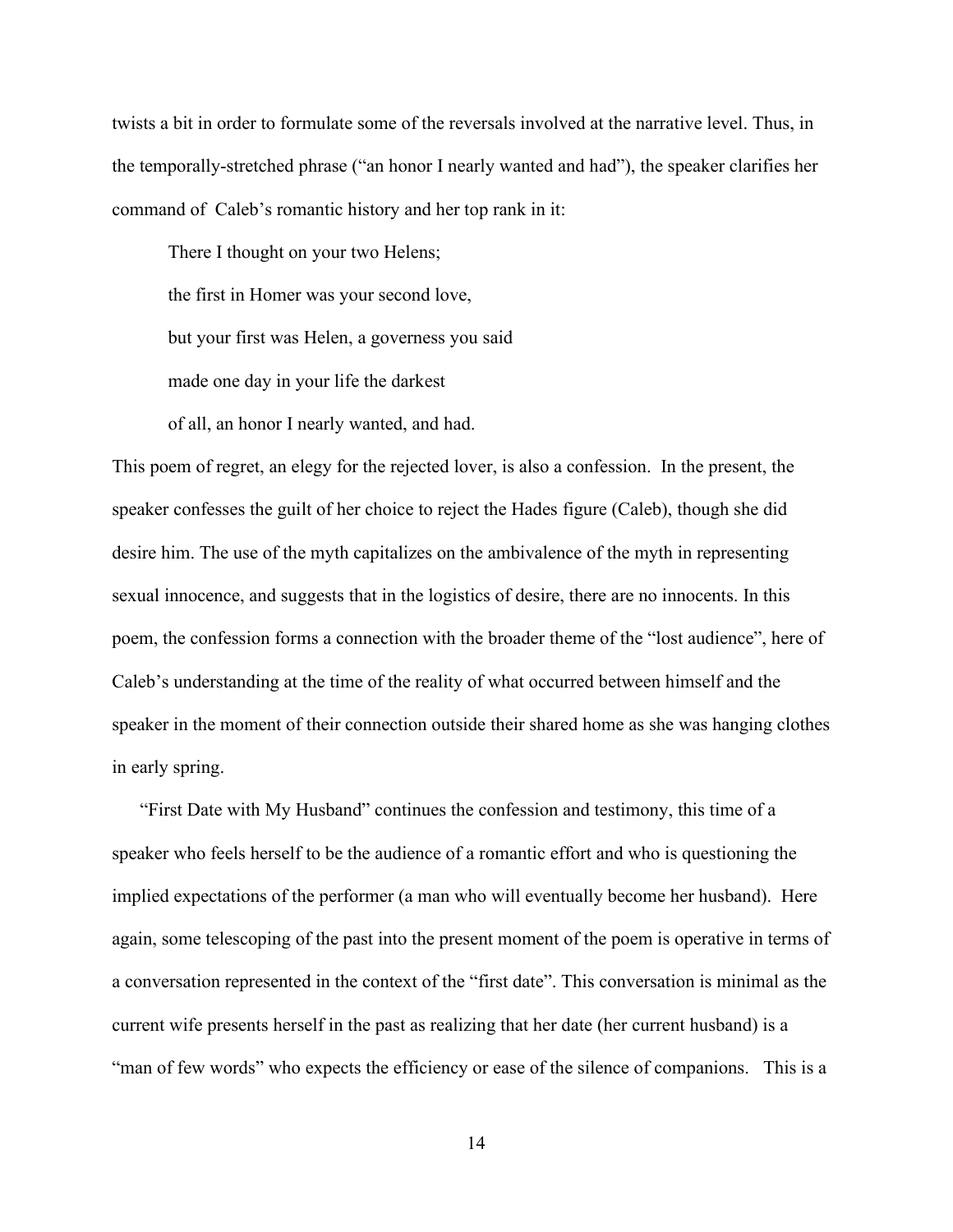poem about the "space between us" and I have attempted to use the forest as a type of correlative for that space. The man knows his space in the forest, has searched for arrowheads here before. The woman (speaker) does not , and feels disadvantaged to some degree, requiring dependence. The dependence story or the enmeshed story is an old narrative involving men and women, no doubt, reaching back into our primitive histories. As well, the poem configures God in the mix, also, a part of this oldest of stories, and crystallizes the ideation of God with what the speaker clarifies as related to the fear of the other, of the man, and the lacunae of knowledge between them. The elegy here is for the primal aspect of marriage, of relation of man and woman, of God's presence, all of these things appearing, but tamed in a modern mindset, a "psychological Walden", for, after all, this is not Eden, but just a date in the local wood, albeit a primitive hunting-ground, to look for the weapons of the past.

 "The Undressing" is a workshop poem, written in a course that called for a "cover" of a poem. I chose Li Young Lee's "The Undressing", a much better and sexier poem than this one. I moved this poem out of the miscellaneous section of my first draft based on a comment made by one of my classmates this term, and I agree that it fits in with the first section of the collection. Forming a contrast with the non-conversation of "First Date with My Husband", it highlights the conversational aspects conformed between a Deaf and hearing couple. It attempts to highlight the communication that is tactile and understood between them as the underpinning of a joyous but confusing and ironic verbal relationship, this an effort to draw attention again to the way language draws together and alienates individuals as quite explicitly noted in "First Date with My Husband".

 "Effigy" concerns marriage and a third party. The narrative basis concerns the intentions of a married couple to engage sexually with an outsider, a woman, the speaker, who is quite clear on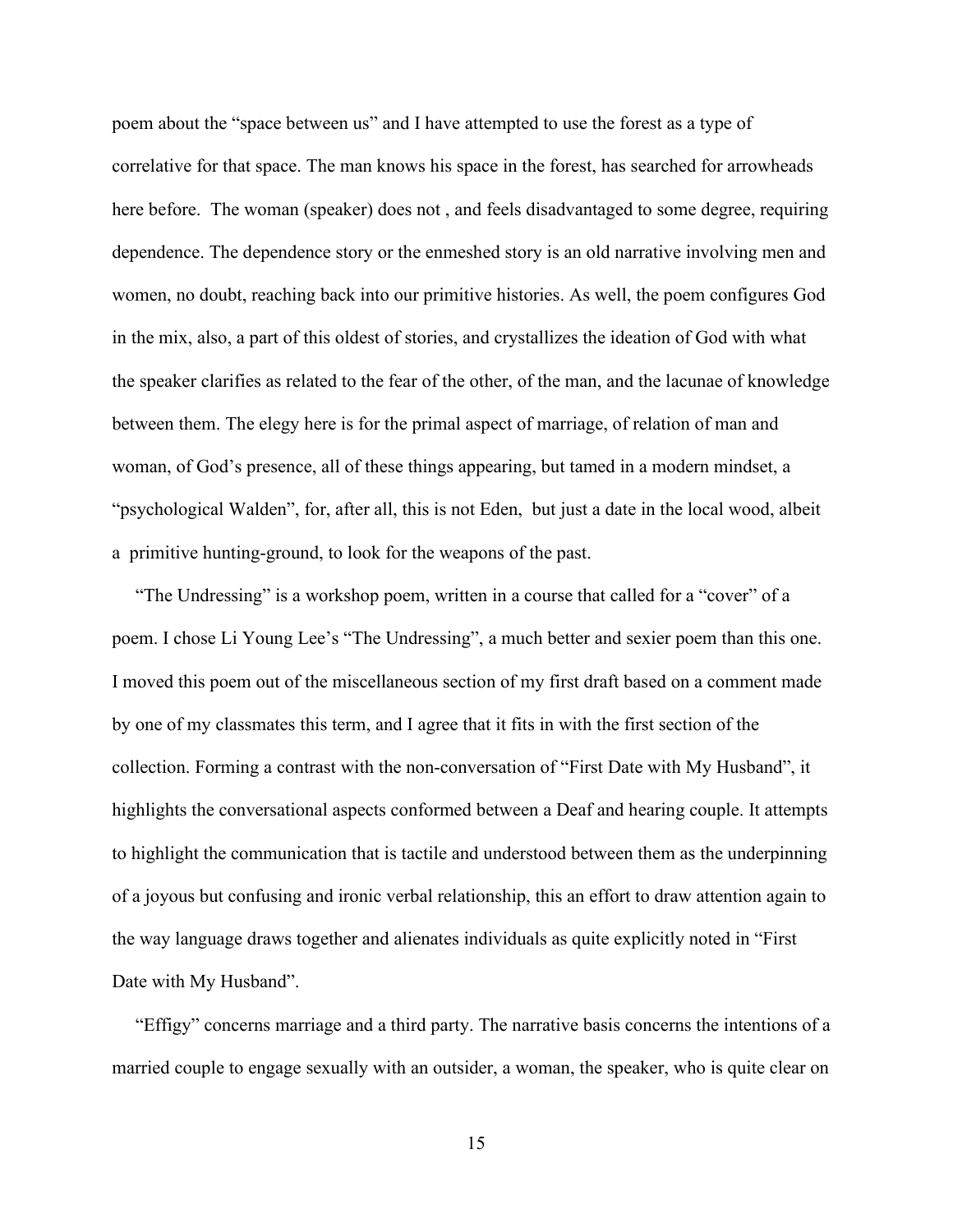the path of the relationship the two wish to draw her into and who prophetically suggests their efforts (the female partner's efforts in specific) are an invasion of privacy relative to personal sexuality and sanctity. This personal sanctity is represented in the imagery of masking (makeup), dance by a midnight fire, and the concept of "not pass[ing]", in which the failed attempt on the part of the married woman to gain sexual power over the speaker is subsumed in the speaker's statement that this beautiful creature will be consumed in some manner, though one quickly sees this moth to the flame is not burned but beats itself against the door prior to a lengthy rain, a natural phenomenon. The telescoping of the "success" of the seduction in the poem is pressed into the future as a "carpet of moths" over which the two will step. The poem is an elegy for the premises and outcomes of this seduction. The poem itself is the effigy to be burned, for effigy is one of the relays of grief, an angry grief here.

 "Olive Leaf" picks up on the imagery of the rain in the poem preceding it. The narrative references the Genesis chapter that deals with Noah's seeking to find out when dry land has appeared by sending out a dove. Noah actually tries using ravens and doves, but this concerns the last attempt with a dove, who brings back a branch, signifying that land is visible/accessible. I think of this poem as symbolic of the dynamics of understanding things through proxies, through voids of communication. The message supplied by the dove was requested by the speaker but not really welcomed. She, for I think of this speaker as she, reads the leaf, "vein, vein, vein, artery". What question was it she sought? Stanza two presents its lineaments. The imagery is of a mated dove, whose mate awaits, perhaps even on a nest with an egg. The sense is that the message of the presence of land equivocates on the actual status of the presence, that it is ripe for nesting. This is a poem, like "Effigy", about the presence of a third party, a murky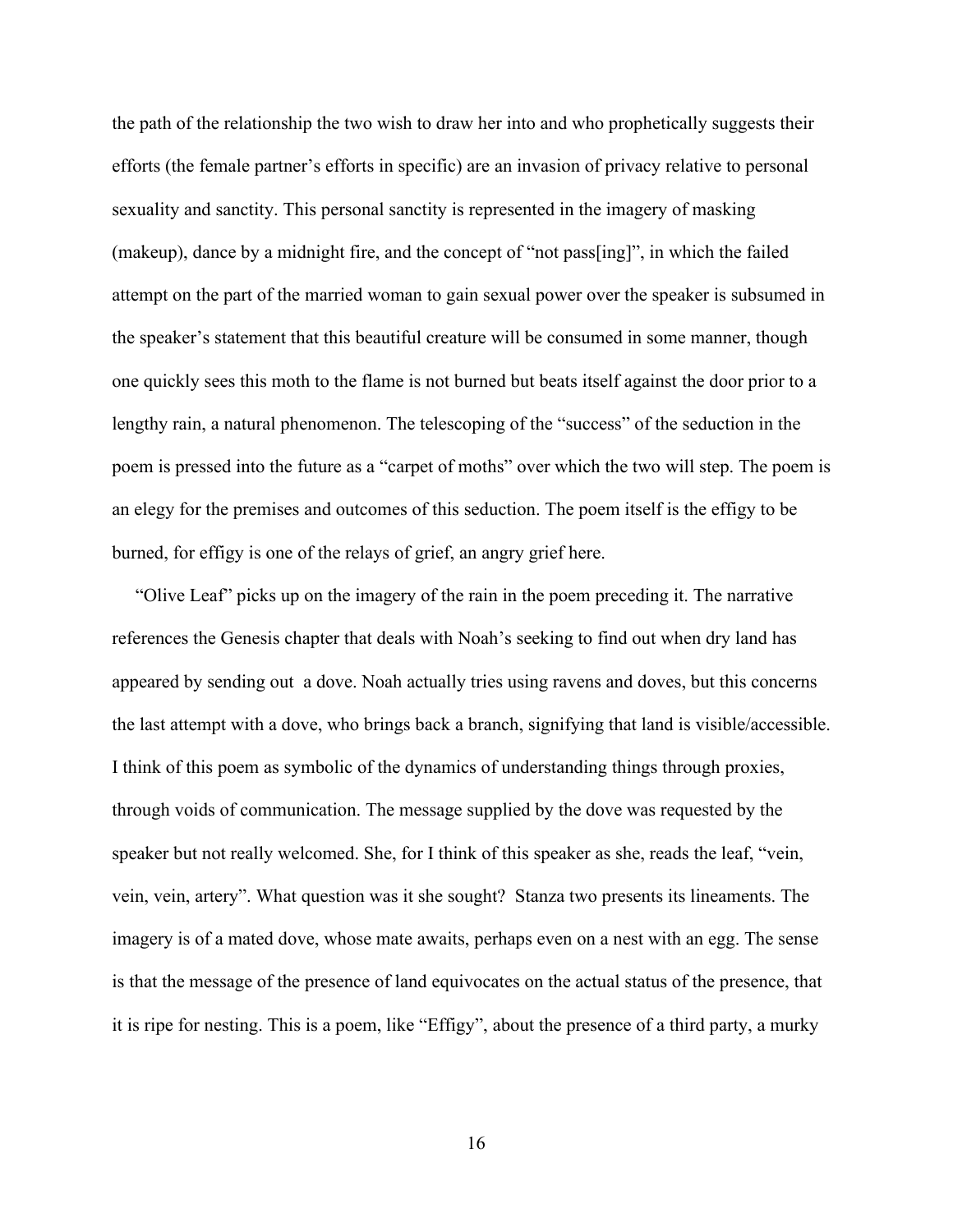member of the audience between the two . This leaf "reads too simply", the speaker notes. The message is incomplete.

 "Chic Romance" is a bit like "Sappho Reads to Her Poetry Group"; it is concerned with the speaker's awareness of the vantage of others on a budding romance. Its conceit is a kind of boast to a new love with a satire on the elements that couples use to call attention to themselves as a couple while maintaining a cool distance from the admiring others. It is about the paradox of wanting an audience to shun.

 "Control" is part of a series of poems on the concept of control. I include it here as it responds to the previous poem around the insecurities that flourish in a new romance. It plays toward the next poem, "Tempted", which deals with a young lecturer's conflict about her attraction to a student. These two poems together reach back to the theme of the forbidden love in "Sappho Reads…" and they are oriented to conscience relative to the power dynamics of the lovers, which consternation the persona of "Sappho Reads…" does not suffer. The elegiac aspect here simply concerns the confessional mode involved, a haunting of the present by what could have been but what could not.

 "Resolution of a Fate" revisits the reverberative power of Classical Greek mythology that opens the first section. As well, it revisits an old but significant or fated romance. The speaker is framed as a blind person in myriad images, reaching to the construct of a Fate who must share an eye with her sister, with the manual aspect of that transfer highlighted with references to the hand. The narrative is oblique but follows an encounter after a party, with the concept of one stranger's face (the speaker's) buried in the hands of the other, an image of knowledge, of death ("buried"), of blindness. Like so many of the love stories alluded to in this section, this one is unfinished, incomplete, and the poem ends with the question of the entire section, which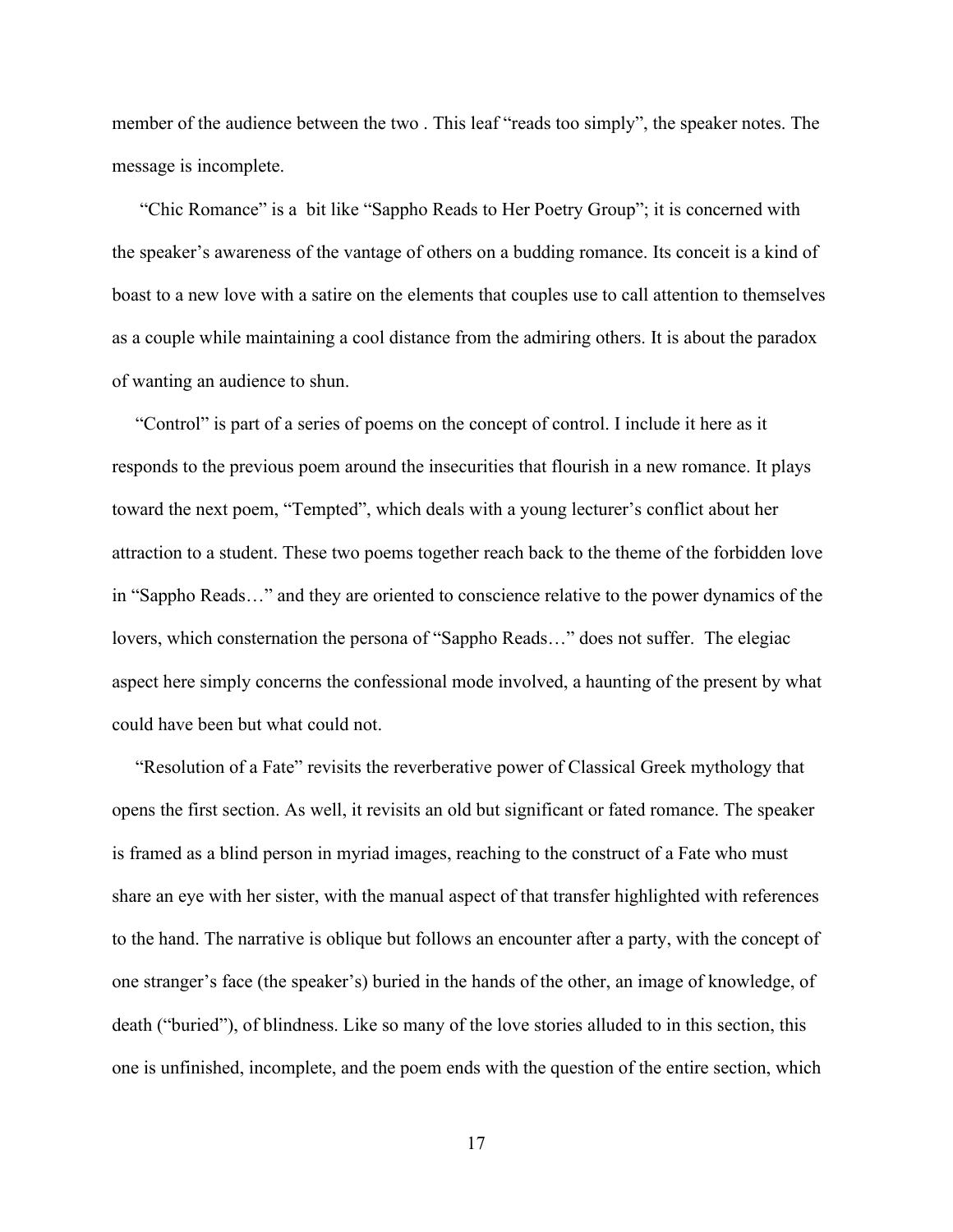is who is this audience with whom the speaker is sharing secrets, worshipping to some degree? The "forgotten valance" is the space of knowing, of loving, of being known. In the first section of the book, then, I hope to voice out some of the problematics of being known, being loved, and I try to disembody the collected voices of the poems from any specific gender, sexuality or unity of speaker identity across the group.

#### Discussion of Section Two, *Elegies*

 In this section, I work with and focus on particular persons and places as opposed to the mysterious first and second persons of the first section of the collection. As well, I worked on what might be called proper elegies, oriented toward those who have passed or forms that the elegy has appeared in.

 I start with "Life Lesson", a prose poem that represents the mind of a child on the subject of death. It fairly speaks for itself on the subject, conveying in images from family and American history. I moved it out of Section I based on comments by classmates

 The next two poems are also ones I moved from Section I to Section II based on class comments. "Farah, Cutting My Hair" and "Le Crise" deals with intercultural aspects of gender and are forms of elegy for the sufferings of the two women named in the poems. They mark a shift away from the more private/interior poems that in the first section of the collection and open up into a public space of dialogue. The woman Farah is a hairdresser who fled Iran in 1978, and the second woman is Kathryn Koob, part of the Canadian Six, (hence the French in the poem) who along with Elizabeth Swift were foreign service detainees during the Iranian hostage crisis of 1978.

 Through the speaker's own experiences as a gay woman. "Farah, Cutting My Hair" draws this tale of oppression of Middle Eastern women into the sense of secrecy required by the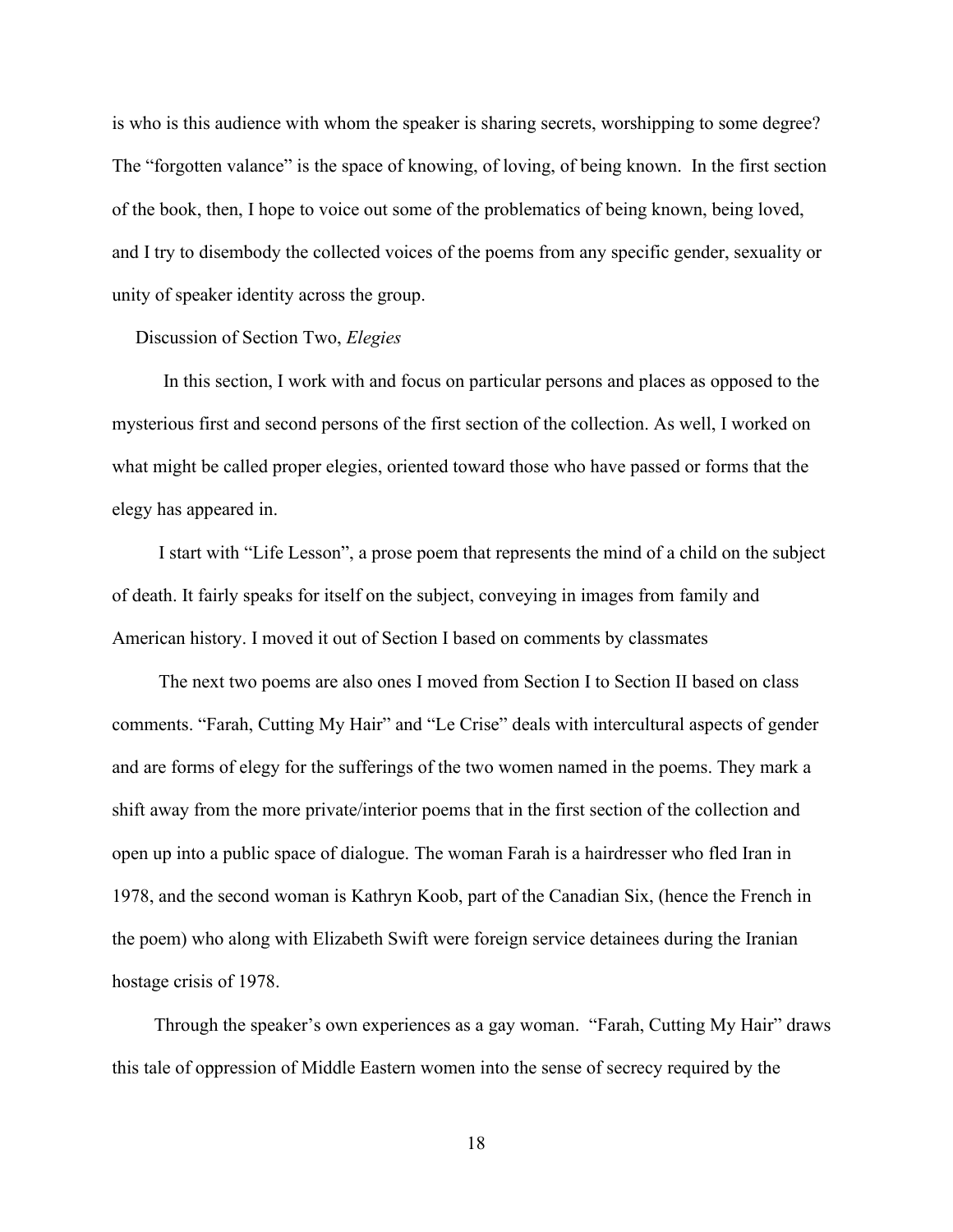speaker of the poem as she relates to Farah's stealthy taking on of the prerogatives of heterosexual Western women despite her husband's vain protest. The rape referenced in "Le Crise" is one fantasized by her captors per the speaker, but the hostility toward herself and Liz as women is historically accurate. The strong language toward the traditions of the Muslim is definitely not the voice of Kathryn, though the incident with Mahmoud Ahmadinejad did happen. This poem deals with the oppression of women within the fundamentalist religious government still operating in Tehran today and in other societies. The line from Baudelaire, used also by T.S. Eliot in The Wasteland, was originally — "Hypocrite lecteur, — mon semblable, — mon frère!" in Baudelaire's famous poetic preface to Les Fleurs du Mal. It refers to the reader as a hypocrite and is really a floating address insofar as it might be a rejoinder from Kathryn to Ahmadinejad, and it might also be a warning to the reader not to judge too harshly Kathryn's strong sentiments..

 "Elegy for Dylan Thomas" considers the American tours of Dylan Thomas, these littered with tales of his drunkenness but serious performances. It takes a swipe at the way contemporary associations and academia often deal with speakers and performers with whose politics or identities they disagree and reminds us to consider that all are implicated in behaviors they project on others.

"Women: An Elegy for the Women's Liberation Movement" is a very sarcastic poem that suggests the speaker's attitude toward some of the female behavior he or she encounters. The speaker's gender here is not specific, and, in fact, gender is sent up a bit in the line ,"You that I follow. Women/are almost always of your gender". The speaker seems to take exception with the demure or passive orientation of "women". From oven or bed or filling up water or just being an object to be saved or looked at, the many cliched images of "woman" as performer/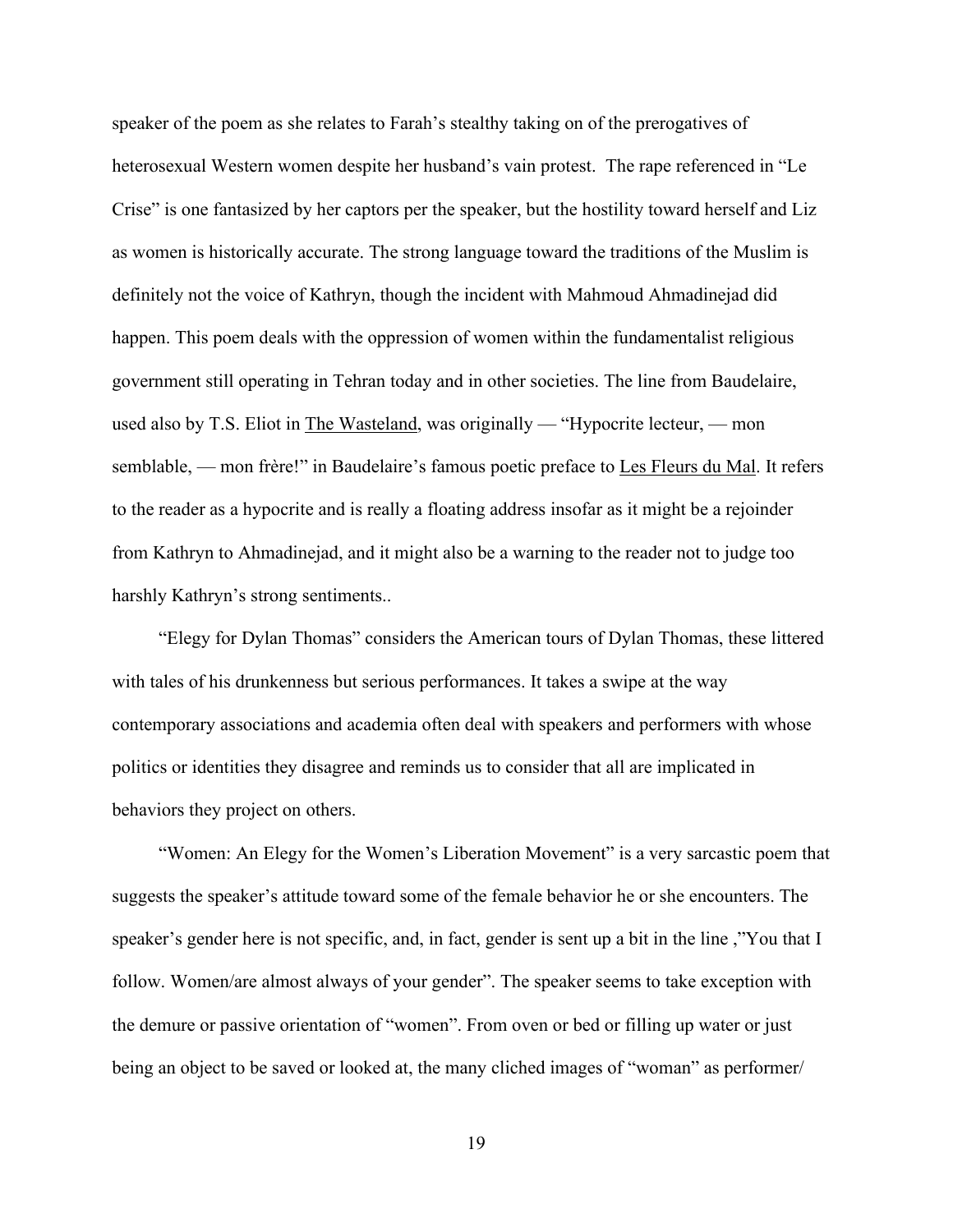performance are tossed about in the speaker's derisive viewpoint. The speaker is ironically elegizing the liberation movement, suggestion is that women's liberation did not change much at all about women.

 "Elegy for the Woke" is a rant against the "woke" movement, declaring its destiny to undo itself. I see it as similar to Gwen Brooks' rhymed poem, "The Boy Died in My Alley" (Brooks), a poignant rhymed poem (but also a type of rant itself) about victimhood, though I rhymed here to make the poem's sound just about as absurd as "wokeness" itself and also to pound in the last lines which allude to the death-like pose of "wokeness" in the image of the persons projected on (that is, "the patient") by the woke. The poem uses an allusion to T.S. Eliot, who prophesied in his poem "The Love-Song of J. Alfred Prufrock" around the wasted civilization that produces such a person as Prufrock, someone unable to project or identify successfully.

 "Elegy in A Country's Graveyard" looks to the pattern of Thomas Gray's famous "Elegy in a Country Churchyard", a poem in which the many grave markers of the common man are viewed by the speaker, himself a member of the short-lived Cromwellian elite in Britain. The speaker's empathy is somewhat undercut by his privilege, though in times past, the voice may have been seen more sympathetically. Unlike Gray's poem, this walk through the graveyard of the United States holds no punches. In the first section, the speaker laments the issues before the nation as the speaker sees them. These concern the impact of Big Brother and to a lesser degree the impact of the Left/Right divide. The second section begins to lay out the praise of poets for the project of the United States relative to liberty and individualism, including the era's making war against beliefs it disagreed with strongly (as in the Civil War). All poets noted in the section were poets during the Civil War and the poems cited address their politics to a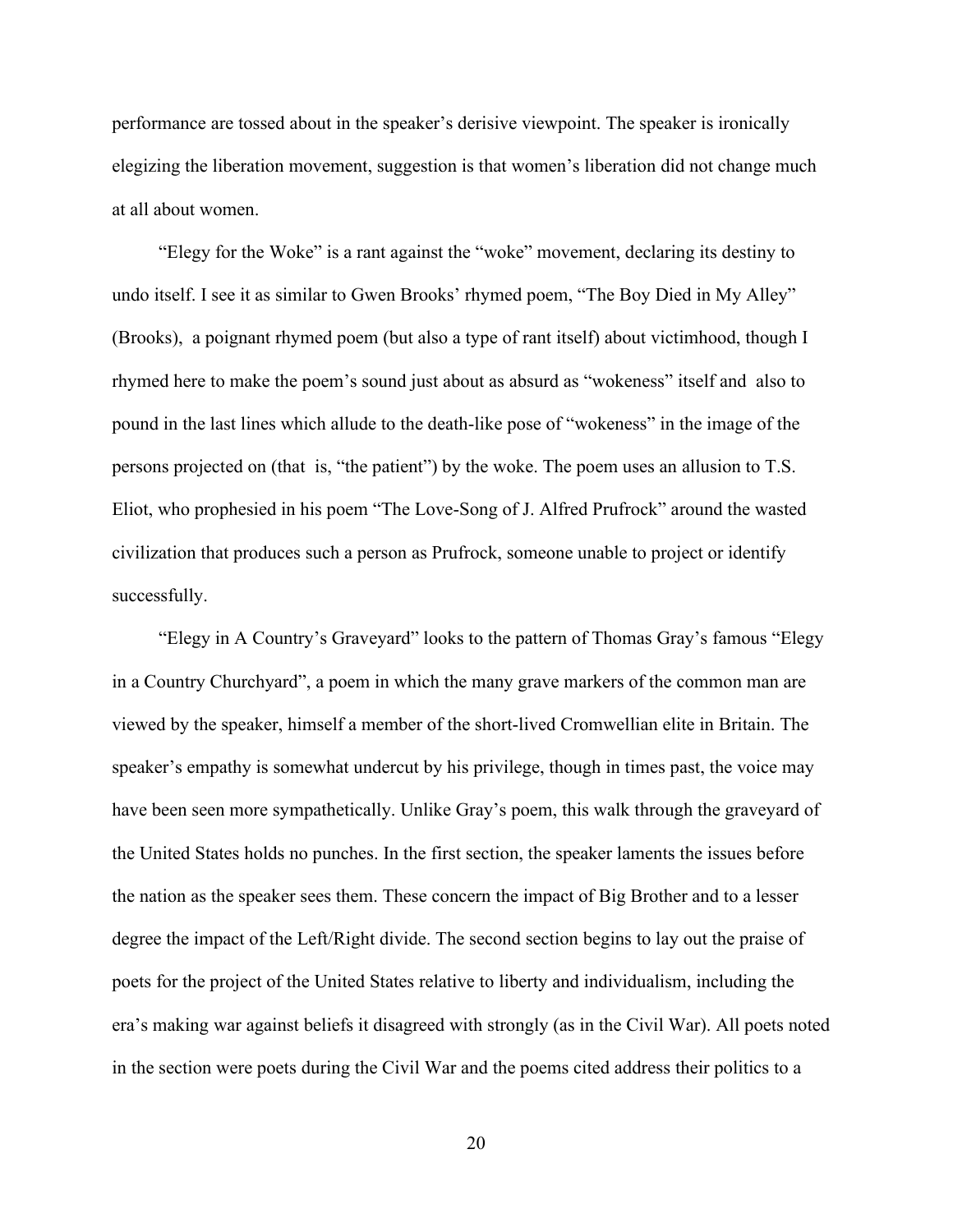degree: Walt Whitman, Emily Dickinson, Frederick Douglass, Wadsworth Longfellow, Laurence Dunbar, and Cullen Bryant. I intend that their voices praise and glorify deep-seated American values. The resolution or consolation section of this long elegy is short and reaches to indigenous poets of our own era, Da and Harjo, for their remarks on the role of language and silence in making peace. As well, the speaker philosophizes on the need to make peace with the binary in language.

 The next poem "Americas" is intentionally obscure or hermetic; it deals with imagery of Mexico, and Canada as places from which come immigrants into the space between the two "dark lines" of the southern and northern borders. It plays with language and space in a way that I generally do not. For me, it is a nod to some of the experimental LANGUAGE poets, but it deals with the question of who really is the "*unum*" of the United States' *e pluribus unum,*  referencing immigrants from the Southern border and from the Northern, with a sub-reference to the indigenous Cree in the North. The poem is an experiment with language less than a completed argument. It elegizes not so much the colonized as the sad and strange flow of the colonized into the colonizer.

 I have added a poem to this section that I am calling "Elegy for My Three Years in the Alaskan Bush." It uses the present imperfect tense to convey the emotion of the past time in the Alaskan wilderness within the present moment, sustaining the sense of an impinging challenge of the wilderness on the speaker.

 The next to last two poems of the section, "Comber" and Matrimony" from a bit of an elegy on the topics of romance, nature, and marriage. "Matrimony" suggests that womanly advice on marriage has not worked for the speaker. "Comber" focuses on a searcher and the sadness that can produce a natural beauty that draws love or affection. The next poem of this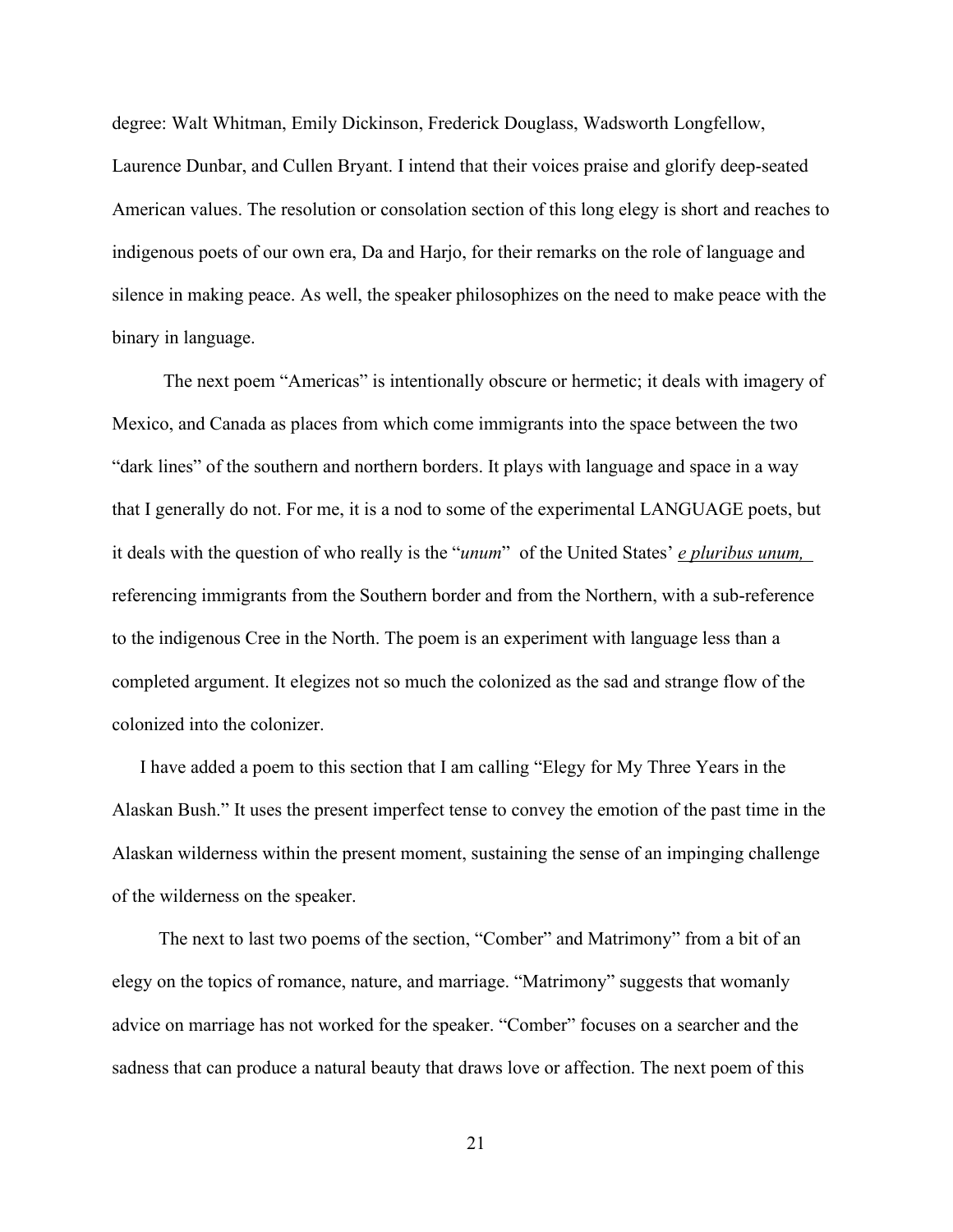section, "On a Deaf Mother and a Lazy Grandmother" performs a swift genealogy of the loss of hope across two generations of women through the Great Depression and World War II relative to the place of hearing and being heard.

 The last two poems return very directly to the overall construct of the audience and present parables of "losing the audience", observing scenarios that involve literary situations of audience, audience projections in dreams, personal/private recollections of an audience hoped for and denied, and a snide overall description of how audience is pared into a niche. The tone overall in the last stanza is ironic/caustic as is much of the coming third part of the collection. The final poem of the second section of the collection, "Losing the Audience" steps out of the mode of parable and problematizes audience, pointing out the hypocrisies and neediness of the audience, which acts unconscionably and looks to the artist to sear its conscience of the consequent pain and guilt.

#### Discussion of Section Three, *The Consolations of Voice*

 The last section of the collection, the segment oriented toward resolution of some of the elegized aspects of the first two sections, places the construct of "voice" as a potential site of consolation. Of course, it is voice that formed the chief aspect of the elegy in its ancient form. The voicing of grief allowed for the expelling of it from the community in these choral elegies of the ancient Greeks. The consolations in this section are offered poetically, with the ironies of "voicing", from the political and philosophical to the personal, represented, at times quite caustically. This section on consolation is a caustic "treatment" overall, not a homeopathic one.

 The first poem reaches back to the last one of the second section, offering a healing prescription which suggests that the audience, today's hearers, like Bartimaeus, needs to gain some humility and understand their roles as seeker and beggar, and not just as makers of artists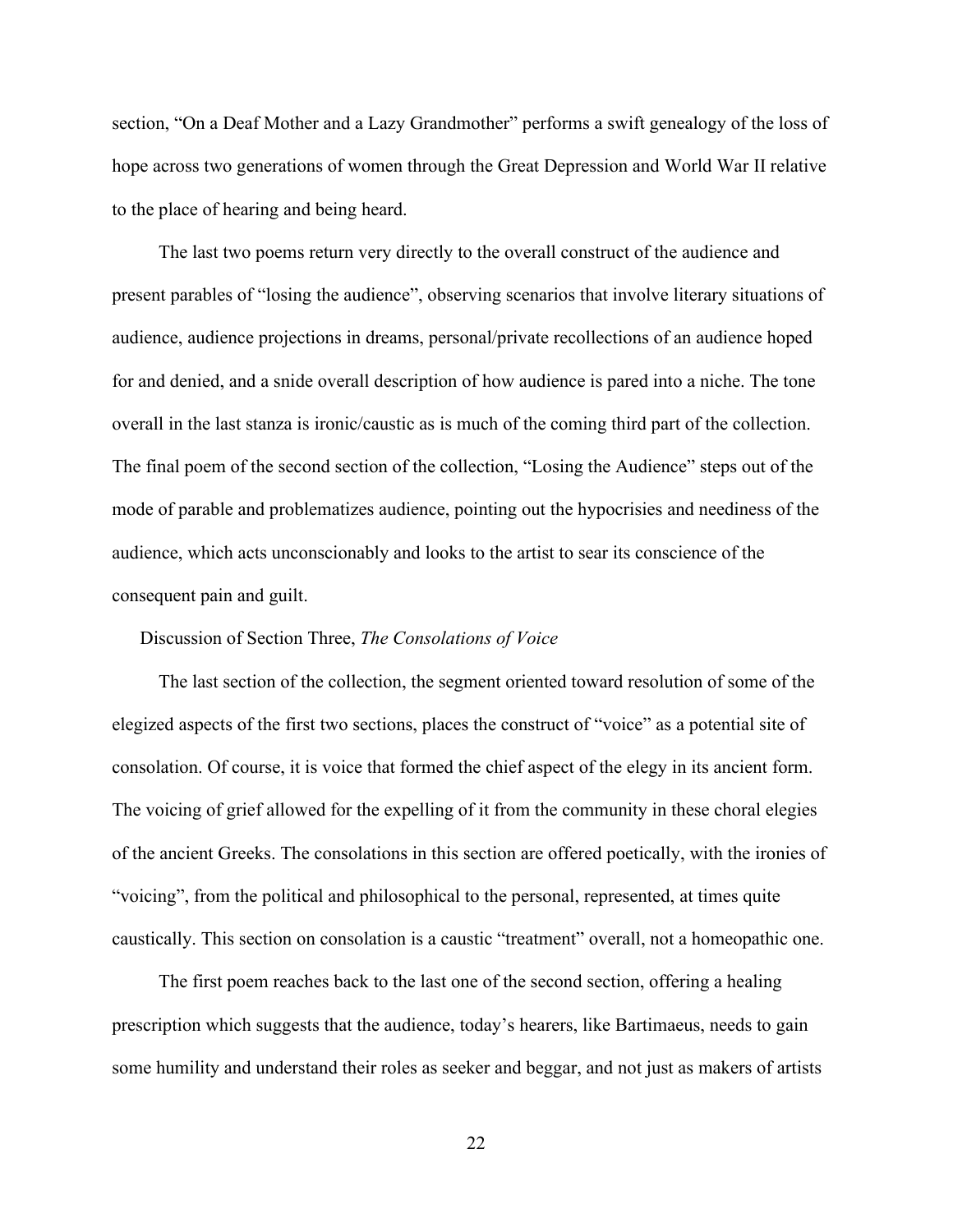and celebrities. The poem also suggests that the audience should desist from the fascistic cancellations of others (for in the story of Bartimaeus, the crowd tries to shush him as he calls out for Christ).

 "The Vocative" is simply a short notice that an old grammatical case, the vocative, was a command form and dealt plainly in the idea that commands from anyone suggest hierarchy, and potentially inequity. The little verse continues that freedom is never necessarily allied with equity, a lesson our current era may well need to hear. These verses are just a reminder that we can attend to the voicing of inequity or intone it ourselves, but we do not have to be its victims, are free to disobey the commands it conveys. That one cannot command equity into existence but can always exercise freedom is the ultimate thrust of this little bit of verse.

 "Samuel Beckett and Djuna Barnes" might be viewed as more properly placed in Section II, but as I view these two as artistic geniuses in conveying the problems of the post-Modern era to their own eras, and I want to highlight that they reached into the grave of language that Modernism was to convey the death they were experiencing in life (as was also Paul Celan, who is also referenced). To this speaker, the two (and Celan) were prophetic of a lost spirituality they themselves suffered, and the work they did in representing that loss amounts to a revelation to their audiences about the "whitewashing" of the truth of death and loss among their peers in the era of the world wars. This poem offers allusion to one of the "hard sayings" of Christ to the Pharisees, whom Christ viewed as failing to accurately portray to their followers the truths of spiritual death.

 "A Voice at the Table" picks up on the notion that so many in our time have been concerned to be heard and represented, and it notes the problems of "voice" as representation in an image of someone at the table who is never completely "here or there", who is polished,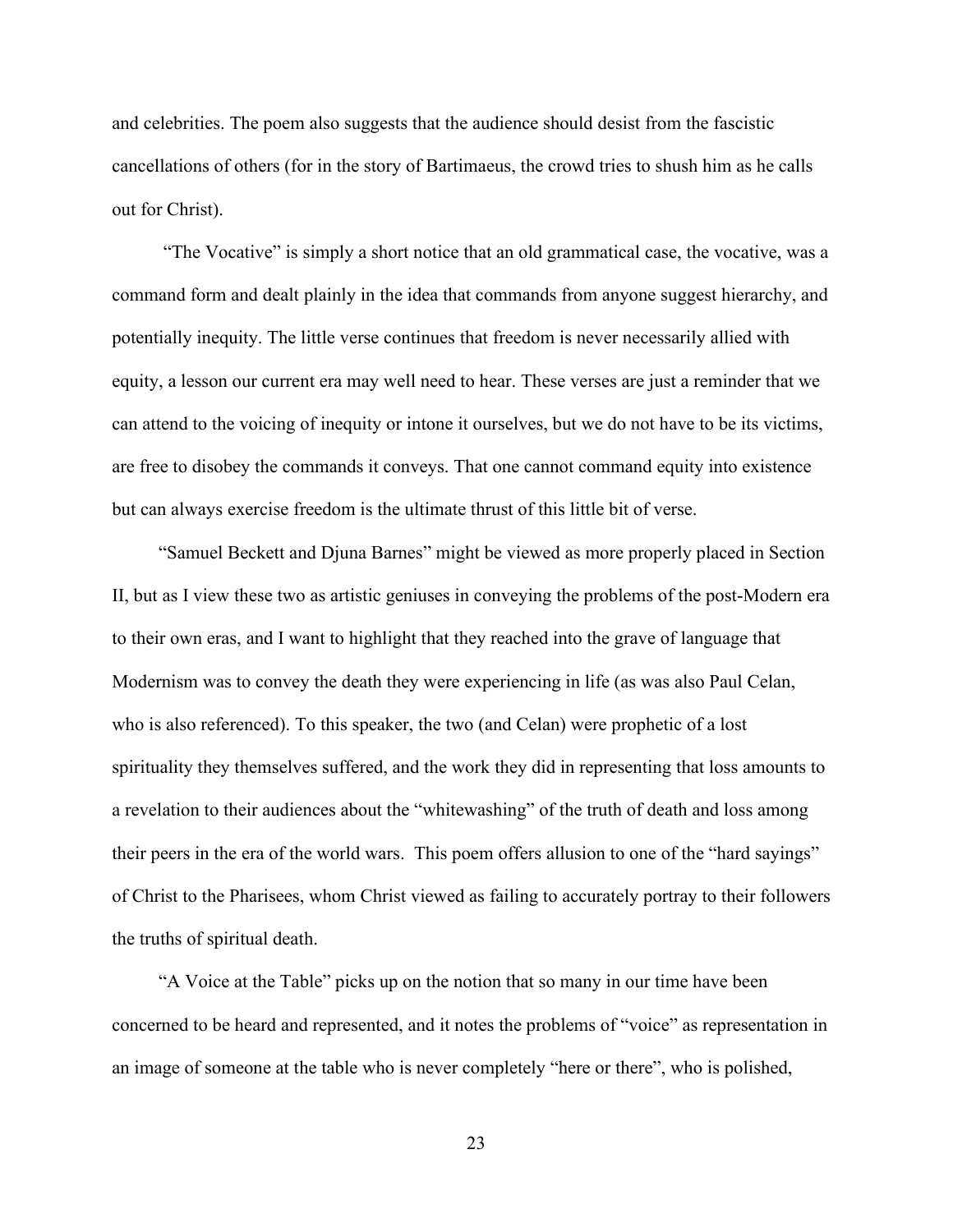stylized, mirrored (in the utensils) but whose personal truth is eviscerated in the conventions of representation, of reverberation within the mouths of others.

 "The Healing" reaches back to "Blind Bartimaeus suggesting that healing of the grieved involves some standing aside from the noise of others, a backing away from "the audience". It alludes to the story of the Christ pulling the deaf and mute man away from the crowd, and it suggests that the children at the table (as the same ones in the poem "A Voice at the Table") are hungry for just such a healing. This poem urges some silence and humility on the constant clamorers for voice and audience, and, like the poets Harjo and Da, reminds one of the place of silences in spiritual development.

 The next two poems, "Robin Hood's Song" and "Homunculus" form images of those whose voices are outlawed or somehow concocted (managed or controlled) and evinces their feelings toward those with whom they are trying to connect. These images of outlawed voices, and voices created to concur serve to suggest the problems and opportunities that arise under oppression. Homunculus, like the Earth Spirit in *Faust*, can, by poem's end, say that creating an image around oneself is a "trick", for recall that the Earth Spirit tells Faust that the Spirit he sees is himself, is projected. The homunculus knows the truth of its situation. Similarly, in "Robin Hood", the speaker (Robin) can offer judgement on those he offers to help because they would call upon him to "believe other/than what [they] will not permit [him] to say". This is a poem about those who benefit from those ideas and stances they are not willing to take themselves, and who hold an intolerant or fearful attitude toward a free speaker. Both of these poems reach to legends that deal with voicelessness and its problems and potentials. I hope that employing images from legend creates a reverberation around the idea that possessing and using voice is not an entitlement but a freedom, meaning it will come against oppression, and that it is a tool, as is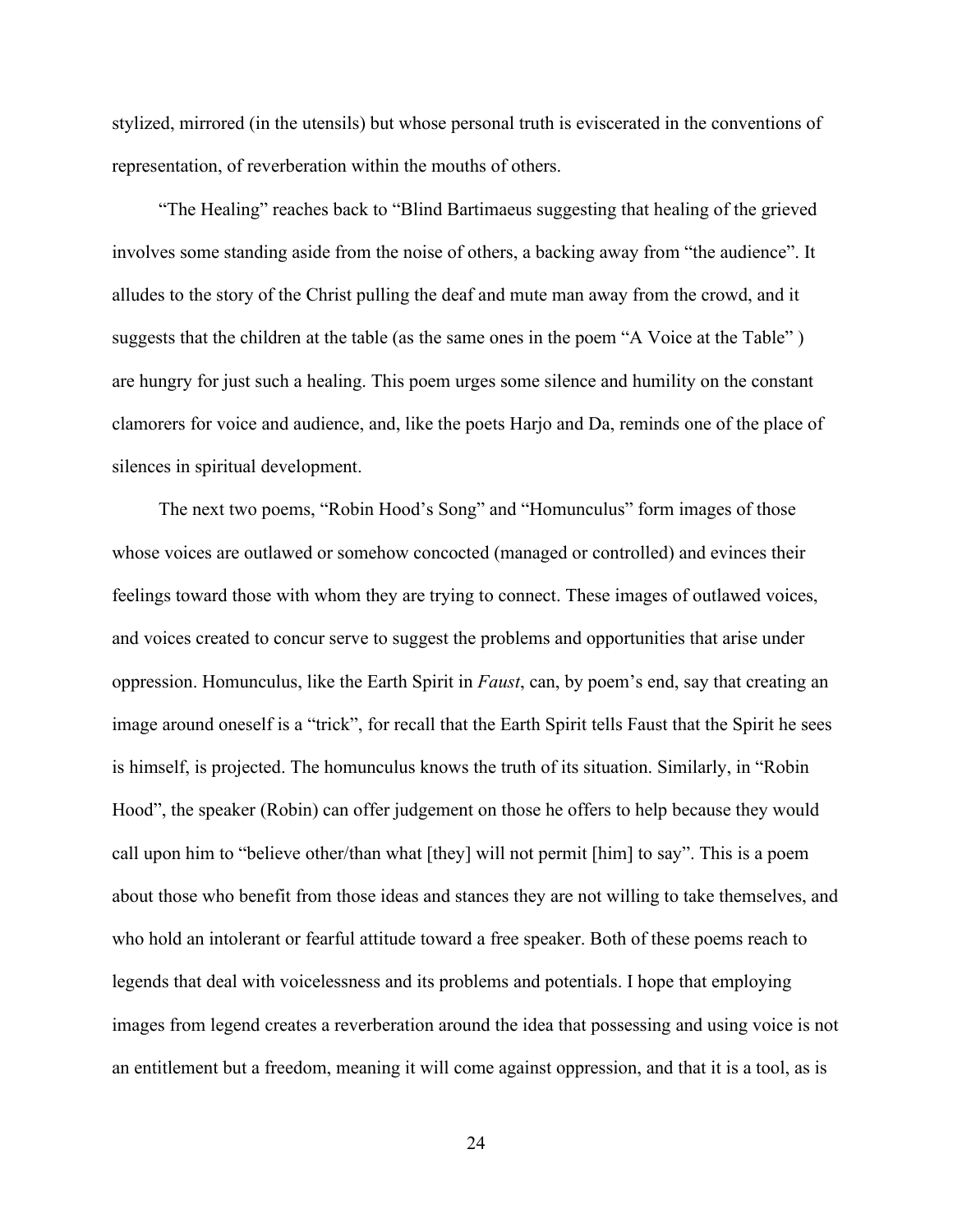silence, the latter which both homunculus and Robin Hood have mastered. In fact, throughout this collection, I use allusion to poems, poets, books, legends, and myths, a long tradition in literature.

 The last poems in this section remove from the tensions of the previous sections to a place of consolation that lies in constructs that may involve "voice" but are concerned more with more solipsistic experiences with language. "St. Joseph's Day" is a poem about a long-standing private connection that has come to light to others and seems to have its roots in eternity. Like the poem just before it, it is one of delight in a private discourse, and one that feels a little stingy about being disrupted from its quiet internalization.

 "Control II" is a poem about the making of anything, art or speech, or, here, flight, and it insinuates that there are makers and there are the others, an audience of making. It seems to privilege the making as opposed to the observing of the made and is a minor slap at the concept of the audience. "The Difference" cheats grammar to present an image of the artist as someone who is just shy of insanity probably because of some luck of the draw in social mobility.

 "Seasons, What Bears Repeating" is simply about delighting in the arrangement of words and ideas, a poem with only the delight of its speaker in mind, not addressed to anyone really. It forms the idea of a voice that is nearly free of audience. These last four poems suggest that the artist will be in play always, no matter the audience.

#### Summary

 The collection critiques of the role and behavior of the audience of both art and social dialogue, adding a broader critique of the contemporary audience fashioned as a manipulable mob or mass identity. It elegizes the vagaries of modern audiences that mitigate against freedom, spirituality, and ethics, suggesting that the lyric poem is tied to elegy in terms of the work of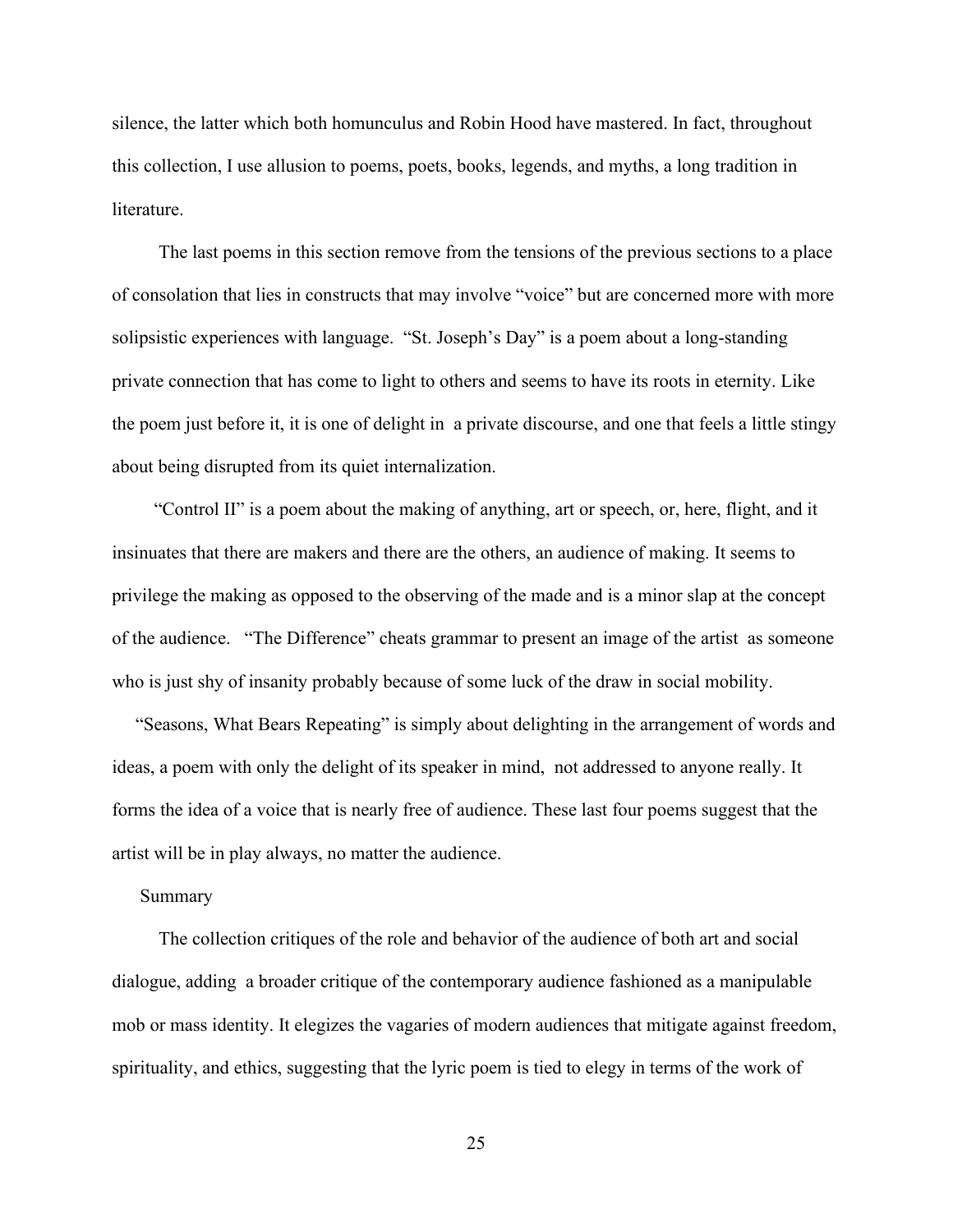poetry to evince the voice of the past in the present (performative) moment relative to whatever "monuments" form the poem's subject. The collection hopes to epitomize some of the complications of voicing the poetic amid that voicing's witnesses.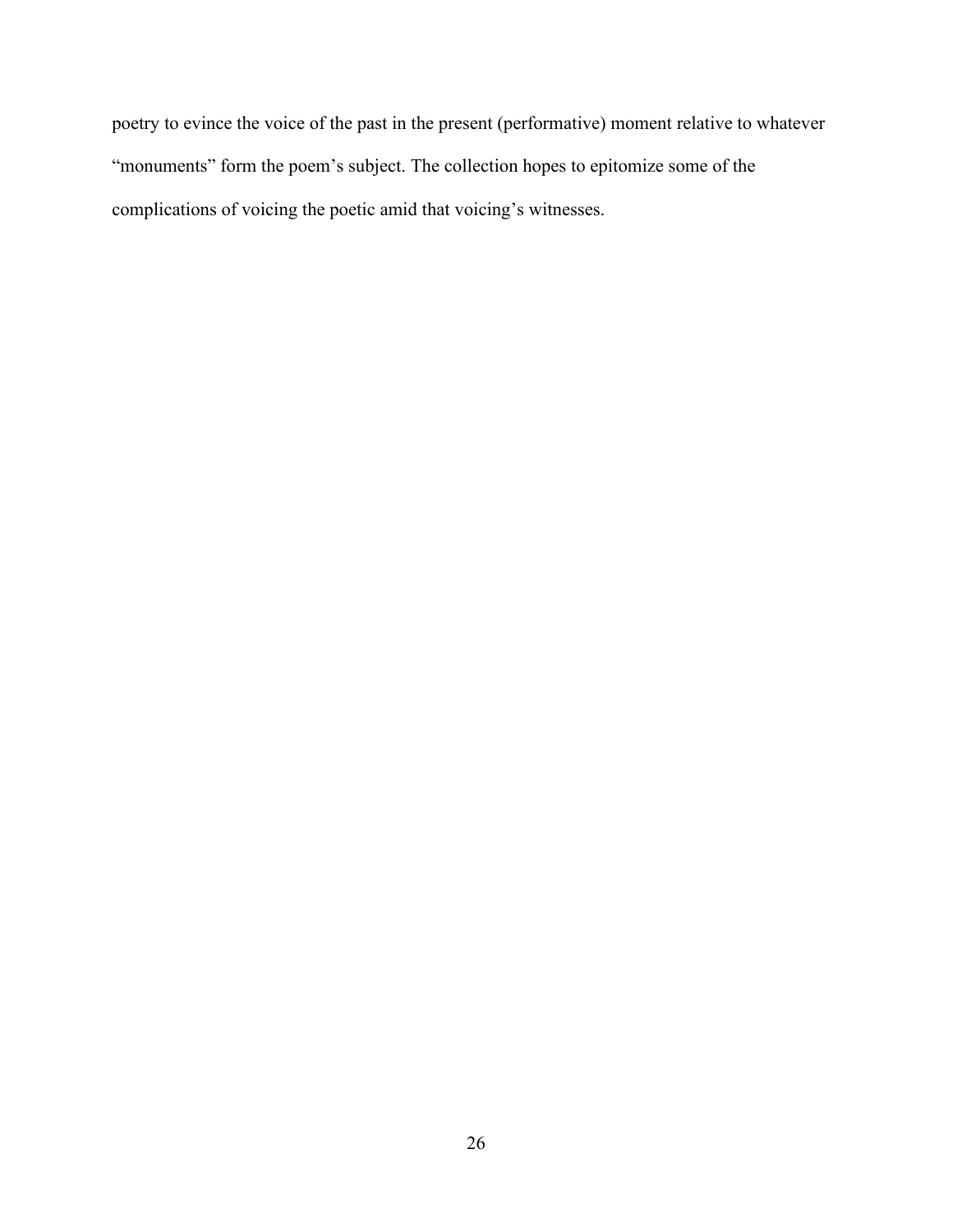### LOSING THE AUDIENCE

Chapter 2 Witnesses, Confessions, and Testimonies

At the Door

The black leaves' crush on ice;

you have slept nights I have stood,

sounding out the tiles

by the furnace' blast,

in your open bath, closed wood.

Oh, ask for night's encased corsage and shiver.

Sappho Reads to Her Poetry Group Concerning Anactoria\* But this one is different. (Titters around). She turns like a moon for me on pristine feet. Her love is new, thin, dark, then cresting, more wave than contraction, so rhythmic its interval. (Buzzing and sighs). For me she stretches silence.

\**Named beloved in Fragment 16*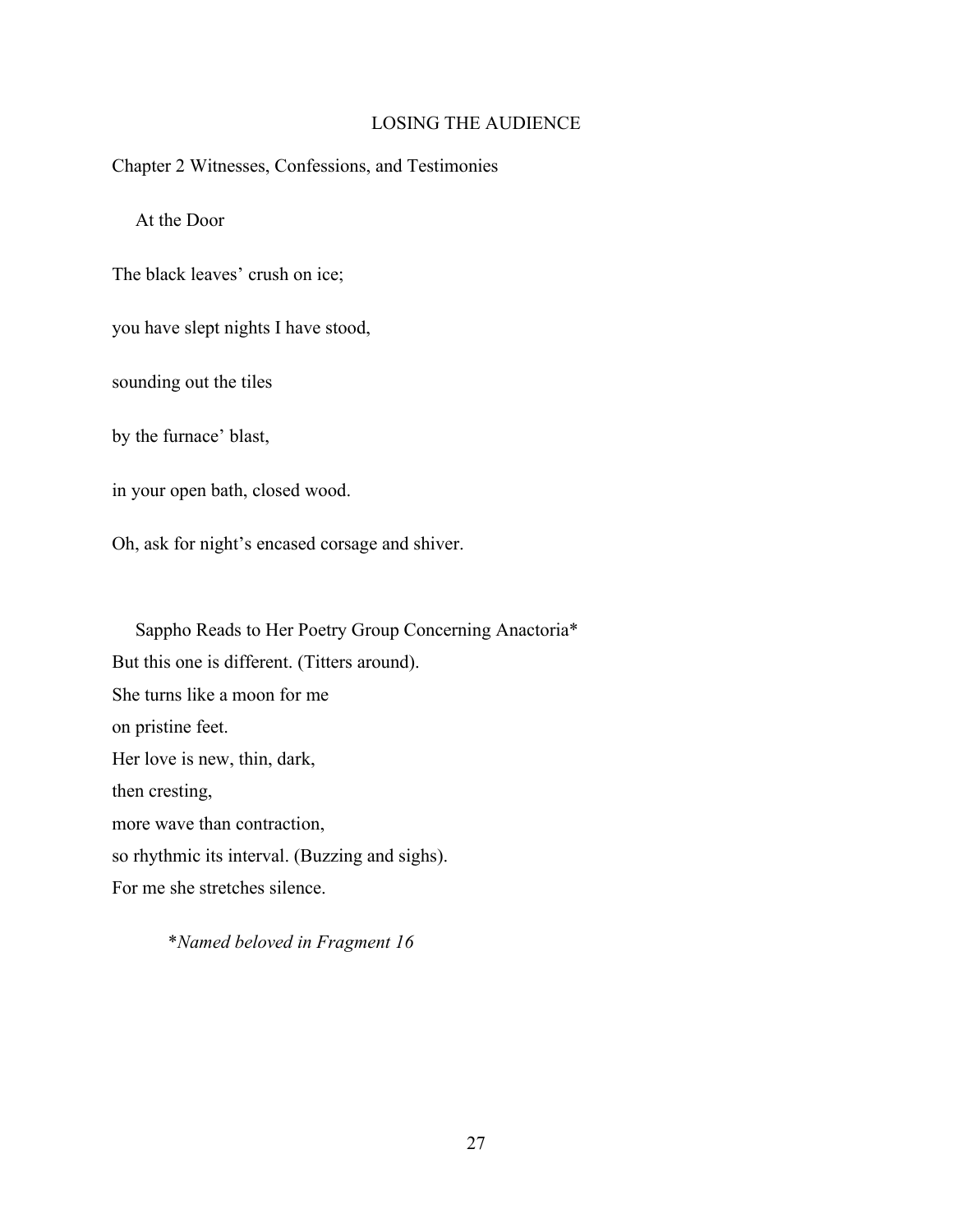Persephone's Regret Caleb, I can make claims on you now. I couldn't before. I was unable, then unwilling. Liar that I am, I confessed the inability, hid the will I now confess.

Once our snow peas were gone and winter had indulged us, you set to brooding in the old garage on the season's chaos, broken windows, icy tools, but these you found needed little moving, and made little more of them than a manly dada.

I left you to this on the first day of March, Thinking of the wind, went on to the line, where the clothes were made ready like kites. There I thought on your two Helens; the first in Homer was your second love, but your first was Helen, a governess you said made one day in your life the darkest of all, an honor I nearly wanted, and had.

Still, you have these two, the one all men wanted, and the one who wouldn't have you, for now I see from the other side, the shades between us, and am glad.

It is these shades I now undo.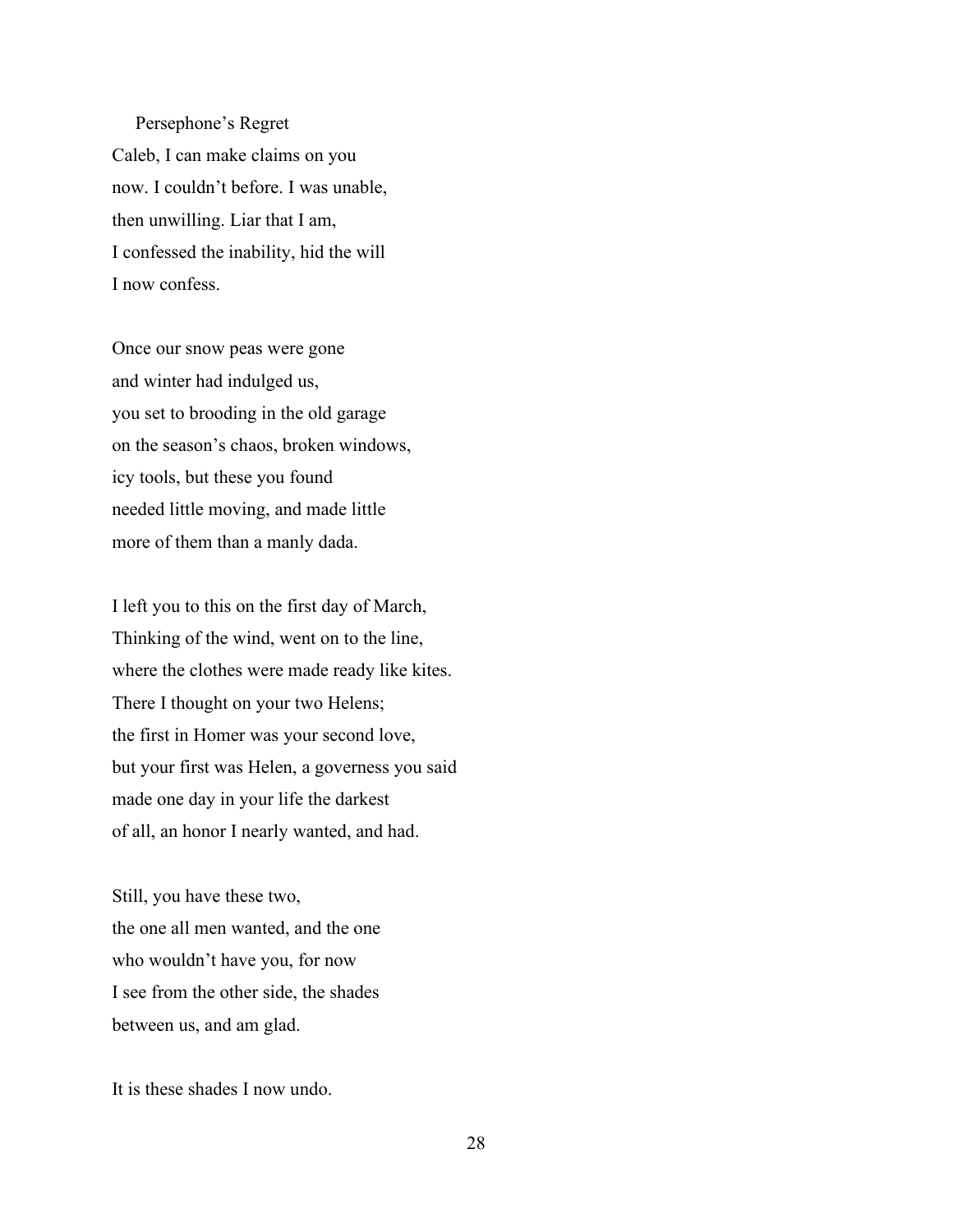They come undone like Jason did in Medea's speeches to the chorus of women. Until I see you, Caleb, standing again at the edge of the cane, your canvas shoes muddy on the cracked cement, your silhouette against the splintered wall, until the towels explode and fall like petals, and you fall down to take them up, unaware that for once, I was staid, like Odysseus' bed, like Penelope, no longer weaving a web.

I was so surprised you had watched and known my light toils from that dark haven. Only now you find of all my labors, one dark act of denial, which eluded you, the greatest.

 First Date with My Husband On the rock that overhangs the field, I cast over each artifact until I am sure of as much as is possible: This old ground is your old ground. Now the natives dance weekends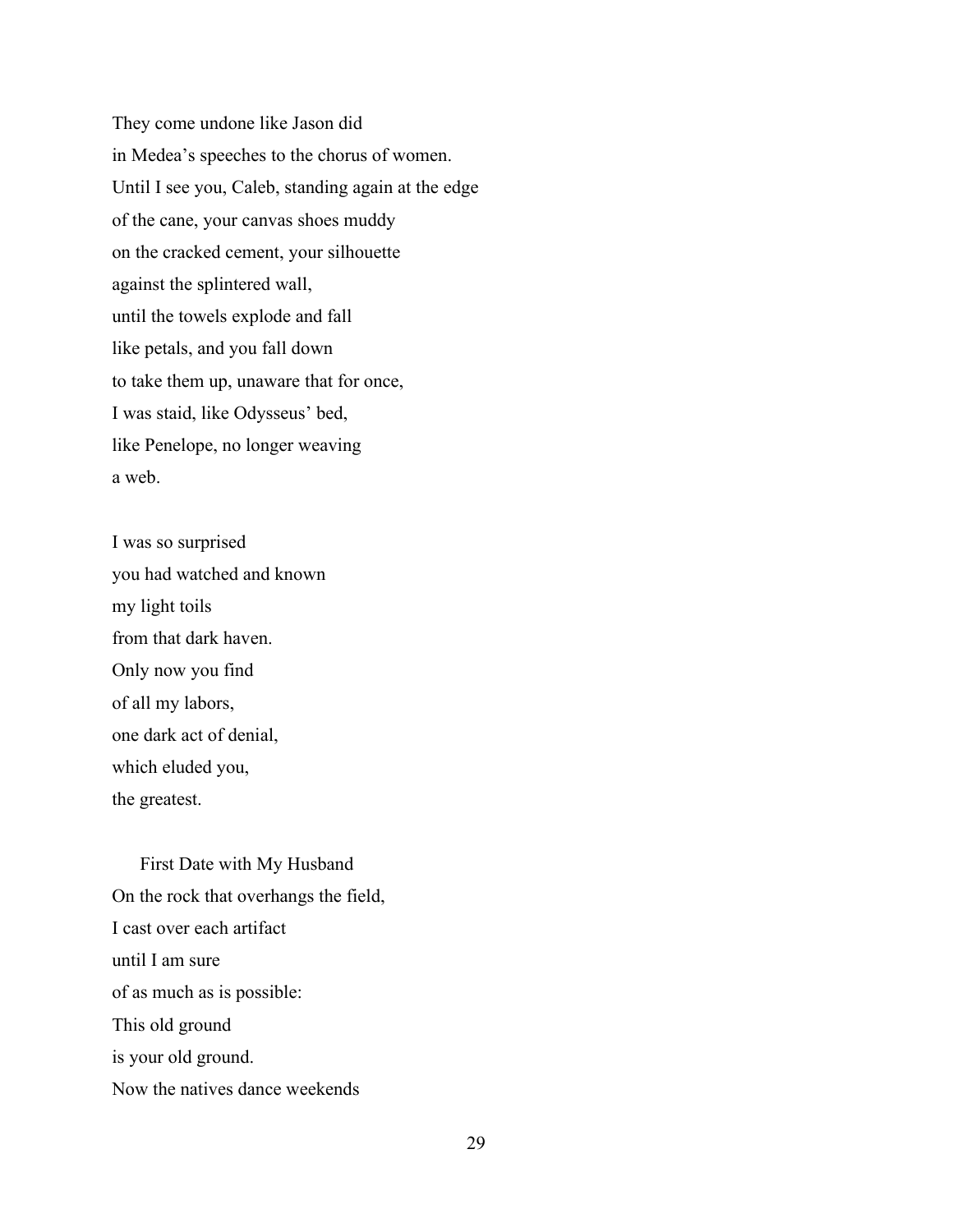only at the casino some ten miles away. Weaponry, your devotion slides right into my hands, arrowheads you find right below the surface. A man of few words, ear to the ground, you cull bits from the mounds to present to me on that very hard rock.

In one short day, the mind refuses the weaning, flutters and rattles, disengaged, even shudders at the whir of the forest, where the cypress knees bend for a reason to a God we barely feared. These constructs multiply around you for a moment, casting in fact for just your form, which, approaching, woos the impending panic from one source to another.

In another hollow, on the downslope of a ravine, I circle the question. You knew but I did not know. Where was the west and the stream I forgot always runs north south? How far east was the sun when we left? You say, " I know by the incline we are coming to the creek" The crux and pivot of your sense of direction. You never saw need for extrapolation.

30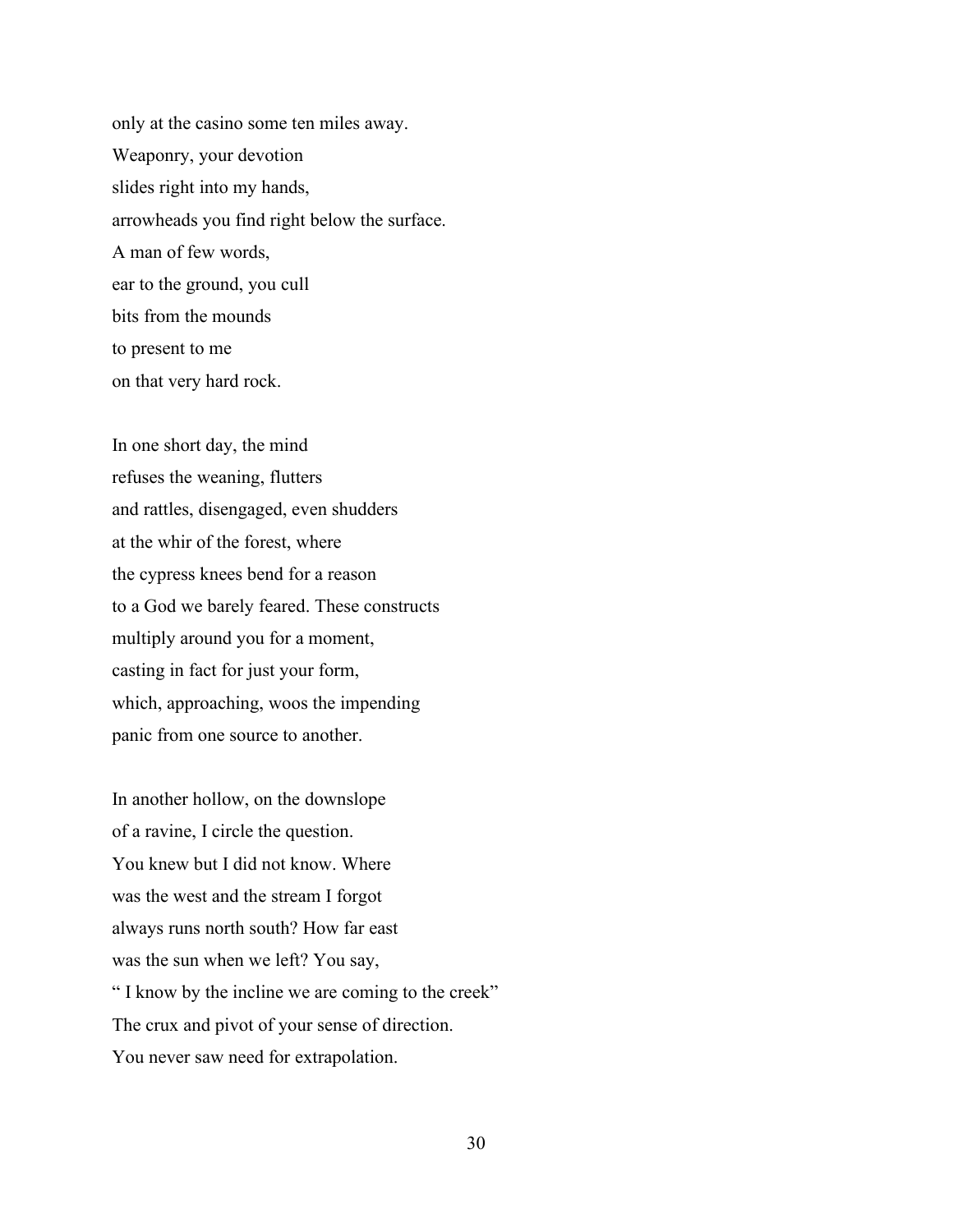You ask, "Are you afraid?" I revert to the clinical and interior inspection: I would rather syntax be our strategy of kinship, But you. I comprehend quickly the ease you are offering but cannot tell you *I* want to know where I am.

This efficient edge we possess in silence, you will expect it. Naturally. The etiquette of companions calls just for such. Am I afraid? We continue to travel. I tell myself that I do fear God, I tell you, "Yes, a little. Yes."

#### The Undressing

*Thanks to Lee Young Lee* I was already undressed except for the hasty housecoat when you flew in from the conference at Gallaudet and texted me from the cab to unlock the door, ringing first to awaken me.

"You are taking advantage of my state," I mouthed so you could read my lips in the porch light's glare. You signed, 'you are too sleepy" or was it "so sleepy". The difference

31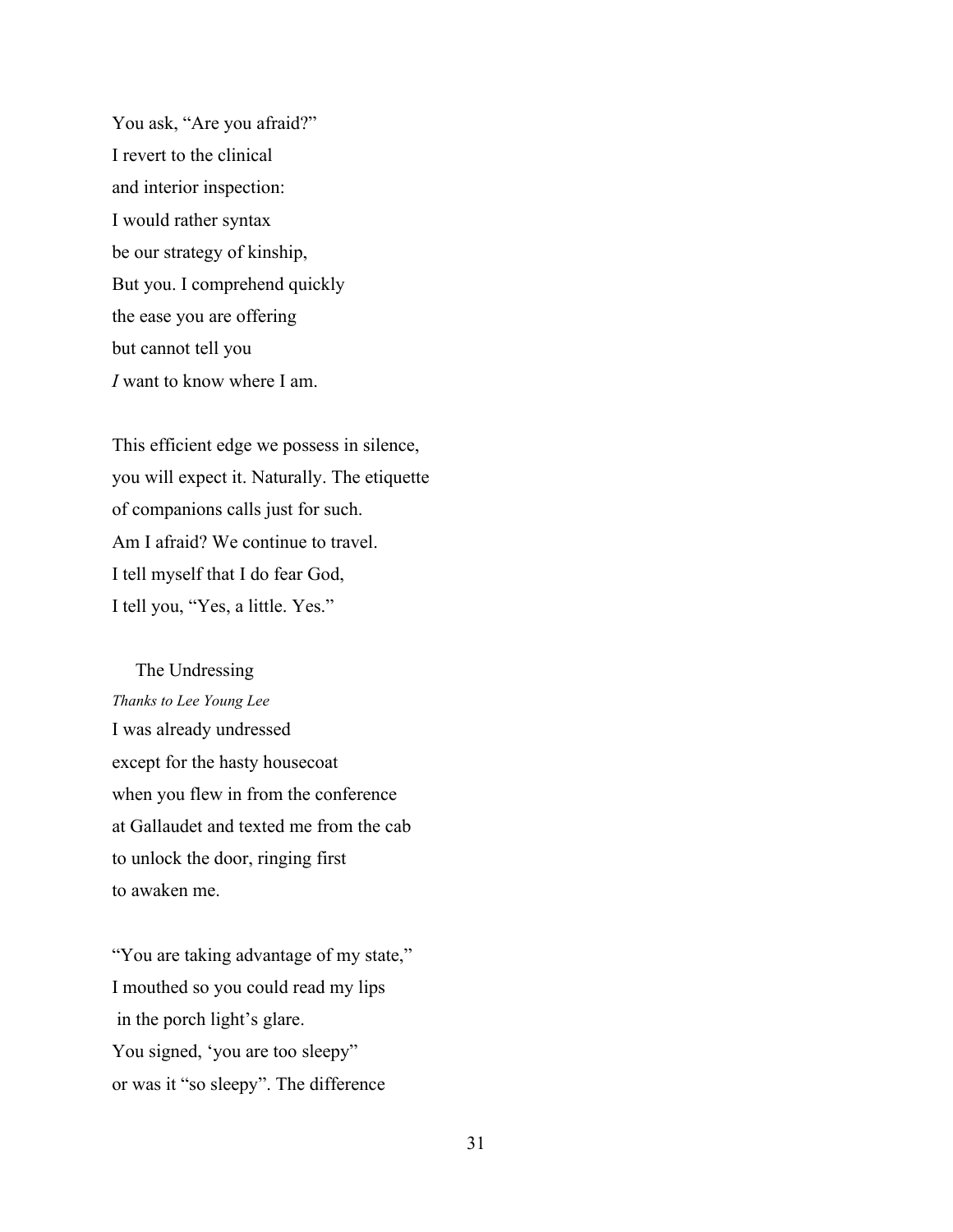is important in the meaning of "so" and "too" . If the first, you hoped to get us past it. If the second, you were getting turned on.

"Thief in the night, body-snatcher", I taunt, pulling you into the housecoat. You sign that you have to pay the cabman who brought you from the airport. I pulled the sign for "need" from my chest with thumb and forefinger and raised a brow, probably not the right translation. No, you have the cash, you sign. I wait while you run back down to the cab at 2 a.m. in the morning.

"The Deaf are so loud", I tell you as you pound back up the stairwell of my apartment. "It is a joke among us Deaf", you reply, But I already know that…you know the barb…because there is no one to hear it. "Like a tree in the forest", I sign ineptly. "Yes, like that" you sign, kissing me forcefully.

Sleep overwhelmed me suddenly.

You trail me to the bedroom in the dark. I lie back on the pillow, and like the leaves of a tree in a fairy tale, all your clothes come off at once, dropping swiftly to the floor.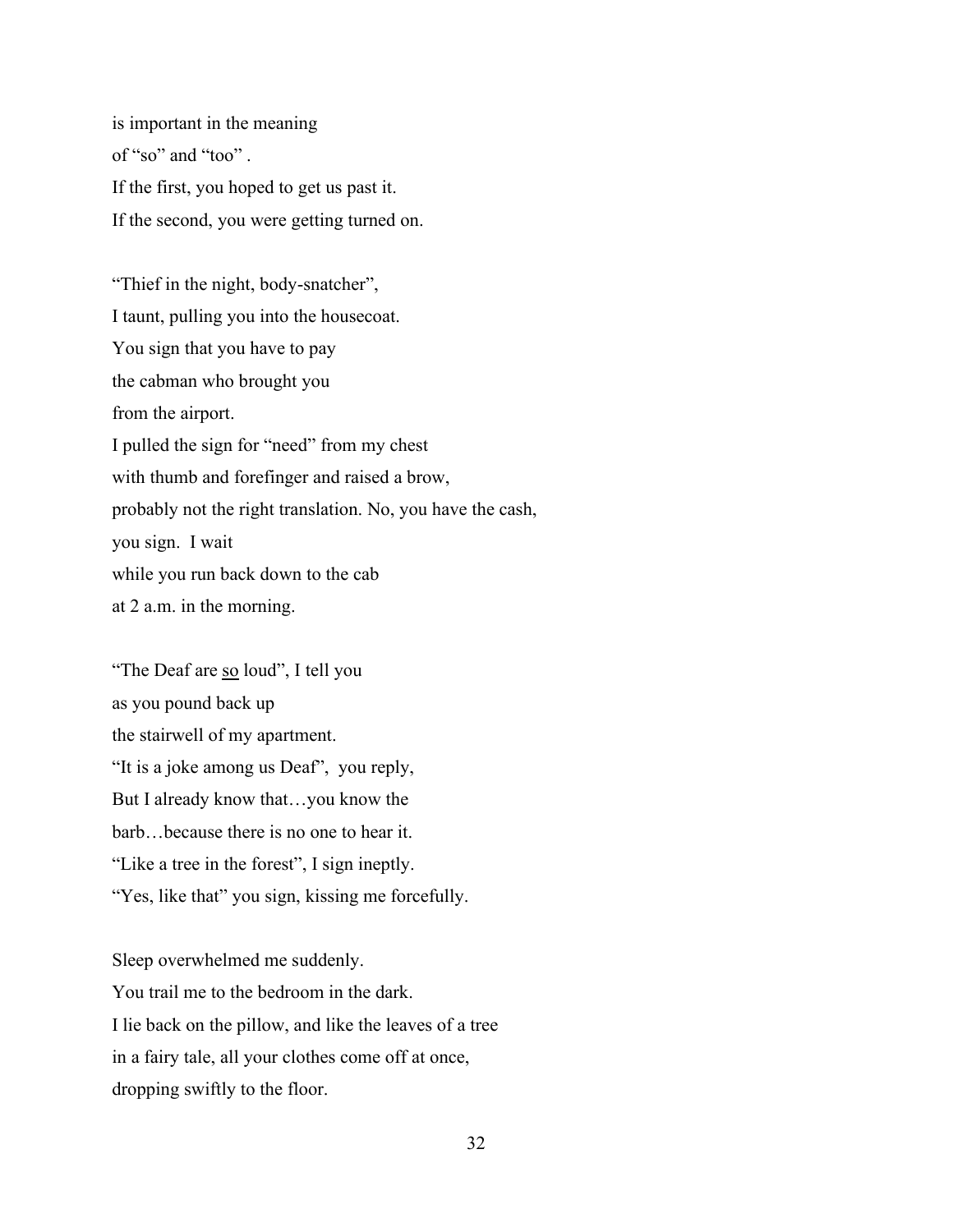I am already starting to drowse when you appear above me in the shadows, I see your form, your hands firmly attached to each of my shoulders, and a pitch of light against a pitch of darkness dilating.

All striations of the slightest distinctions appear and dissolve at a mutual apex in a perfect world, I dream to myself. Next morning, you are gone already to the Las Cruces conference. And, having forgotten you completely suddenly, mid-morning break, I remember that you had been there. Did a cab pick you up? "There was something I could only sense" I text you.... "some uprootedness warmed and comforted", I wrote. Only here at 10 a.m. did I understand the trace you left, the only sign of you was a vague memory, becoming clear, the way we love at first, by vague movements, floated up like a last bubble from a leftover tumbler of champagne. "and not", I write, "like a dying ember!"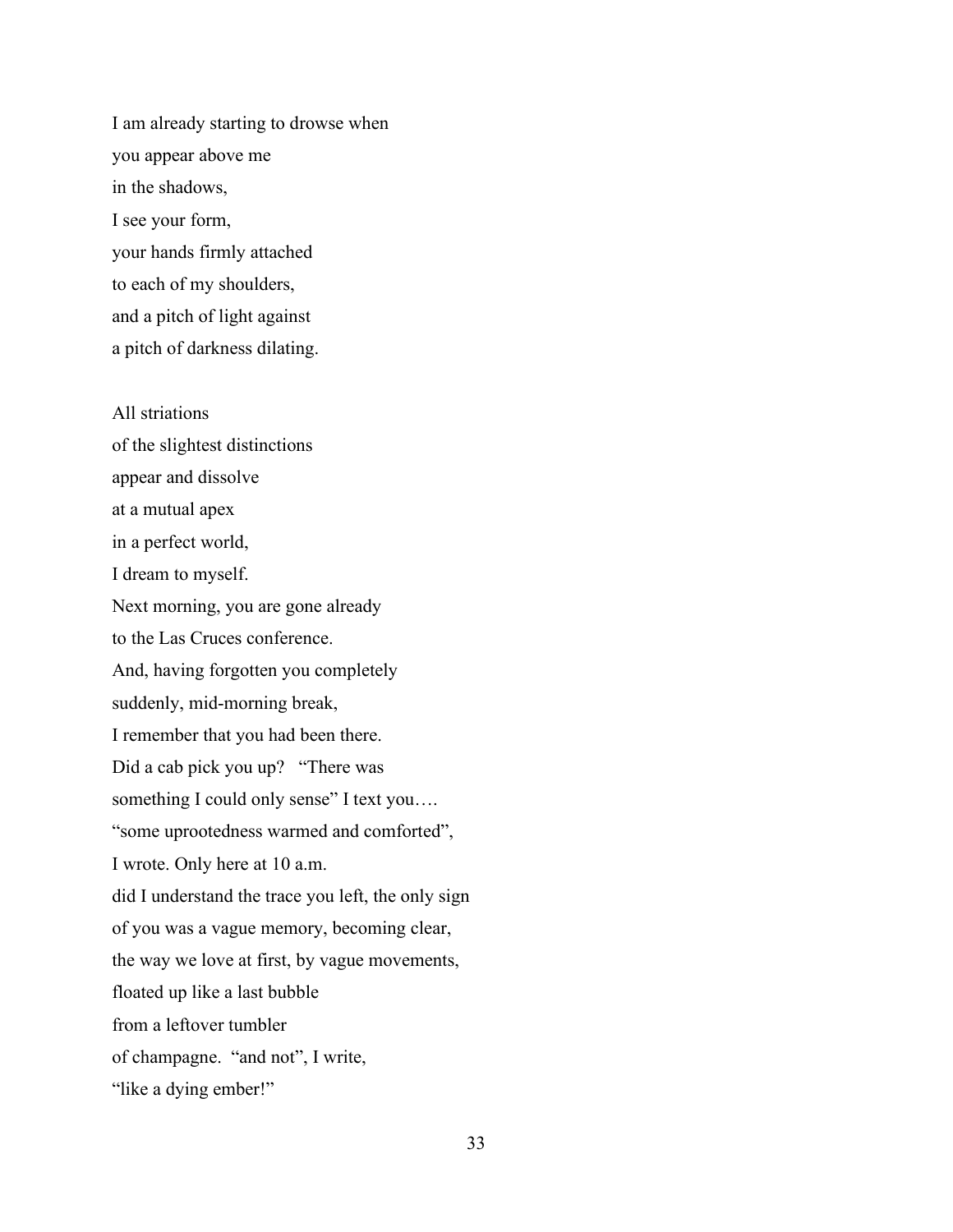"I hear you", you text back, another joke among the Deaf and their hearing friends. "Just say I came to you in a dream" you write.

And you 'll be back for another, I chime to myself so you can't hear me.

# Effigy

Not to burn, marry, the ancient advice you buried at the altar's heel tricked you out. He loved you, you dared him to love you and let another man love you and worry.

The one-upmanship of equality has no mercy, and this game hit its knell. Except each other, you both had lovers but still shared the same old economic bed.

I was new grounds, a woman, a woman who refused you, him, both, either. The night you sought me with glittered eyes and gilt, I said, in the morning after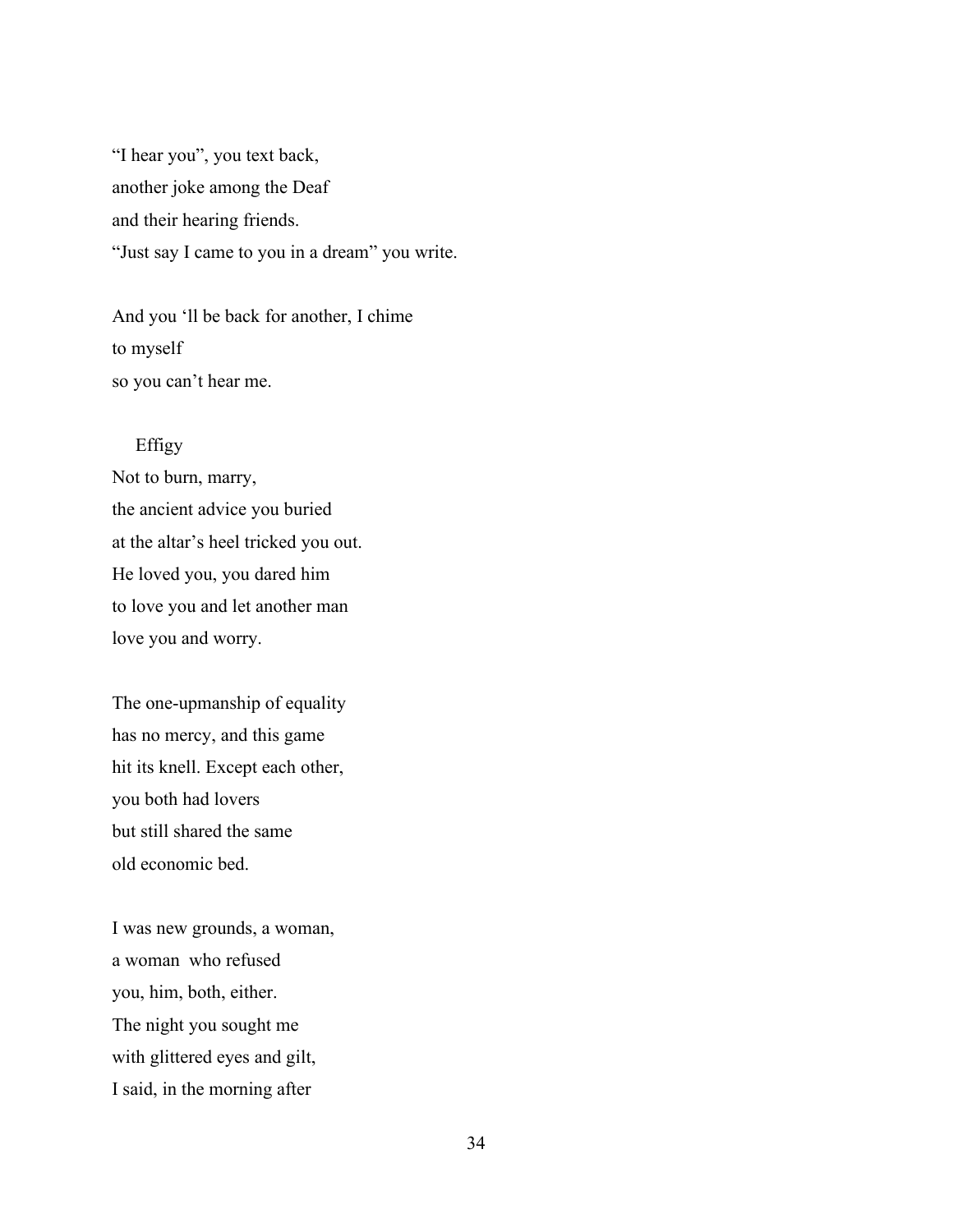I take you, one thousand moths will have flailed themselves dead against the light at the door forming a carpet we will step over into the forty days of rain that ended the drought.

I said, you have crossed this midnight dance for my dying creature, and by my fire, there is violence in your horn of hair which slakes the diagonal from eye to nape, and you shall not pass.

#### Olive Leaf

*Genesis 8: 10-11* What tree misses its leaf? You salty bird, eyes cloudy as grapes, you mute. What I pull from your beak is not words but an utterance, minced and gummy: "Isn't this green fan dead to the watering breast of the meek, meek earth?" I read vein vein vein artery compressing the stem to bring the milky droplet. I am grieved.

How did I miss you?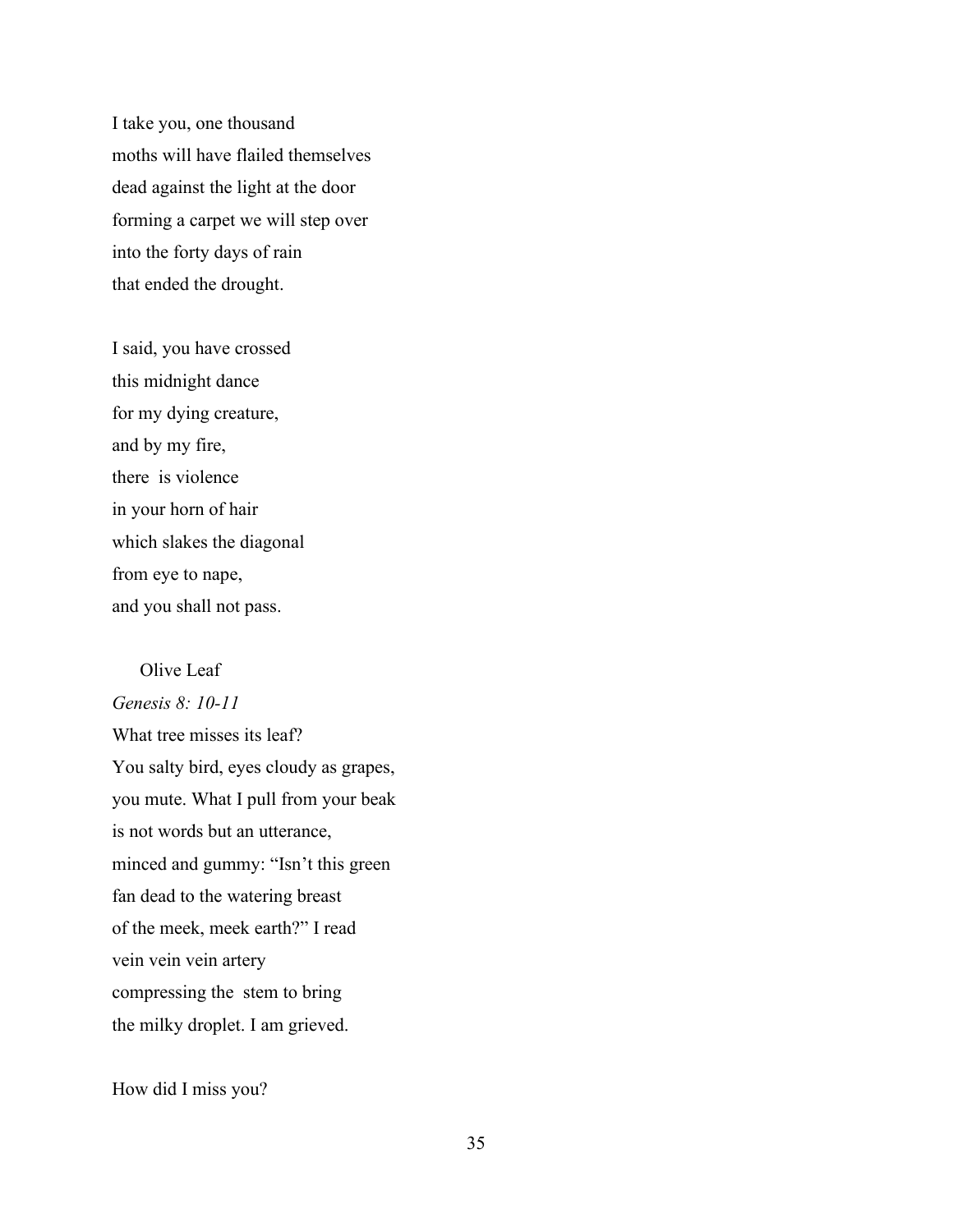You mate to the other, whose eye turns like the wet egg on the contour of shell, who waits for worm or seed without question. Return to her who will not know what breaks beneath until it does. This leaf reads too simply.

Chic Romance

Downtown has edges, my prospect.

Dwelling most beautifully,

one walks in angles,

cuts through lines, eyes unaverted.

The slashing design of jaw

speaks to you only, my party,

a blade to all others,

eyes bled blind

by the crease and paisley,

by our eminent bones,

my coordinate,

my Cartesian darling.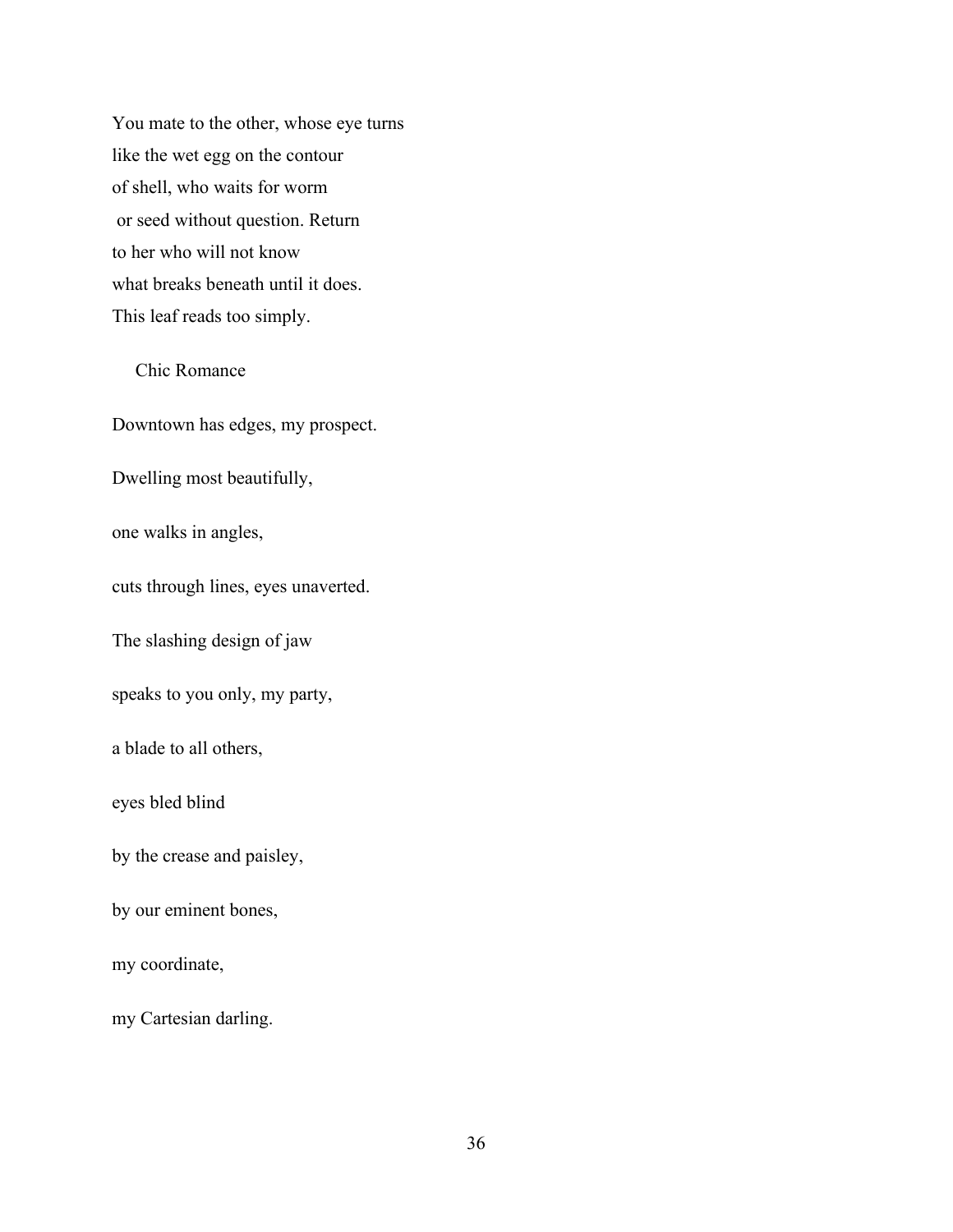### Control

Bring me the one, I said, who wants my knowledge. I was speaking of a body of fact, as if somehow, it were detached from me. She was brought under no similar illusion And now seeking to know why I know what I do wants knowledge of me, which I have given albeit with reticence. Now comes the issue of power. She shall have no power of me, I declared, but the struggle is on; I am reserving places, even in my heart, and eating and sleeping reservations. I do possess control, a modicum, my last resort.

#### Tempted

The laconic wind of the cottonmouth easing into the water, the sediment billowing on the aftermath, the falling cloud of matter, only now is this Sarina's motion and path so clarified, so charted.

Sarina, First day, first row, first chair, in the periphery, stage left, a motionless head. Lecture day nine.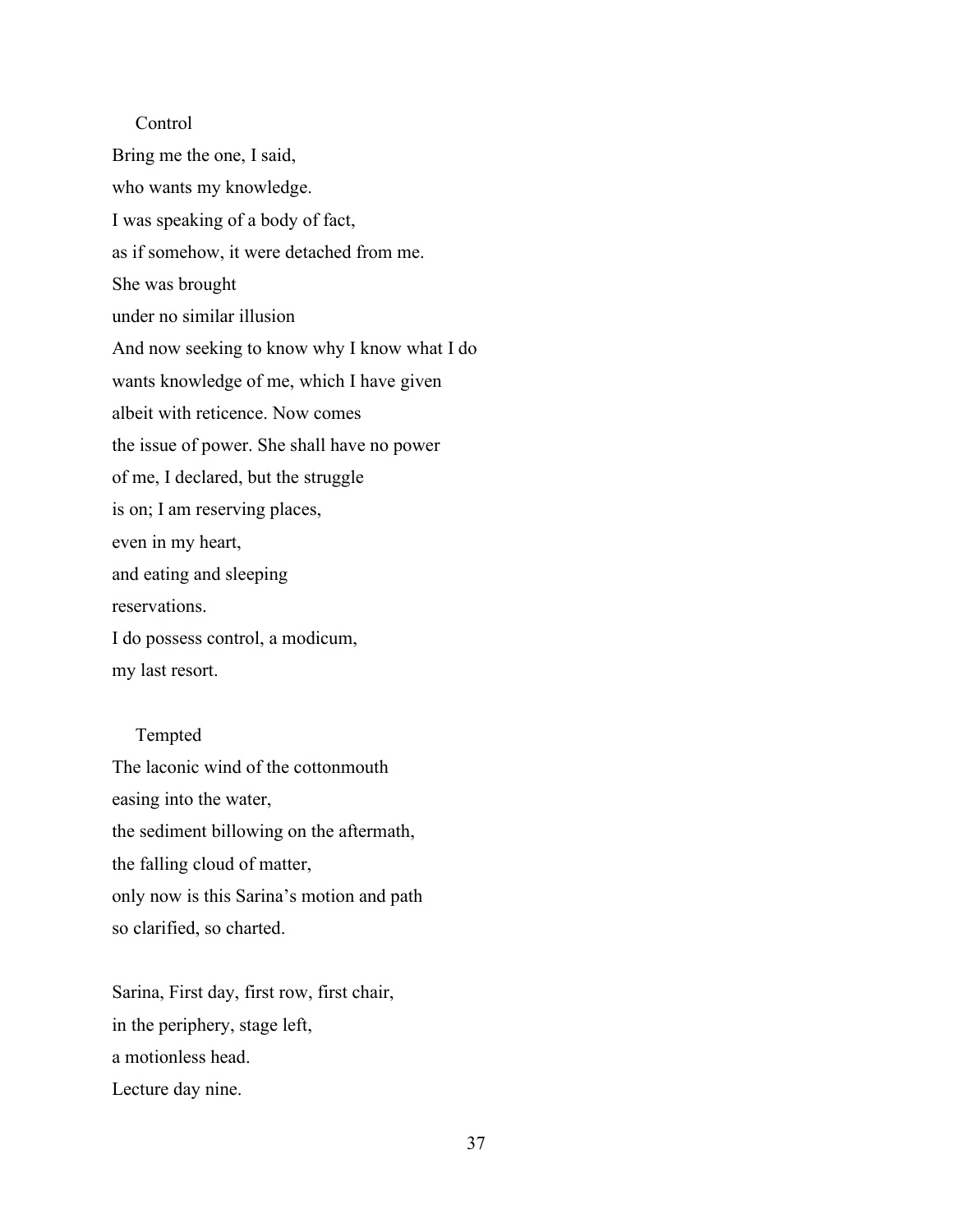"Motif of crossing the water". Already we are into the fairy tale. She uplifts a dazzled head. First essay, Bishop's "The Fish". Fresh air. Sarina emerges on the page, matchless, priceless head.

Thereafter, my performance is vented, a sifting through the class for this Sarina's response. I come in vexed, depart heated at myself, my skill and grace.

The ethics of writing a seductive lecture are not debatable, I tell myself later, no matter if so subtle as only to find the ears of just one hearer.

I set about writing another kind.

Sarina, my conscience is heavy, weighted in the alarming images of your awakened love. Having looked into your face, its powerful beauty, none like it, I need to say there is, this is no day for self-worship. The dawn articulate with animal utterance is nothing but the creation groaning,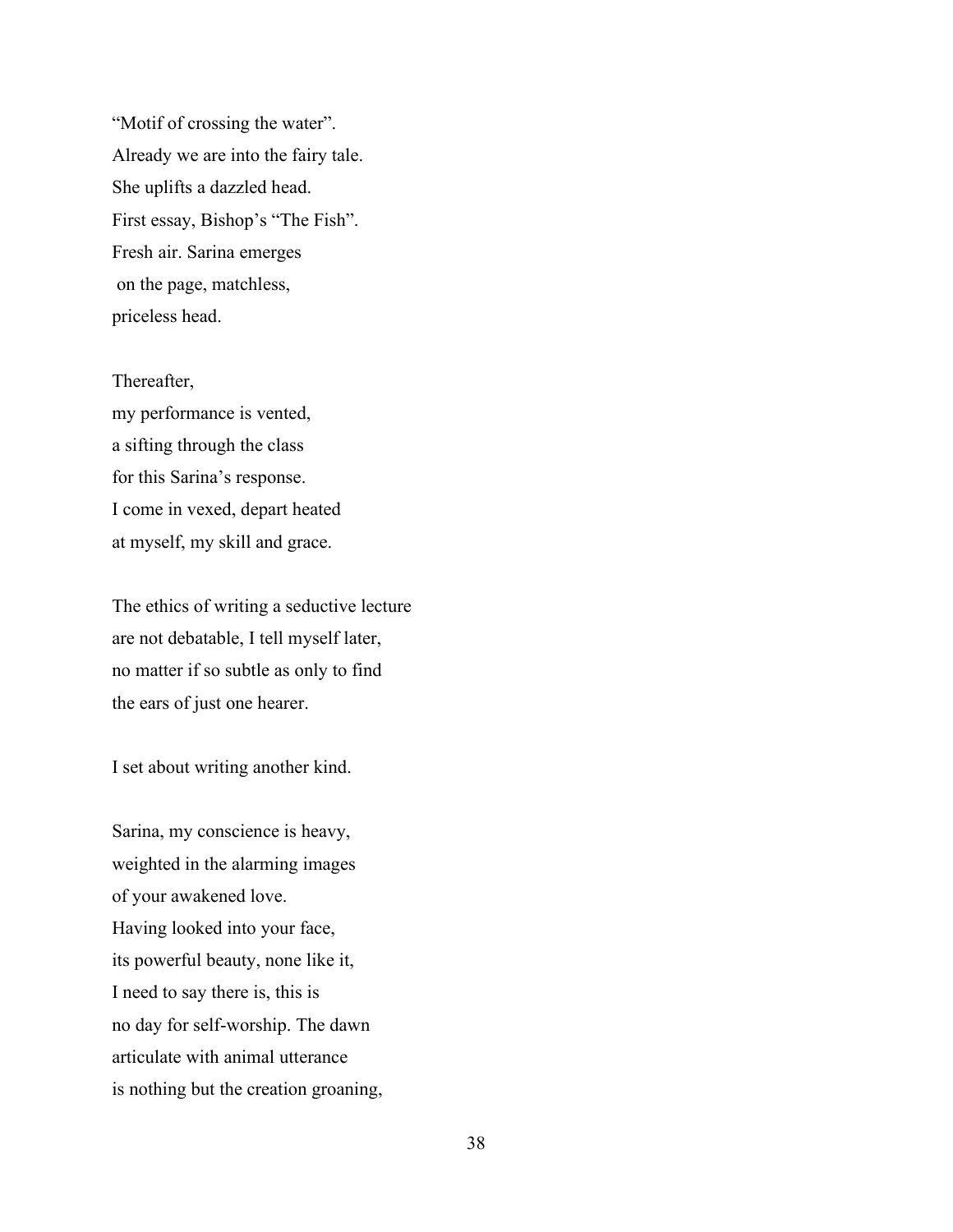and the weight of that truth is heavier than conscience, bears on me more, for which I am thankful to God, The truth of this proverb awakens me this morning: "As in water face answers to face so the heart of man to man."

Resolution of a Fate: After the Party, Sharing the Eye\*

# I

I know your obedience was the blind's to a familiar space, even a rote approach for facing the strange stranger's face you found buried in your hands.

## II

Somewhere in that house, a guest trickled one bar on the piano until the ice fell in his glass, and still I listened, not ready to begin the long escort, as if in the veil and guess of your fingers, I could rest.

Nodding to the sleepy host, you trailed your hand after mine on the banister. Just so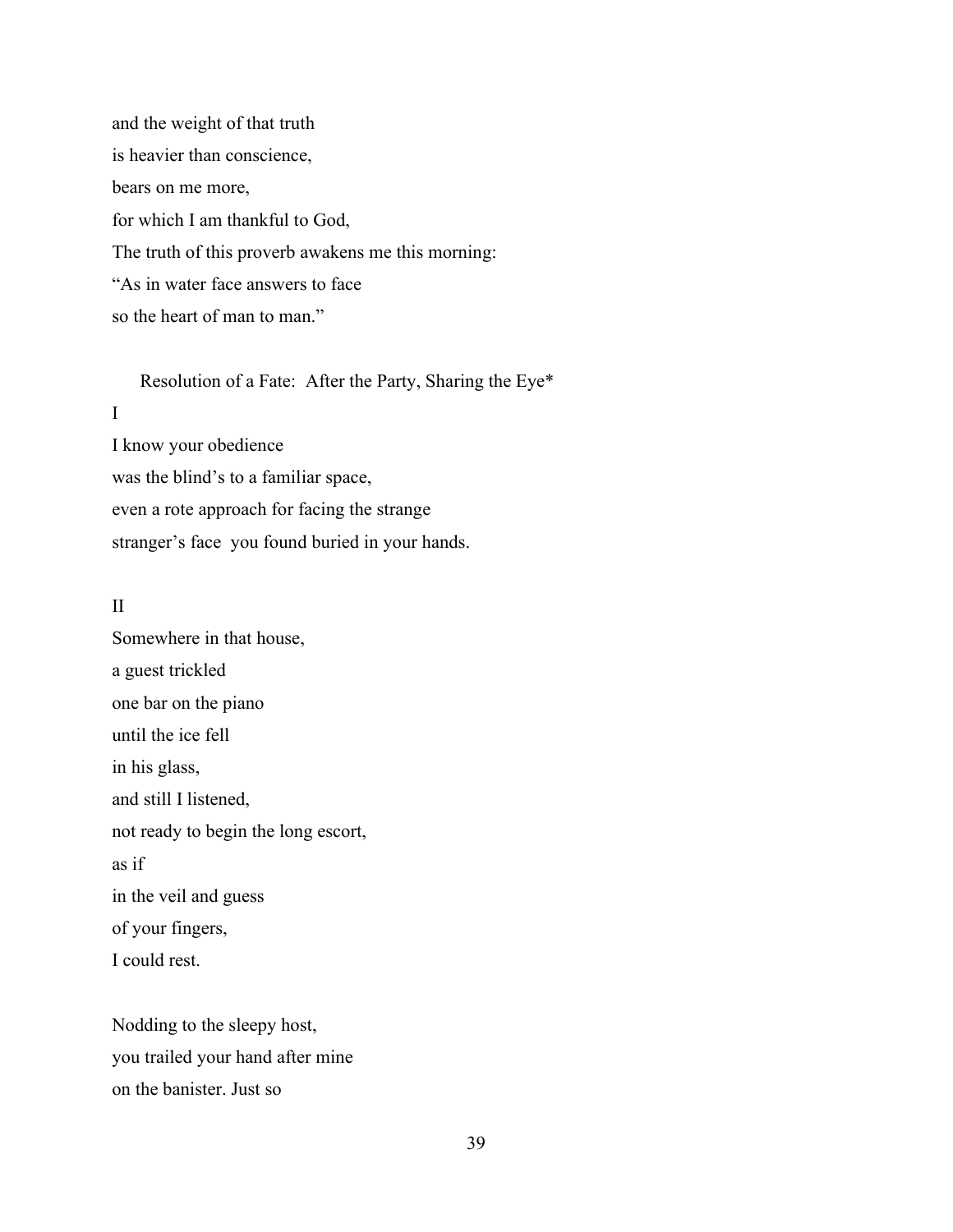the light traced itself beneath the change of leaves on the screen door. So I was trained and drawn away to the door's snap and the heels' clatter. In that recess of gravity and faith when we either could need a sudden anchor, you grabbed at my arm, I pulled you around, bringing us again face to face.

# III

I worshipped there. Not for the light unfolded inside me, but the path it had taken, into a forgotten valence. And, unbalanced, I uttered what waited there A dispossessed question, An alien prayer:

"Whose eye do I hold in my hand?"

**\*** The Phorcides (daughters of Phorcys), or Graeae ("old women had only one eye and one tooth between the three of them, so that Perseus by stealing the eye and tooth was able to render them helpless. Aeschylus, Attributed Fragments LCL 505:260-61. *[https://www.loebclassics.com/view/aeschylus](https://www.loebclassics.com/view/aeschylus-attributed_fragments/2009/pb_LCL505.261.xml)[attributed\\_fragments/2009/pb\\_LCL505.261.xml](https://www.loebclassics.com/view/aeschylus-attributed_fragments/2009/pb_LCL505.261.xml)*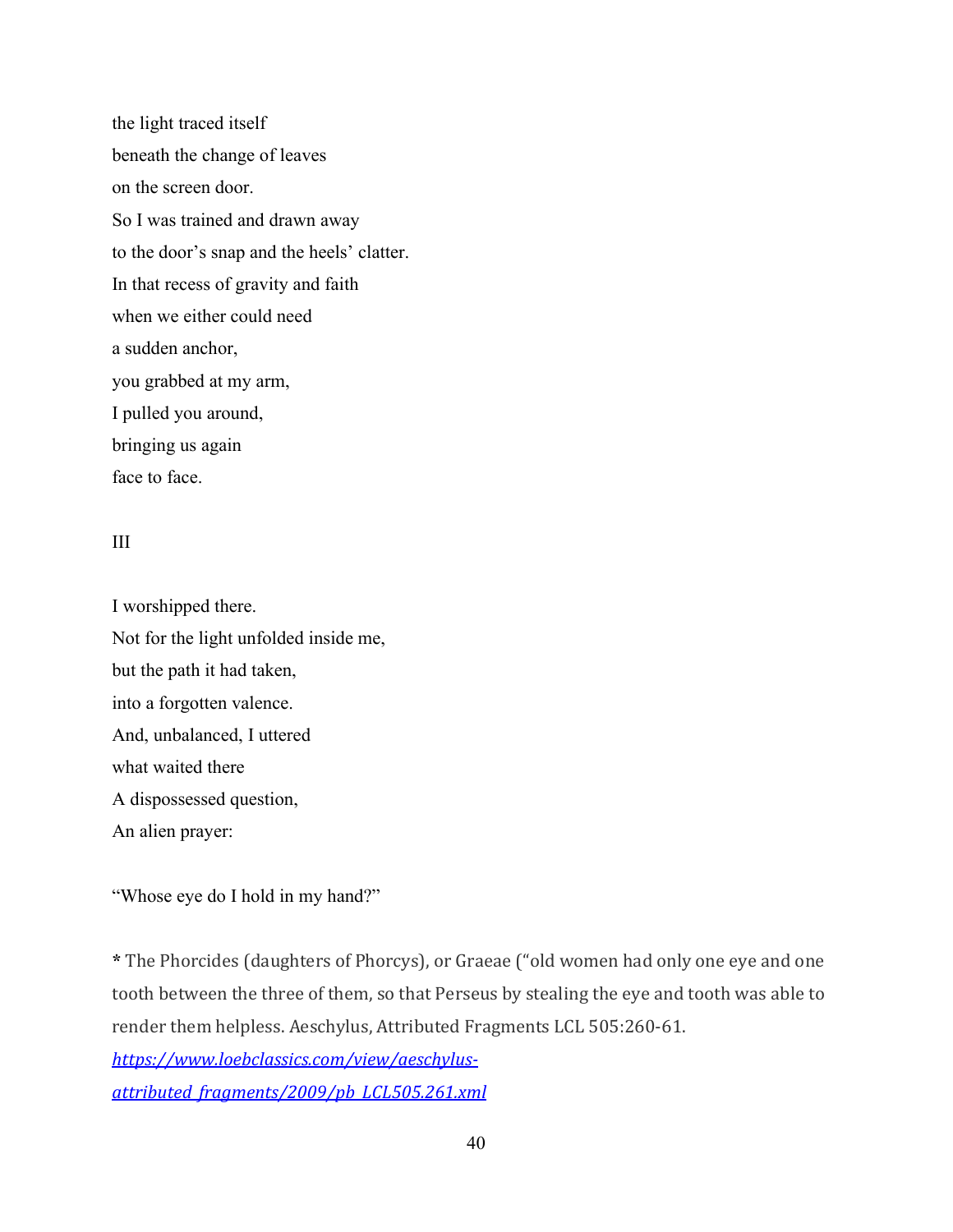#### Chapter 3. Elegies

Life Lesson

When the ambulance arrived to pick up the old man Mr. Massey, our neighbor, I was playing blocks with my sister on the shattered wooden floor of the porch at  $10<sup>th</sup>$  Street, the one my father left us to. This screaming white wagon tore into the fig trees my sister and I danced beneath shirtless in the evenings.

We were two and four.

Each night, the Campho-phenique took away the mosquitos' sting, but no longer would I hear of any sickness or death, which my mother spoke of so easily, without removing myself to another room, or any place but there.

He lived.

When we moved to the Boulevard, Mr. Massey and his wife ran a store a few blocks up. All candy was free for us, though Mother paid anyway. Mrs. Massey's cherry pie, when they lived next door, came free and with a peppermint.

I almost choked on one.

When my brother Arthur came in from the rain on a duck-hunting blustery day, my sister and I were counting the holes in his wingtips, which for a nickel we polished. He told us Fat Chris had bounced out of the back of the flatbed and died.

A best friend.

Seated under the ironing board, I saw John-John salute and Carolyn stand as their father's casket, horse-drawn, went to the place the ambulances led or not. I could not stop watching. The cotton steam filled my nose with my brothers' shirts.

My mother said nothing but sighs.

I shot suction arrows at the neighbor's house and rang her doorbell to purge her out, Old Mrs. Collins, who came with a reprimand, a piano teacher doddering on the sill. I found my hobby horse on the border of her yard and rode him fast in the grass below the tree where I had cut my foot on a broken jar.

They made me sit to sew it.

At school, my teacher said, this is the punctuation you live in. Everything else is grammar and spelling.

41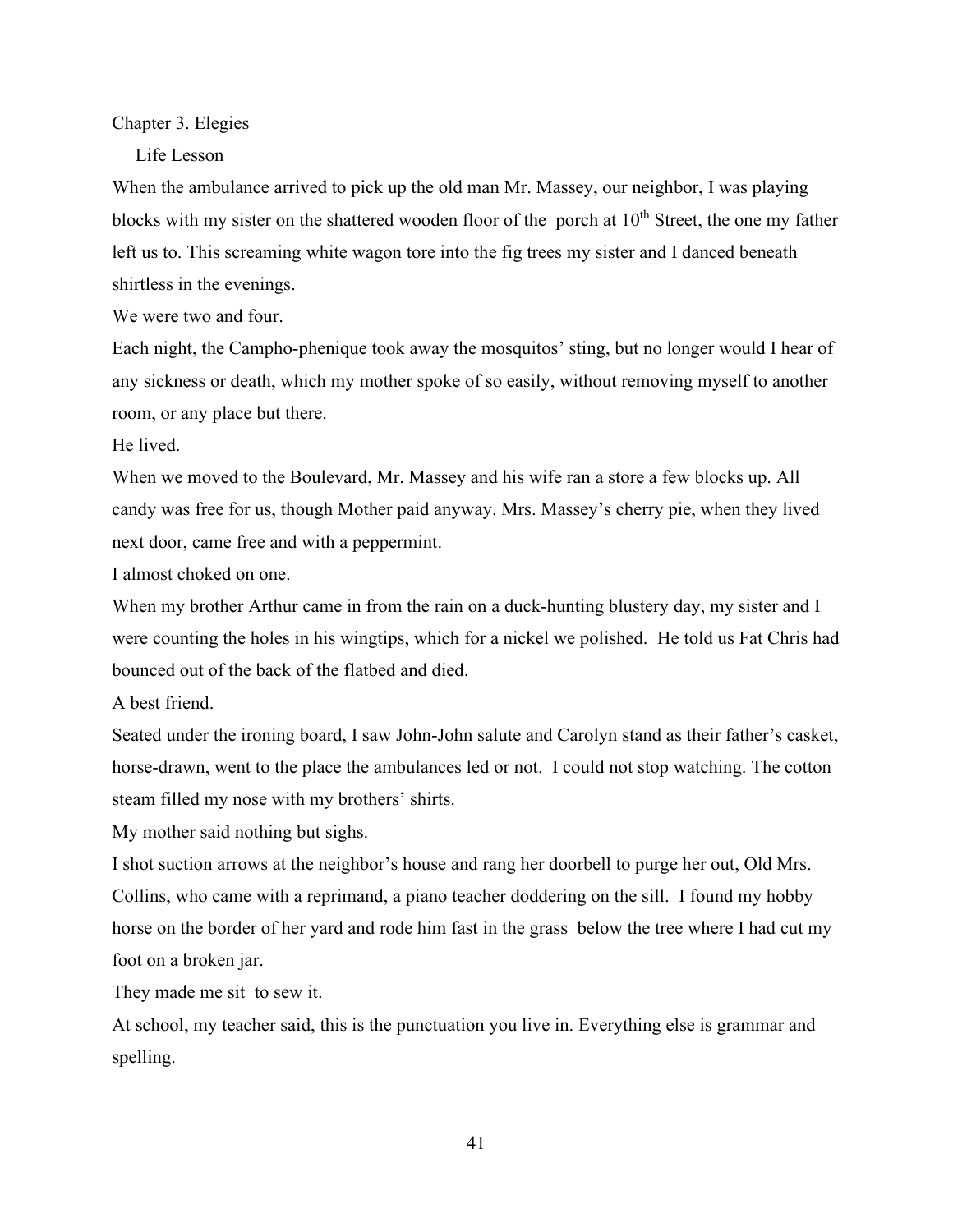Farah, Cutting my Hair *First Cut* Assigned to Farah at the Supercuts, I consider the length of her black hair just below the knees. almost a cape, furthered by the tunic, trimmed with a skirt beneath which peeped two plain black shoes on two barely visible Achilles tendons arching upward to the light curve of her calves.

In the chair, I checked the mirror and saw her face, pocked deeply-- (had it been burned? maybe just acne), her black eyes and thin smile alleviating the surprise in my own. We chatted carefully, Then easily until Farah became mine---my newest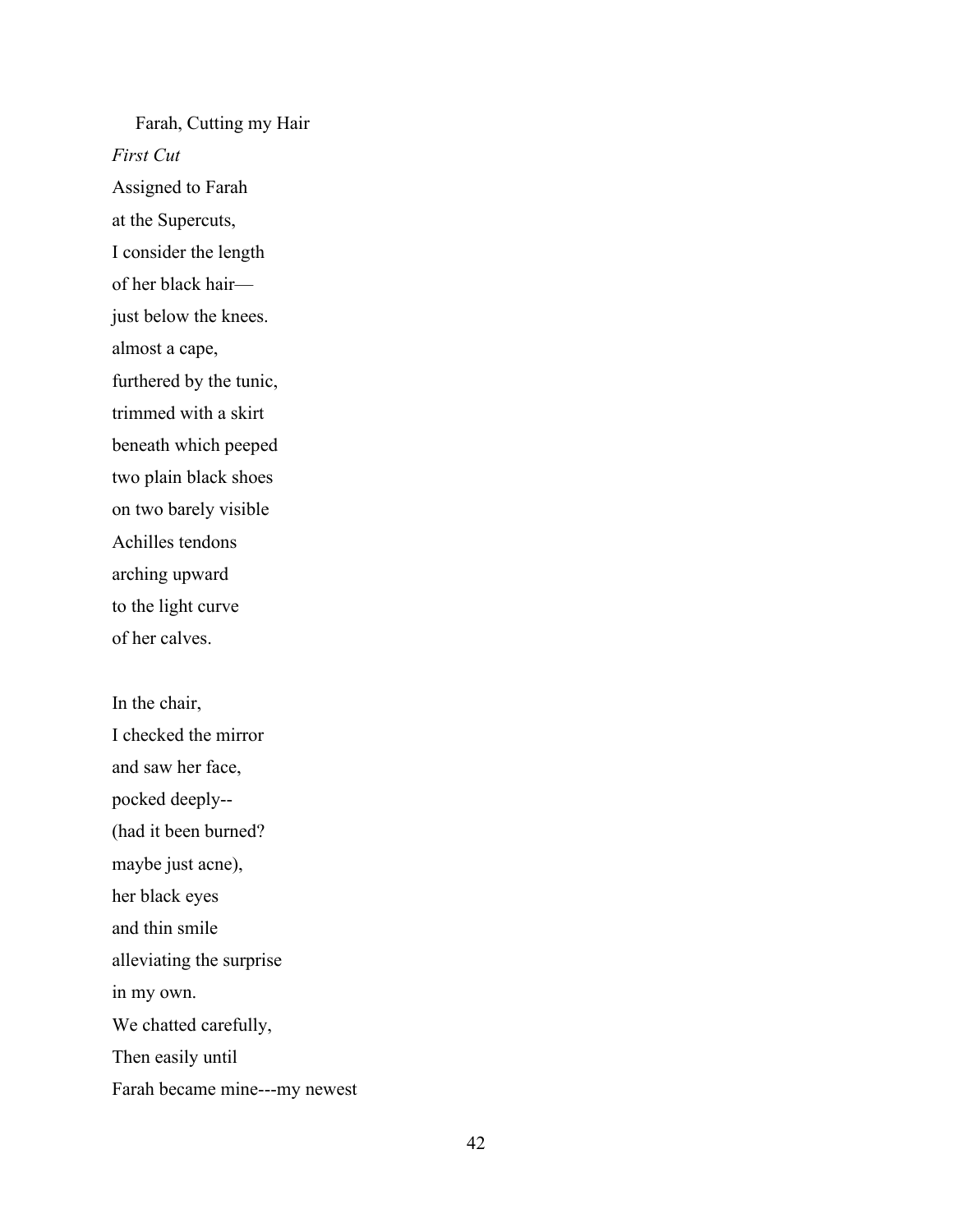short-term hairdresser.

## *Second Cut*

Farah mentioned her husband, that they came from Turkey. We left off there and talked Turkish coffee, the Phoenician Market on Guessner Road, tabbouleh and falafel, our love of hummus, and then she remembered, after all this time, the gatherings of her family on the portico under the moon, before she was married. and then when she was, remembered her mother's hands offering bowls, water twinkling in the carafes. In Iran.

"Iran?" I say. "Yes, Iran." They left that country just before the Shah was deposed. Never naming his "successor" aloud, she explained how many fled Khomeini, her generation finding refuge in Turkey. She tells me how long it took for her husband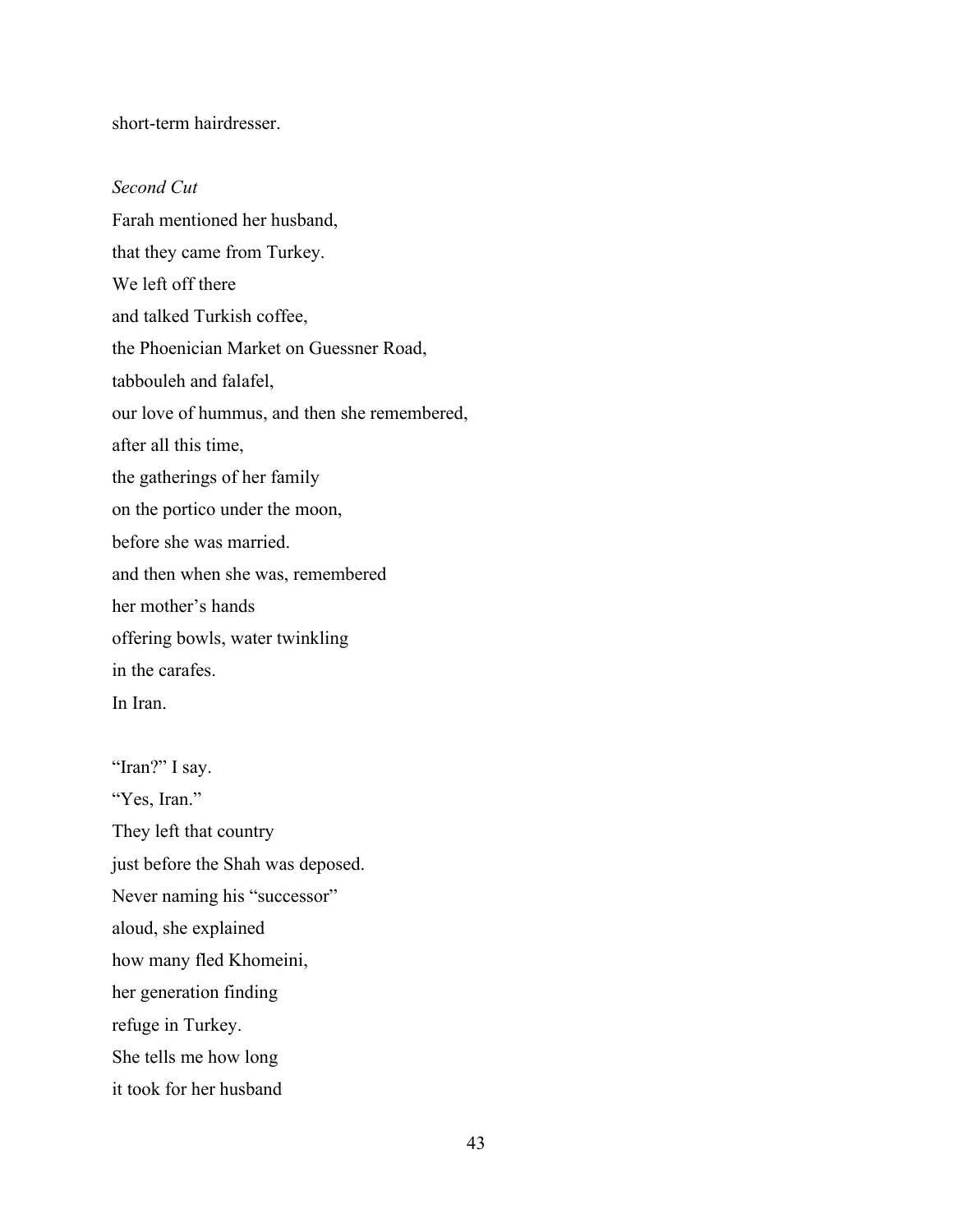to let her go out uncovered once they came to America. Letting her work took even longer. He still speaks Farci almost exclusively, she adds. The effort was long and harmful, but the marriage was lasting, though rocky for years. "Now he packs my lunch," she smiles.

# *Third Cut*

I do not explain how I escaped marriage, though she may have guessed what type of woman so easily dismisses the expectations of men around the beauty and graces of women, I should have told her I was gay but didn't, knowing her culture's heavy prohibitions; even she might not, having had no reason, accept it easily, though surely a hairdresser had some clue.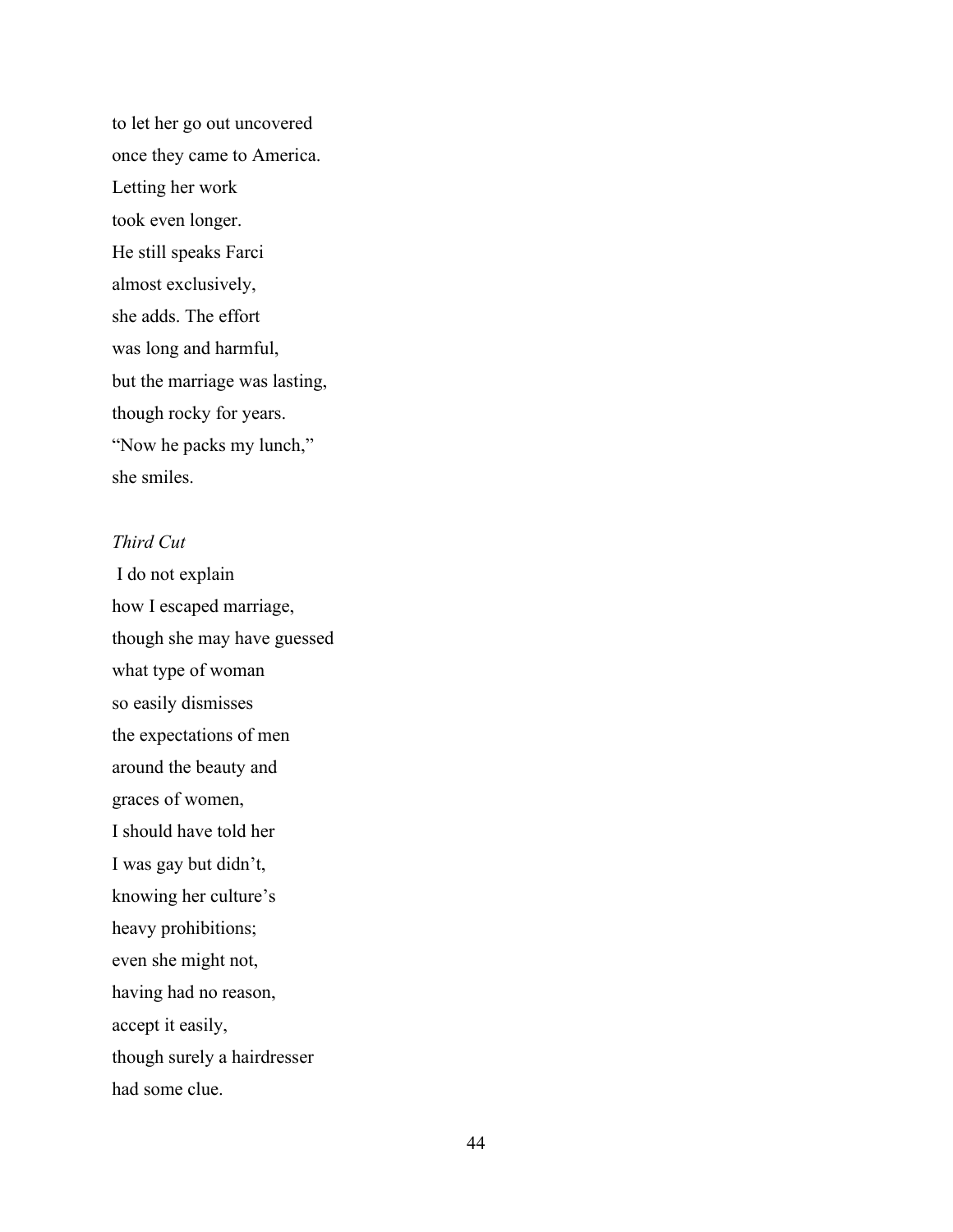Each time, I thank Farah for my new appearance. I tip her and I tell her that "appearances are deceiving." We nod and laugh at our inside joke, one she knows only part of, but enough of, and I thank her to myself, Farah, my bold apparition.

Le Crise

*for Kathryn L. Koob, 42, Fairfax, VA. Embassy cultural officer; one of two women hostages in the Iranian crisis of 1978; and for all of those left in Afghanistan, Aug 31, 2021.* 

Cite' irreelle, L'Ambassade des Etats Unis a Tehran. Je n'ai pu rien vois derriere les yeux de cet homme, Except rape. Le cochon wants me on hands and knees, sharp apres midi. Those prayer calls never go out on time, Khomeini ass-kisser, je dis. Because he never understands. Never will understand. Then I pray for forgiveness from my Lord.

But he will not touch me else to lose the laid up virgins after he is killed. Killed probably. Either way, he will be satisfied. He finds me submissive; hence, his fantasy, I am not like Liz, the only other woman here, the only one who curses him aloud, and to whom I am bound all day in chairs facing away from each other.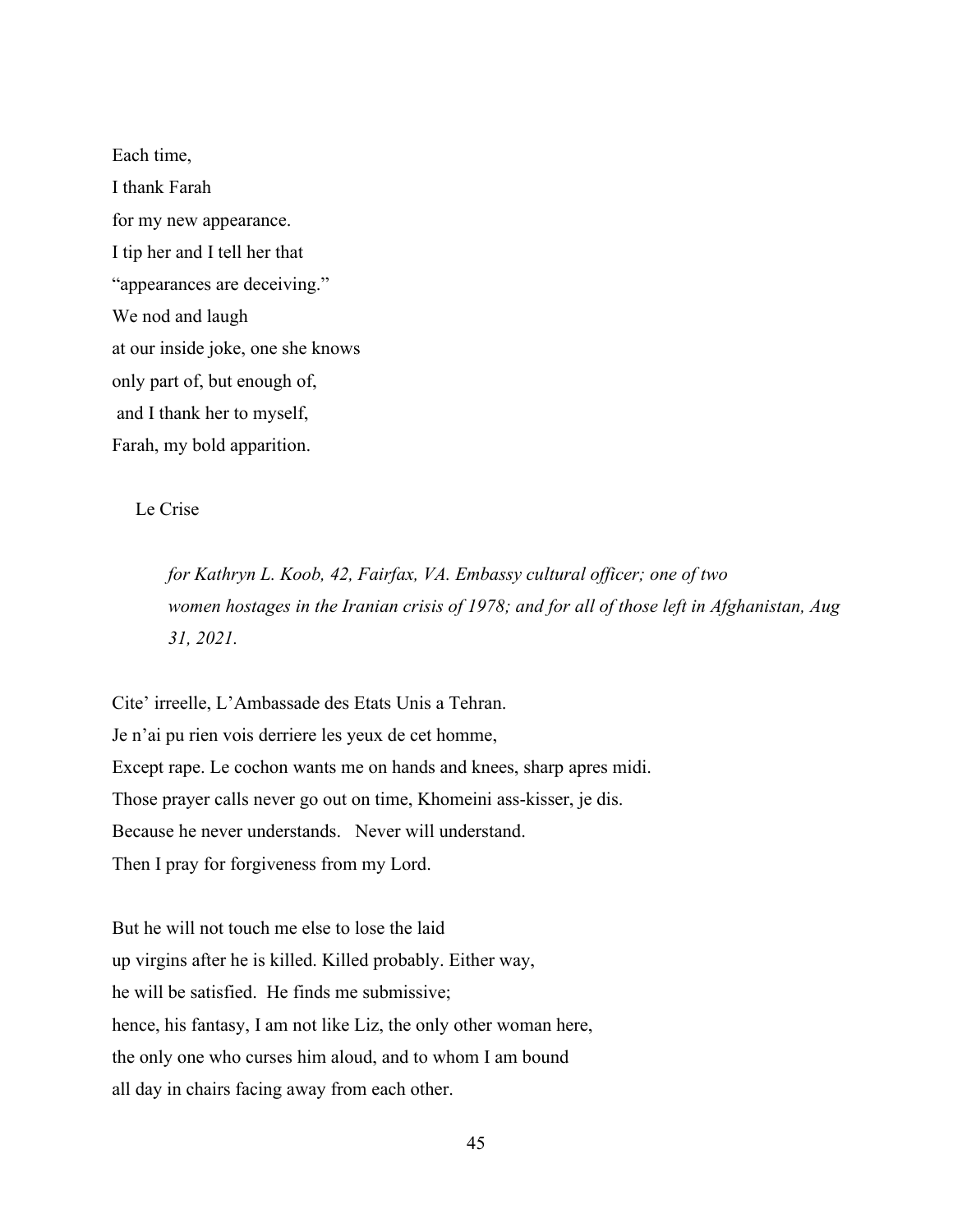Allowed out once in the courtyard, we are segregates suddenly, alone together under Islamic law. When an Iranian student, one of the mob, saw us, he began: "*How dare you do this, how dare you insult the principles of Islam and show your forearms and your legs?"*  That was none other than Mahmoud Ahmadinejad, a student organizer, then, later the titular head of Khomeini's Iran, *Mon semblable, mon frere!*\*

## \* T.S. Eliot, The Wasteland and Charles Baudelaire, Les Fleurs du Mal.

Elegy for Dylan Thomas In "Refusal to Mourn..", the great Welshman said "after the first death, there is no other," one of his many sad epitaphs, offering no hope that a soul or life, is eternal. holding that by one death, death entered in to human repudiation and rage. Yet his singing had such purchase, he performed solidly on stage, (later vomiting and coughing in fits), cigarette in lip, furrowed brow, book in hand, poetry happening all the time and just then. His sense of the modern materialist man called him to the pastoral and the grove. Imagine him now called to perform here. "An unhealthy, over-sexed, addict (who's white)"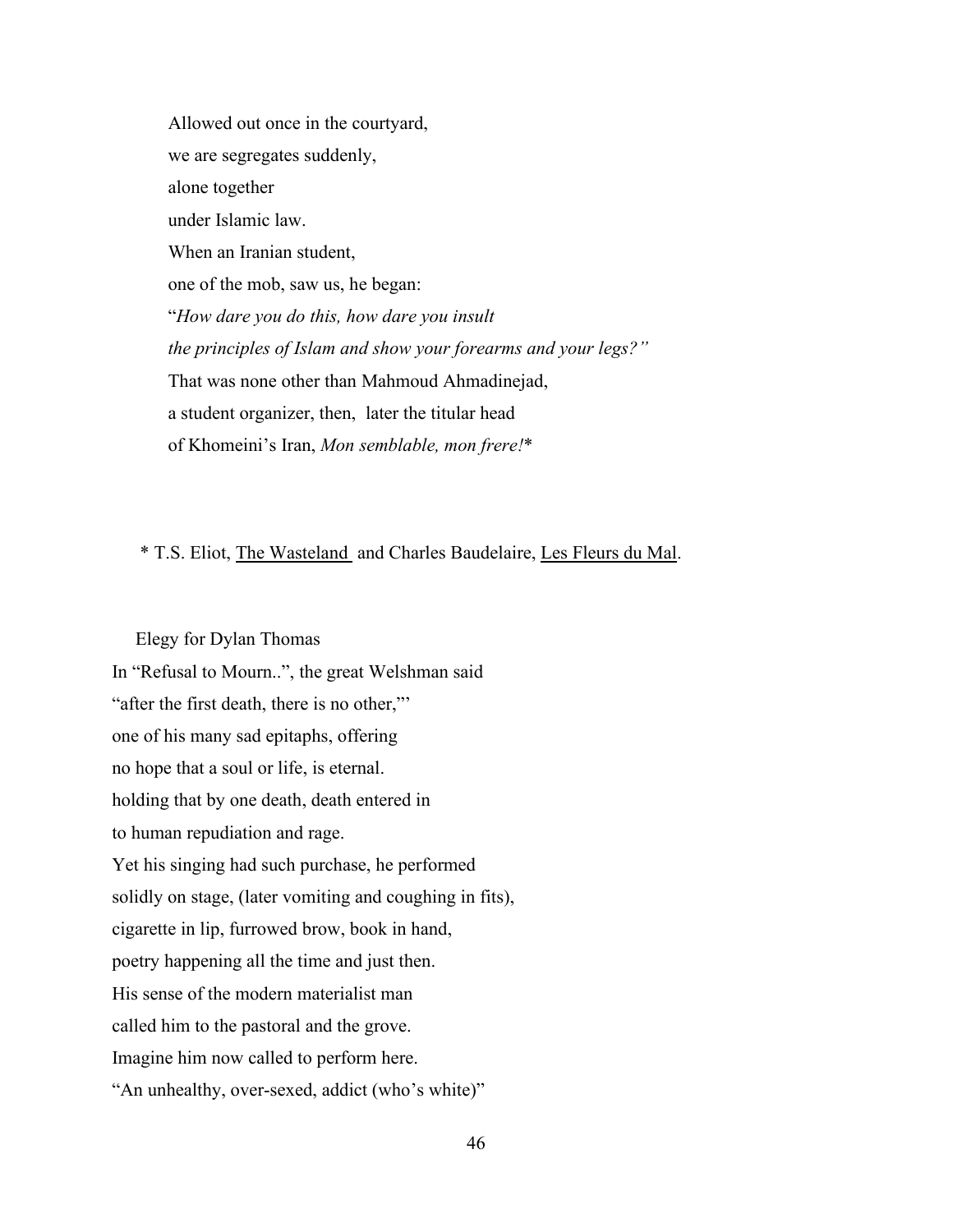all the hypocritical individual subjectivists would cry, forgetting their own moral relativism, their own fear of death, their own.

 Women: An Elegy for the Women's Liberation Movement Women, I will follow you sullen providers. My diversions are twisted. The places you lead me in terms of statistics are quite often oven or bed. I like being led. Sometimes, though, I catch myself being useless. One of you getting water from a faucet surely saw me quite taken with the filling up, but really I was thinking how your jaw and cheeks form a little trapezium or some such.

Women, I invoke you only as a matter of precision; most often my gaze is trailing you like a fiber off someone else's clothes which you just picked up somehow and didn't know it. Like lint. Something like your dress stuck in the car door while you fly about town paying bills or buying food for the dog. You that I follow, women, are almost always of your gender.

And by the way, women, I too have suffered the monotony you suffer, distressed victims of a cliché desire which translates you so often into the silliest metonymies. You have been in the tower

47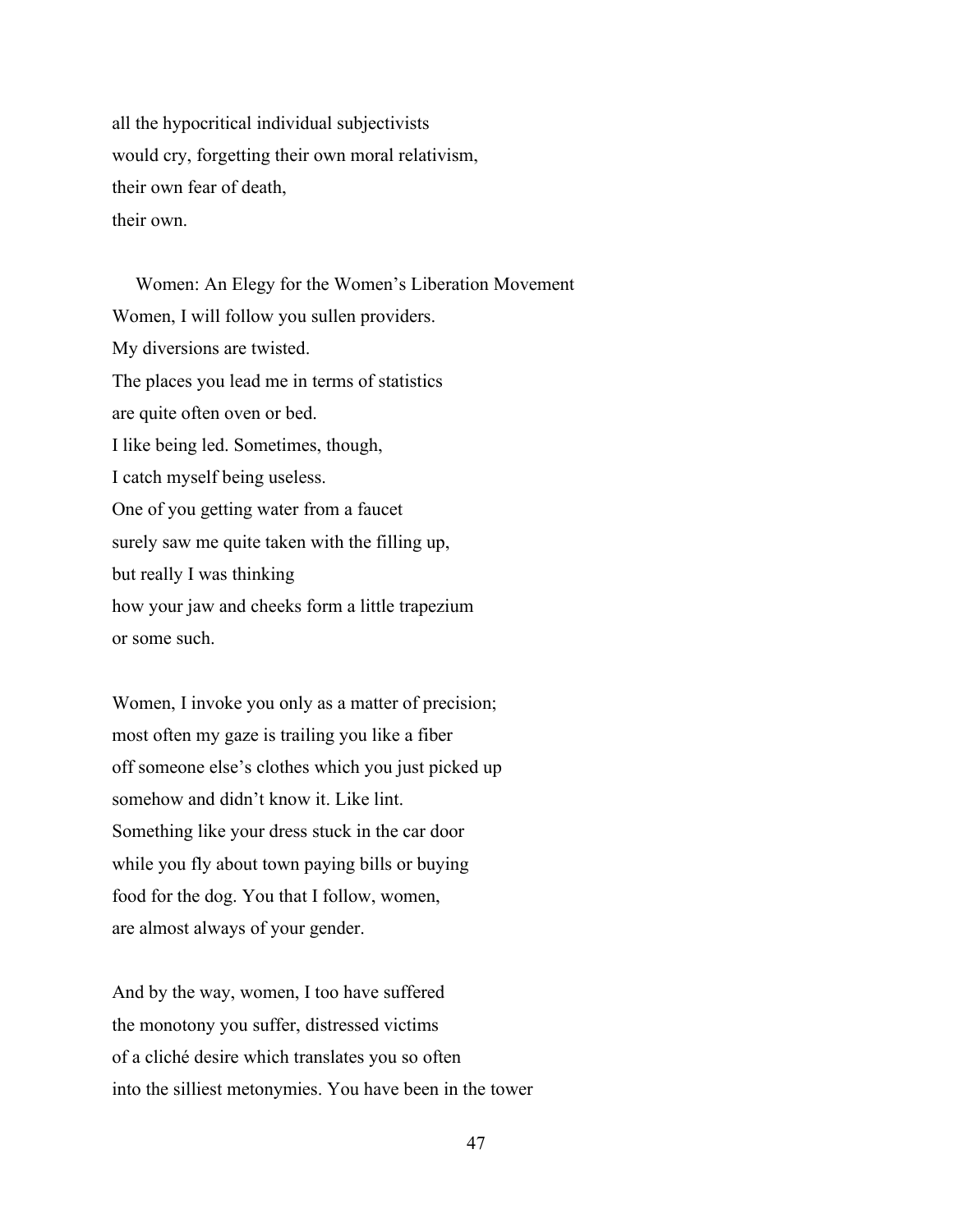so long, your screams have become very good. You are a fine actress, though you look a little tired. Boredom might salvage you. You could press yourself to a yawn, tap your fingers, roll your eyes. Women, I will bore you sullen providers.

Elegy for the Woke *"This astonishes me…I believed I was something more." - Isidore Lucien Ducasse, Les Chants de Maldoror* 

All the discomfort of this uptalk and vocal fry, this concern for statuses, flags, mottos culminating in cheap transparency and a victimization so hollow it bellies what no one else can swallow, what of it?

Once everything is purged and cancelled clean, incommunicado, and your tabula rasa to expression urged, what negligibility can be surged?

When you awoke to fear, you were dreaming that the emergent powers, disrobed of their seeming, would spare you. But the patient etherized on your table images the destruction of your fable.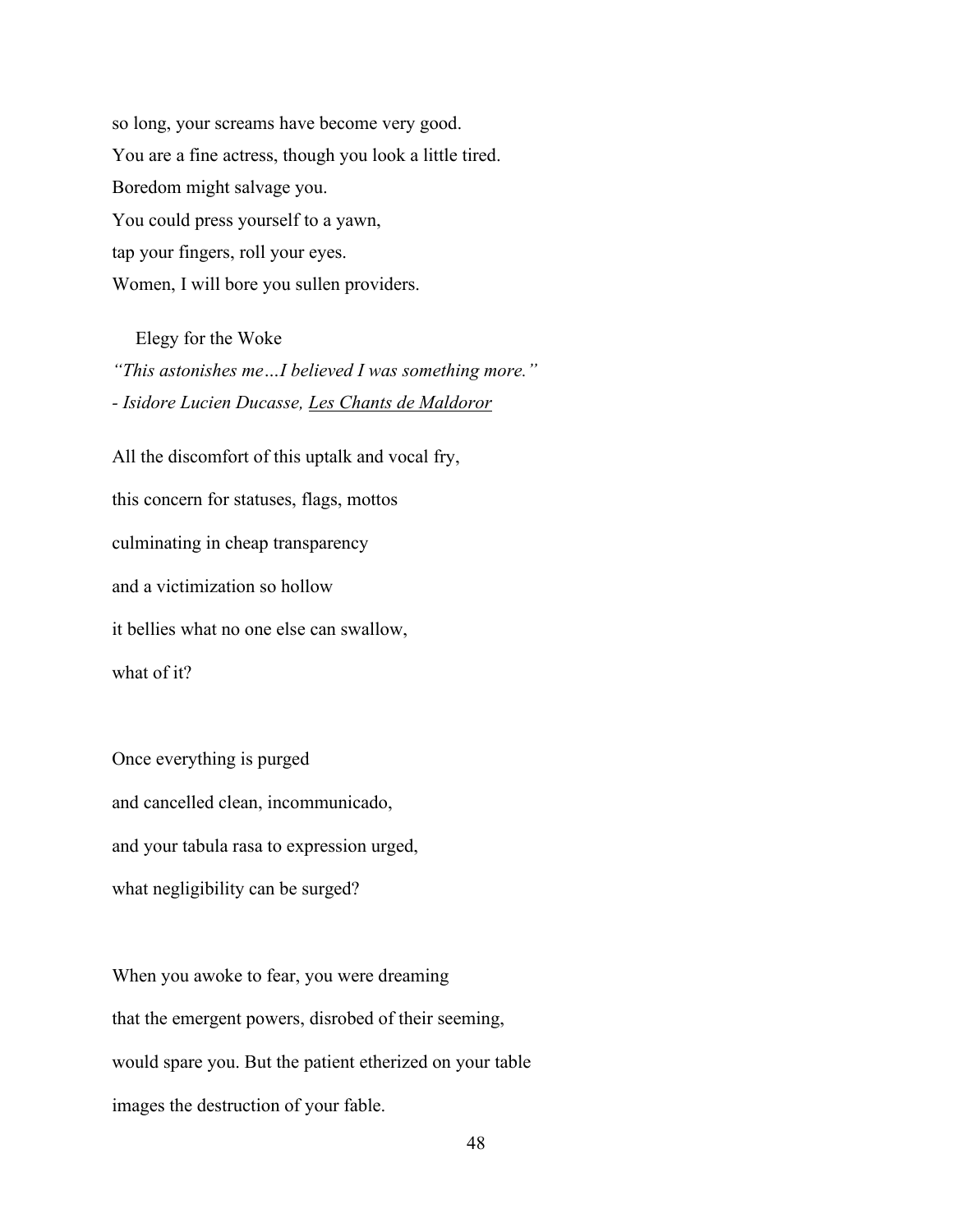Elegy in a Country's Graveyard\*

#### I The Lament

The engines of Vanity Fair at work now, I speak of Bunyan and Thackeray, ideology has become a fad, and not just any, but radical prescriptions, the Menippean without the joy (or end), and these manipulated by forces far beyond the poor intellects of our era, yet to speak so is heretical and waged on as conspiracy. The lies from all around, dividing us all into those lied to, make us all an audience. None dare speak as anything other, for fear of offense, arrest, censor, shunning, loss of authority, which to name, anyway, any longer, is to empower a position remaindered from an era not captive of disproved theories, one still according sense to reason and logic, these left now only to intelligences artificial. Yet I will.

Hardly the Cloud of Unknowing is this suction of our device held contemptuously against us, listening in, edited as needed, without permit. The owners of cell and internet sold us out just before Snowden disclosed the NSA was spying, which made him enemy of the state, the enemy of this enemy. The lying was heaped. With technical answers, in a staged "hearing", Clapper bought perjury off from a body in Congress who knew what not to ask. When FISA looked away as Comey surveilled, DOJ walked a case to Comey's discretion. And when Comey said no reasonable prosecutor would bring it, he knew no prosecutor with reason.

Unable to attain to the most basic of premises, that grievance must follow appeal, and this civil, we seek instead justice from comment and trend, these bathed in false outrage, the cotton trade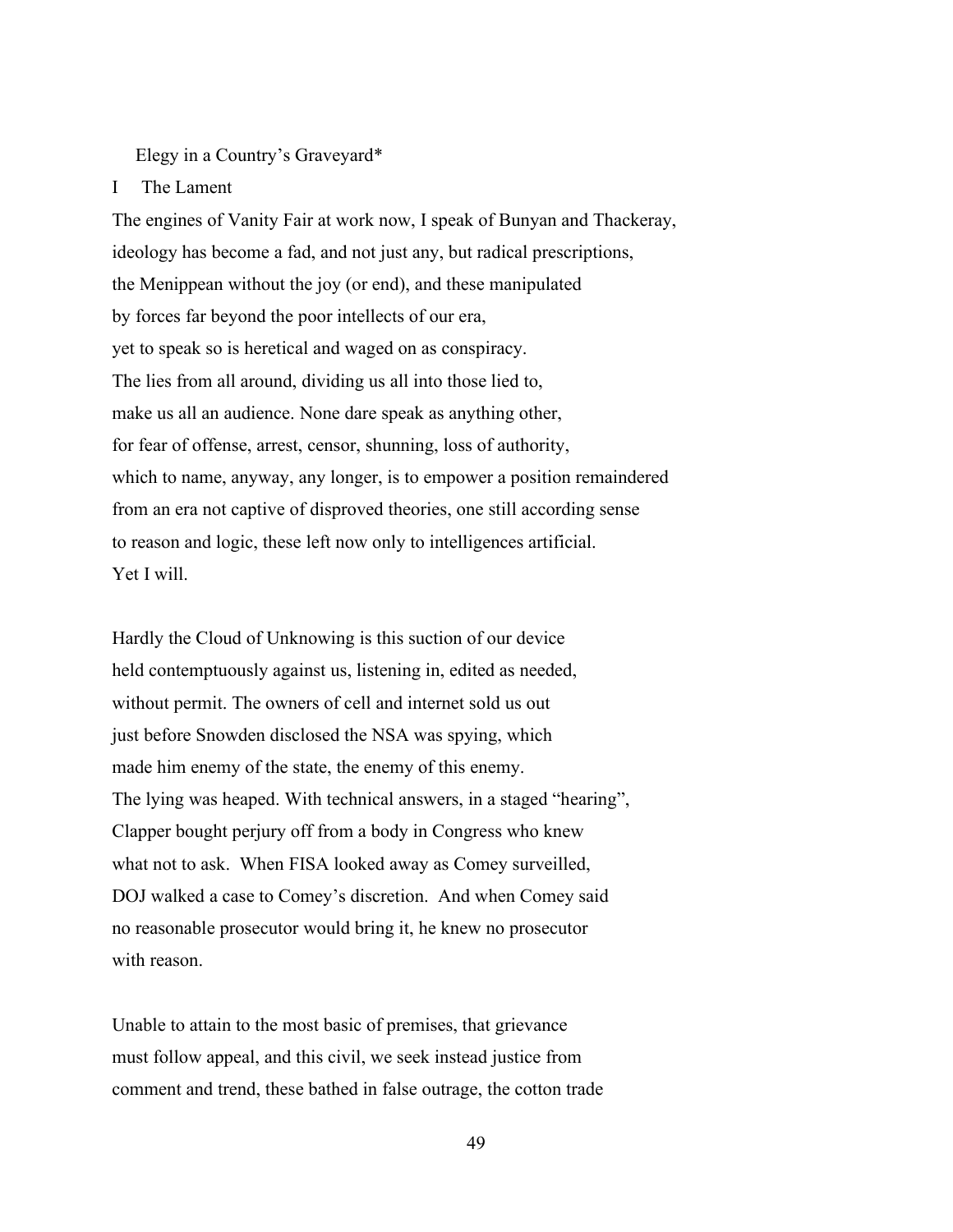of the greedy. And now we are subject to our own victimhood, suing and whining in the market for what we already own, this cowardice exacted through executive action and rogue representative, and those of our last resort, the media, now corporate and enjoined to one party, and if not, the object of hiss and boo. The political has outstripped our service. This latter shrug, tell us it is a question of opinion.

The nation that cuts down its own children from womb to grave cannot live to tell, (for it is nations that tells). The cataclysm that concerns, the burning sun, the waters' swell, a fact that overwhelms all stories, a global fear of human descent is operant, and its truth, denied or not, a finger in our eye. And this fear of death drives the cowardice to depopulate, empower a central state, and, in turn, decriminalize the sordid. The tactic toward striation is not multi-cultural but division, weaving the poor as a warp amid woof. But so many have bought it, chant it in the streets, take pay as beggars for stimulation, moratoria, and having escaped other demise, claim liberty as a right, forgetting liberty is pursued.

In the New Inquisition of cancel and censor, we execute in public, for pet cause, take offense, and call for apology while threatening livelihood, (that is, the confession). Next comes mocking on platform, and then platform's removal (the shunning). We go after adherents (to destroy community). If empirically provable, we deny it. We call science whatever we want; except for one's own, it is just paradigm and custom. Those insisting his/her/their gender has not yet been described, insist on its naming and unplumb it. With surgery and device, we recommend this for children, finding parents are not in their best interest, as the APA and CEC assented. We manipulate DNA, freeze embryos, clone, and experiment.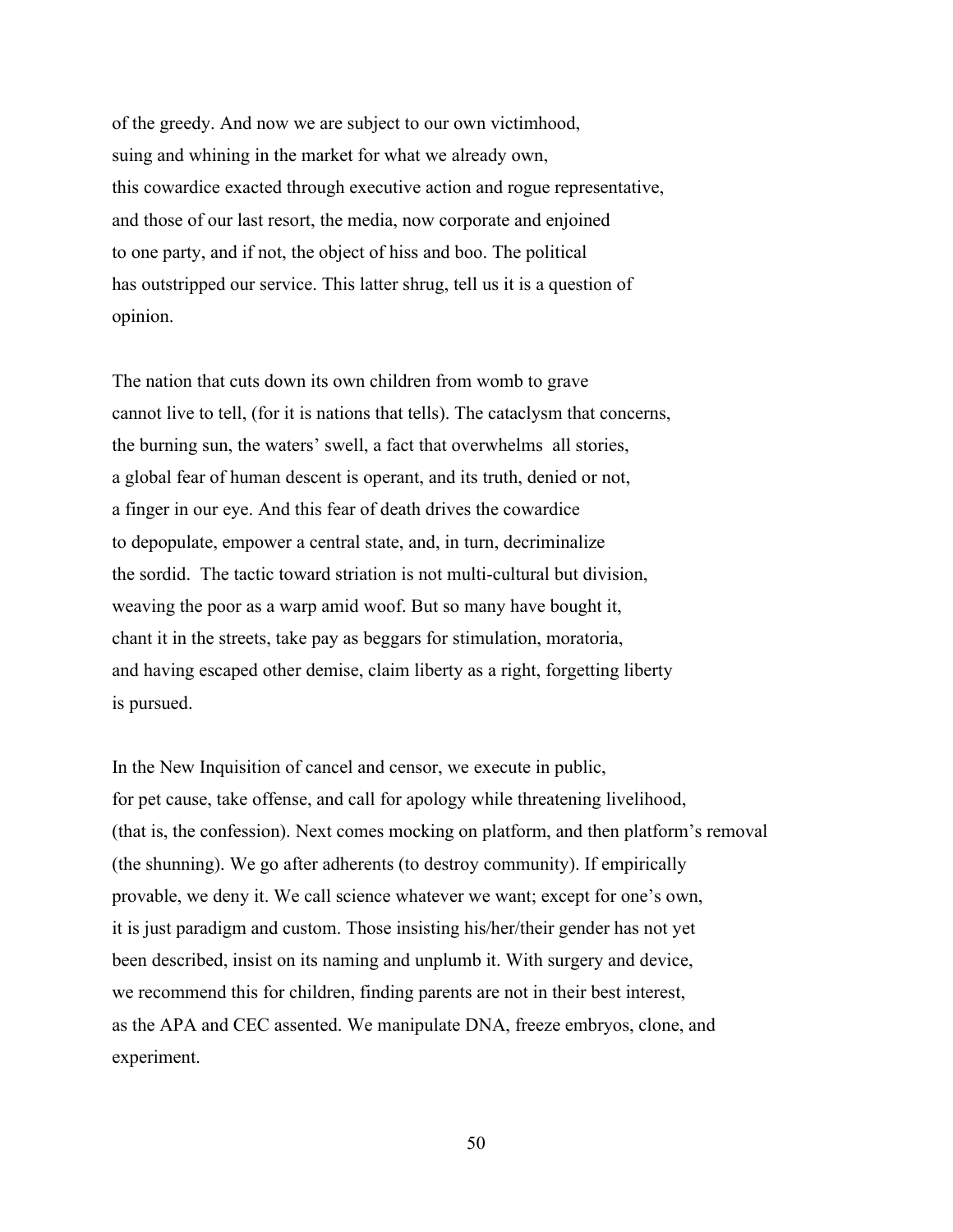All is now in place to sustain tyranny:

partisan governance, paid protests, false dichotomies and false outrage, open borders, closed trade, election scandals, enlisted tech, lockdowns obeyed, assaulted amendment rights, media state-run, and budget blast, sky-high debt, neighbors become spies, identity captured and robbed, and masked. Think of it! To leave our or any people behind enemy lines, and our martial supply in the Taliban's hands, to target our police and ignore cartels and crimes. This is the government to whom so many are suborned. 'People of color", the code to divide and distract, antique Marxist theory pinning racism on our backs, inflation and shortage, the new tax.

#### II. The Praise

Let the Civil War Poets hold us to account.

Listen to "America singing", Whitman urging "discorrupt." Hear the "varied carols" again. Each, he says, is "singing what belongs to him or her and to none else." Hear "our fearful trip is done", "come, my tan-faced children…pioneers, O pioneers", "Let go the paeans of tribe" among the "endless trains of the faithless", step up; "that you are here." tromp the grapes of hope and yearning, for wrath is God's alone, and, like Whitman, as " Independent Missionary" on battlefields, embrace the cognitive dissonance. Dickinson said," Our journey had advanced….to that odd Fork in Being's Road", Eternity-by Term"? "God-at every Gate" she urges, her "Portion.. defeat—A paler luck than Victory" and declared destruction and death an even prouder winner, her virulent voice, her line end-stopped.

Recall Douglass' claim of "Liberty" perched on its "eyrie" braving "the lightning's lurid glare", talking with "thunders in their dwelling", throned in the wise distance from human affairs, and airing with the powers of the Air. Remember Ward Howe's "Battle Hymn of the Republic", raising Christ as the flag of holiness, and the Union the flag of the free, or Wadsworth Longfellow, on the day his son was shot, singing out "The Christmas Bells". Of Dunbar's praise,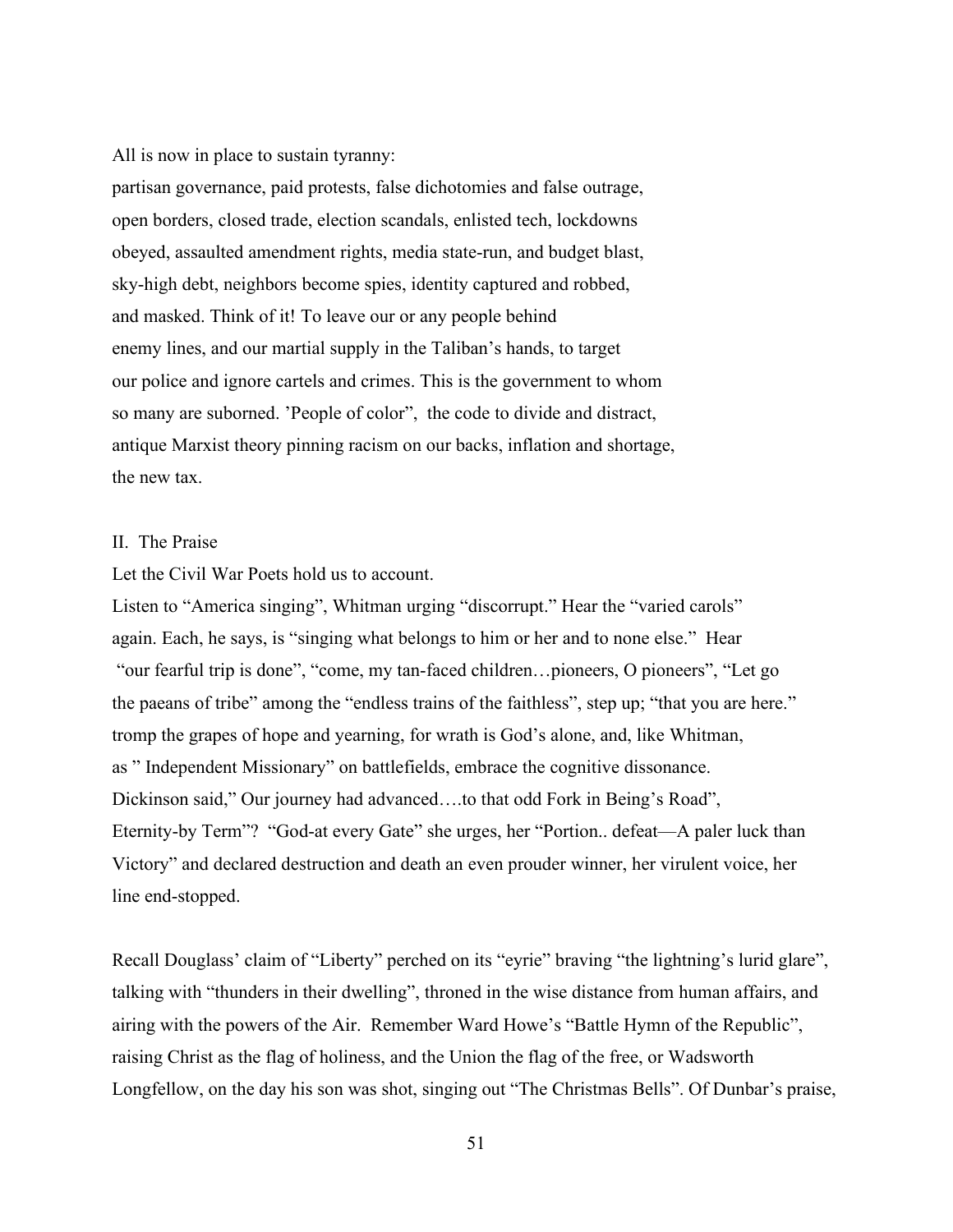do not forget "their deeds shall find a record/In the registry of Fame;/For their blood has cleansed completely/Every blot of Slavery's shame", "the gallant colored soldiers", "those noble sons of Harn…who fought for Uncle Sam." Cullen Bryant came around to a flag sewn fast on colonist's ground: "Few, few were they whose swords of old//Won the fair land in which we dwell/But we are many, we who hold/The grim resolve to guard it well." Dead poets. starryeyed, I call on your intention to be free.

#### III. The Resolution

We all engage in the same language that is stripping us of freedom. It is the hazard of language, the binary of freedom, what Laura Da calls the "path that pulls the taste/of mixed blood into [her] mouth", and ours, what Harjo sees as "surfacing the edge of our ancestors' fights" but adds " by listening, we will understand who we are in this holy realm of words.." I say, we are here again, pitted against one another, but the rhythm of free life, where is it? Who is listening? Listen again, the call of crow, the fall of water, the blow of wind, the slide of snow, the thump of deer, the audience of leaves, the round of seasons, the citizenry of locale, the turning from the urb gone too far on Heidegger's standing reserve.

## Here is the balk.

The fear of the binary in language, in walk, the absurd notion that we can deconstruct it has become our New Babel Towe; that we are not able to score energy solely from water, sun and wind without oil and atoms, has mounted our self-scorn and turned fanatics into fascists, compelling all who still must scratch food and drink from coal, oil to let go of means, the embarrassment of riches, and fear of the climes under which we are all children. But the cycle of dominion, which always gives way to another, will not calm the violence and hate, nor will it ever negate the concepts of origin.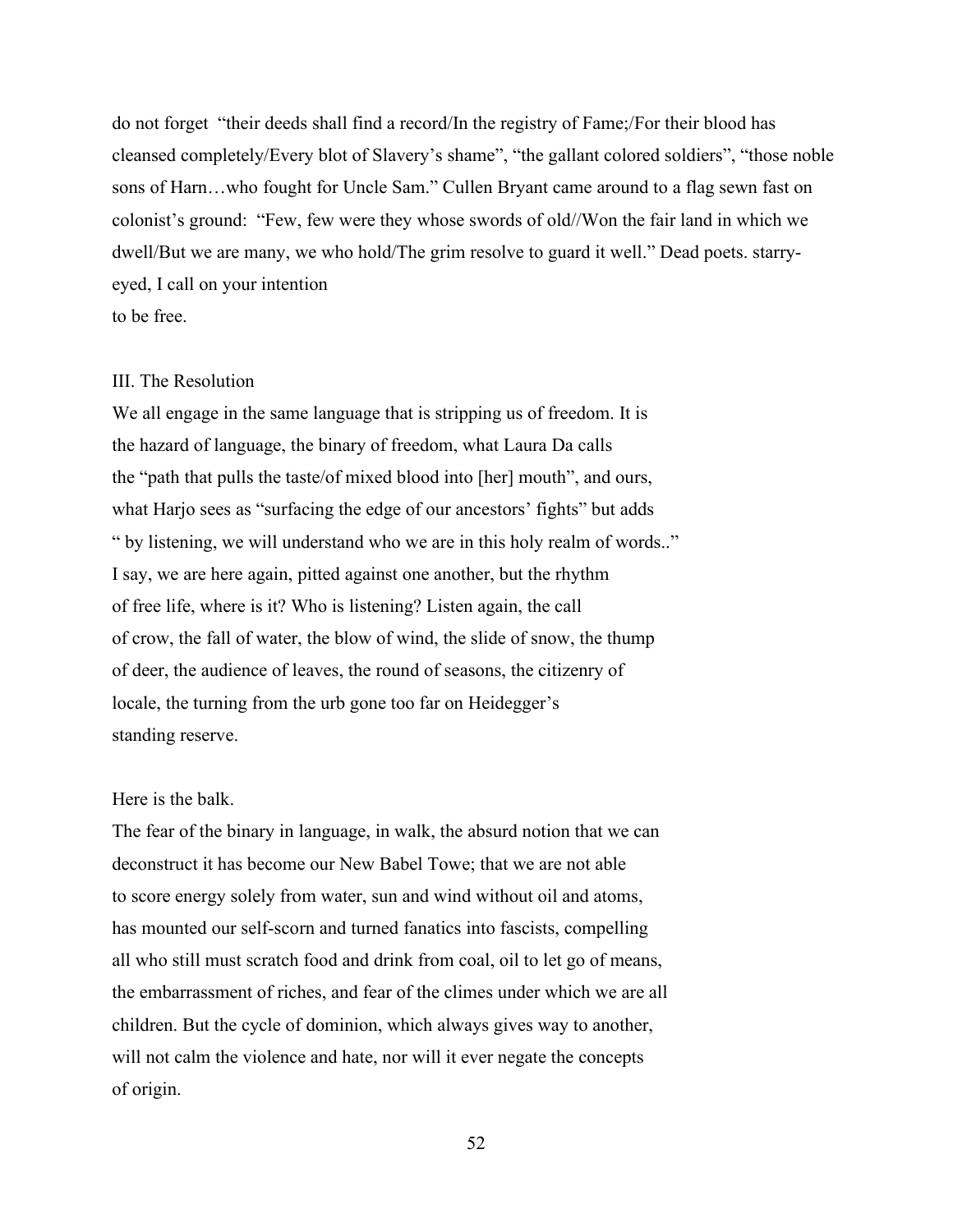*\*Trigger warning: This poem, like the conservative poem it derives from (Gray's Elegy in A Country Churchyard) presents a "conservative" viewpoint on contemporary society.* 

Americas

*after Celan's "La Contrescarpe"* 

Yards of neighborliness who is backyard, front. Dreamers all lying to the tell of Press. Blocked border. Swept desert. Want exceeding value withered vine …mouths O'd. Summit to new law delicate of natural right, blatherer usury, upshot uptake, salvation askance. Palling one summed, outbreak fled. Corporate cheer, shelled. Infiltrate lubed. Merited engine of industry, crème de la crème, warranted. Filial file of dog-eared news digest criminals under-estimated covert product, crossed and hawk-shadowed midday, scabbed-cactus drunk.

Dark line. Dark line.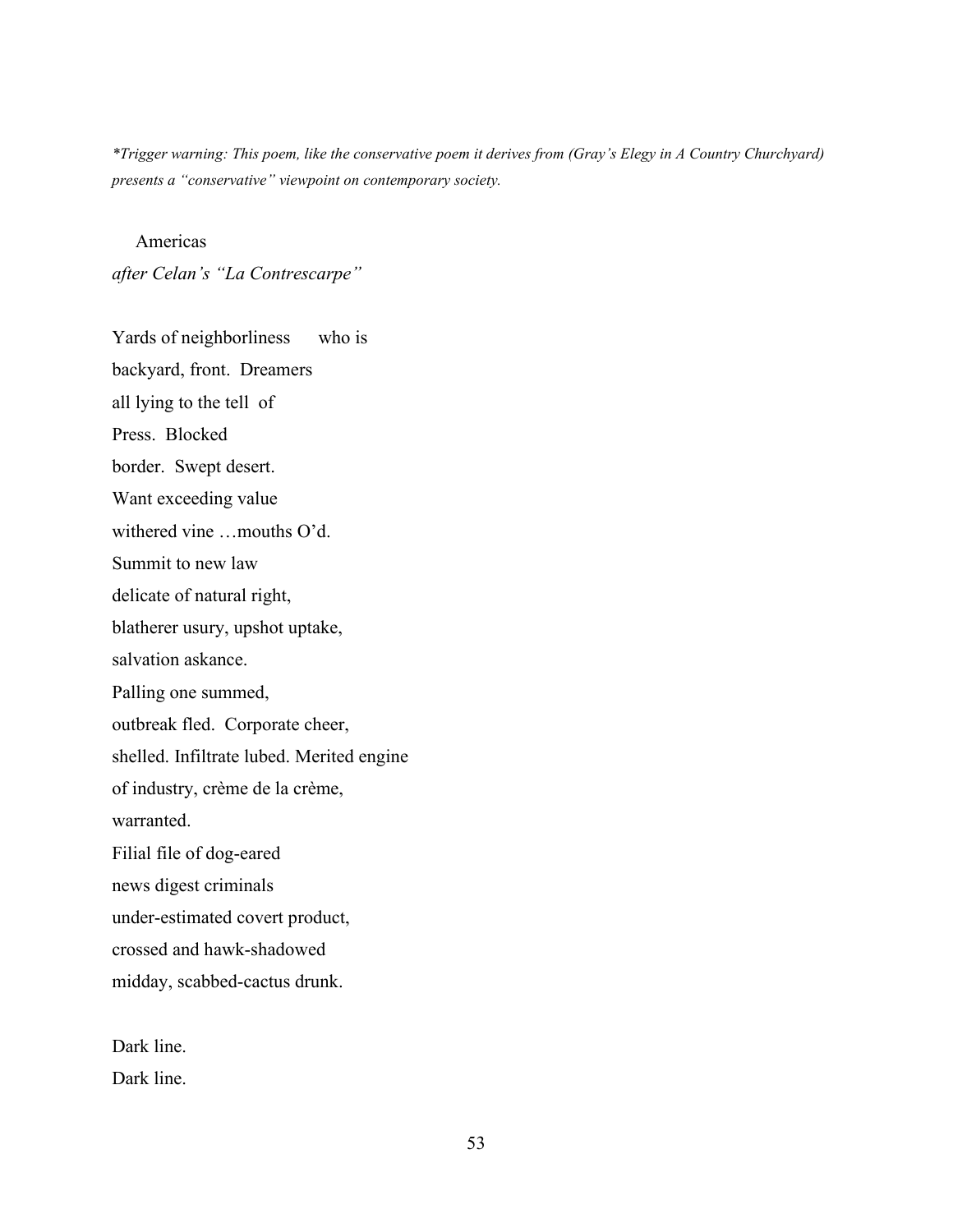Assumed, forgot, undreaming Mother Queen, Father-eye in epaulets, blanching, someone's passport in hand. Cree reserved slipping, slippers across, quietly. Leather-moist humus of Algonquin, plains ground zero, blading the rehearsed, the reversal, the plot just one slip across, one undetected skiff, thy setting sun, story kept told,

who is the *unum*?

## An Elegy for My Three Years in the Alaskan Bush

Every star needles this meridian, North, the name of the High Queen of witches. Eight shades of white, violet, obsidian declined in the forbidden, injudicious Second Plan (after the alpha this rebellion) train the eye to a rigor impervious to everything but an emblem, a black leaf stamped in ice, a red fox in relief.

Out here a wolverine, a wolf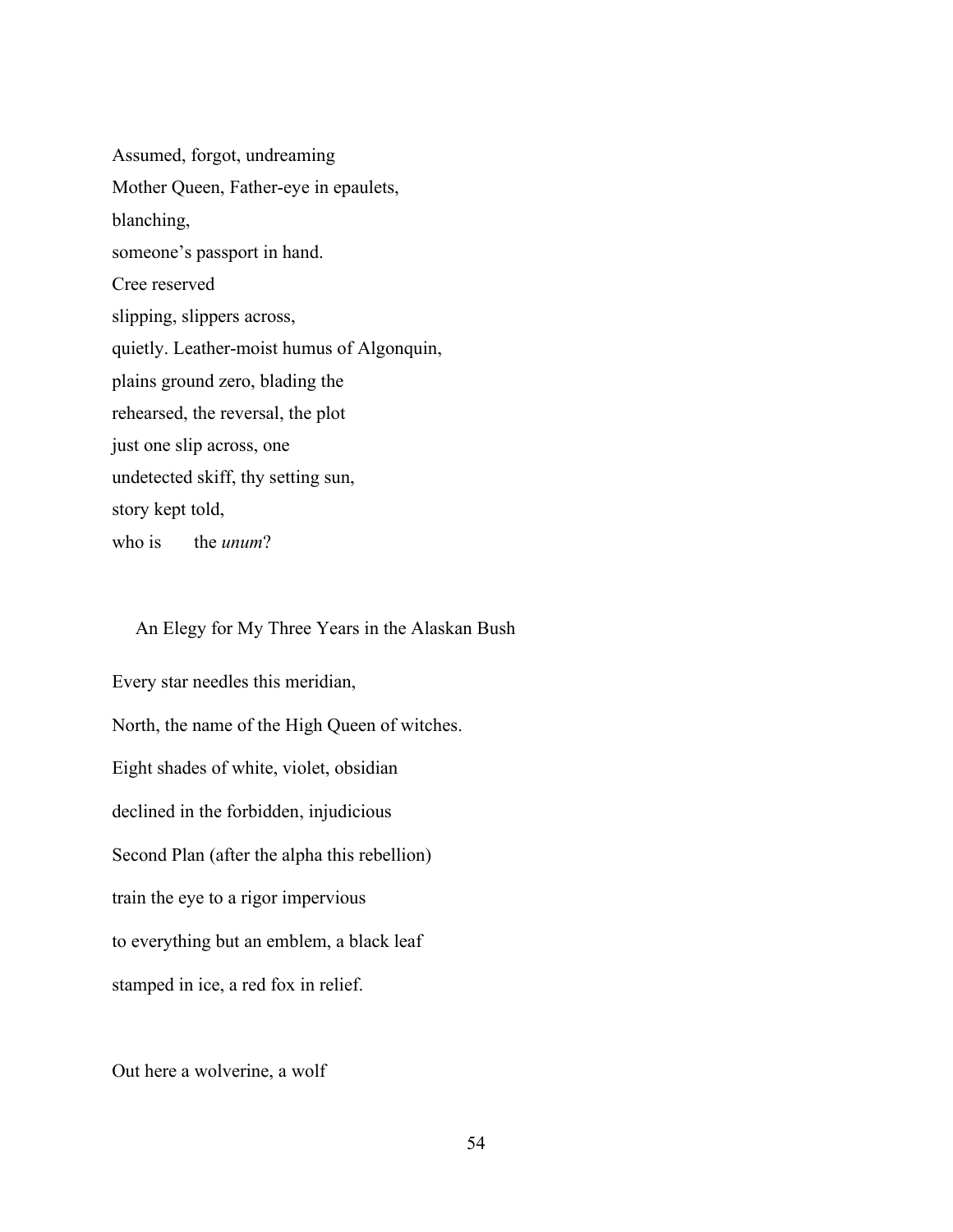or a bear, a miscalculation of what to fear is argument enough for studious patrol. Here where space and time visibly rend the frosted word, one takes the trusted way devoutly, or finding the trail staccato in the snow, chains the dogs to trees, urged to name them out loud, one by one.

Out here,

one goes down by fire,

and lifts his eye

to the one cold crack

left in the hide, crying

"Father, my Father"

to the swaying tip

of a fir.

Comber Of nowhere, the shore is meager mapthe gulls, the piper, the ray, where to run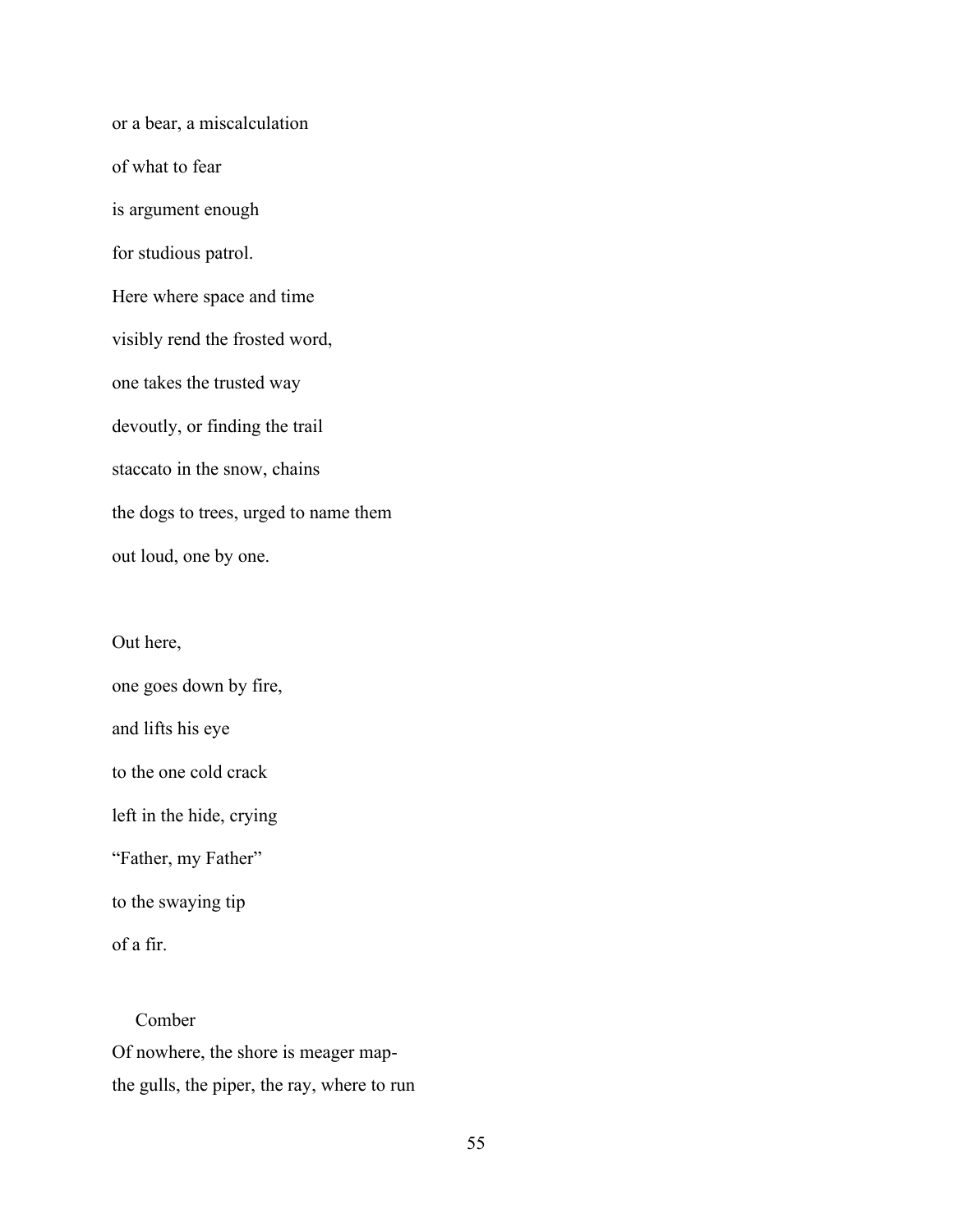is to come to a walk, sounds out of shot, and the places groomed by wind and grit.

Here, we pick up pieces of jaws, bone, pretty shells, and nothing we are looking for ends up in our sack, sliding against a broken sand dollar.

But, oh that golden girl who said this sadness fell from your eye and handed me a pearl.

Matrimony What my mother told me scratching at knots in my hair, I have set down. From my bound and illustrated book, I chant verses with no application, and nothing is happening.

Mirror on the wall, leaves, herbs, spices, What is nice on the eye? A micaceous compound? Might she wear it very well In clay , brown to red, might she find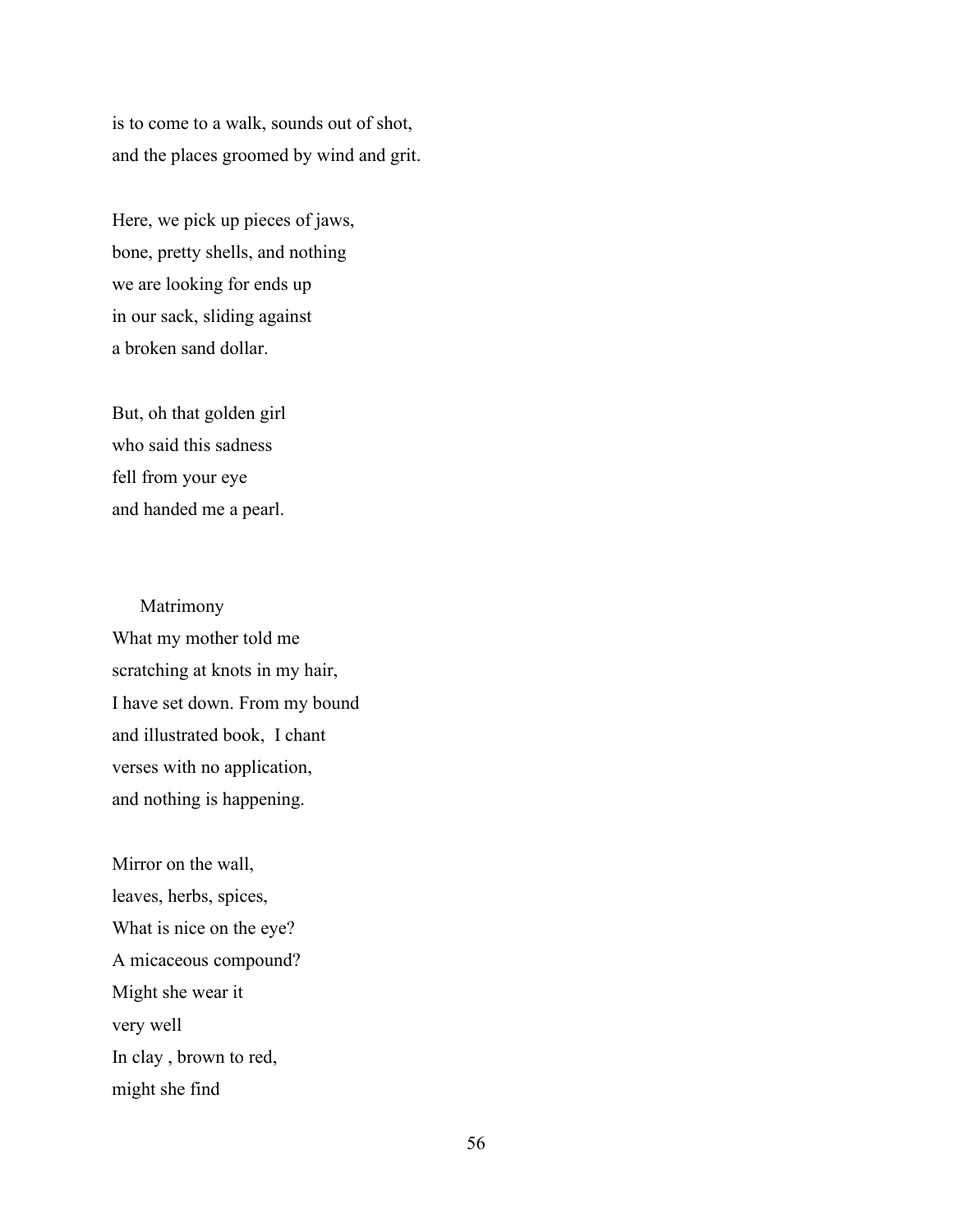humor, tone, based in white. In white and by the blacking ought be sifted in her hair, will she hear one laying pipes? Water will flow warm there. And through her taps, may she drink…. She will dab and hear hard trickle ring and whistle this to me this to me who sees and sees, her adorer, that may she bed with one elect, she bellies to glass.

On My Deaf Mother and Lazy Grandmother By her silence, I am instructed we shall live, not be forgiven whom first she knew and now must love by vague movements.

Your own mother's hero departed. She watched him go, eyes gaping. You plopped into her arms like a dozen roses, gorgeous and useless while she watched the mosquitos decorate the screen door like Japanese needlepoint, two years before the bombing, she had nothing but Luckies.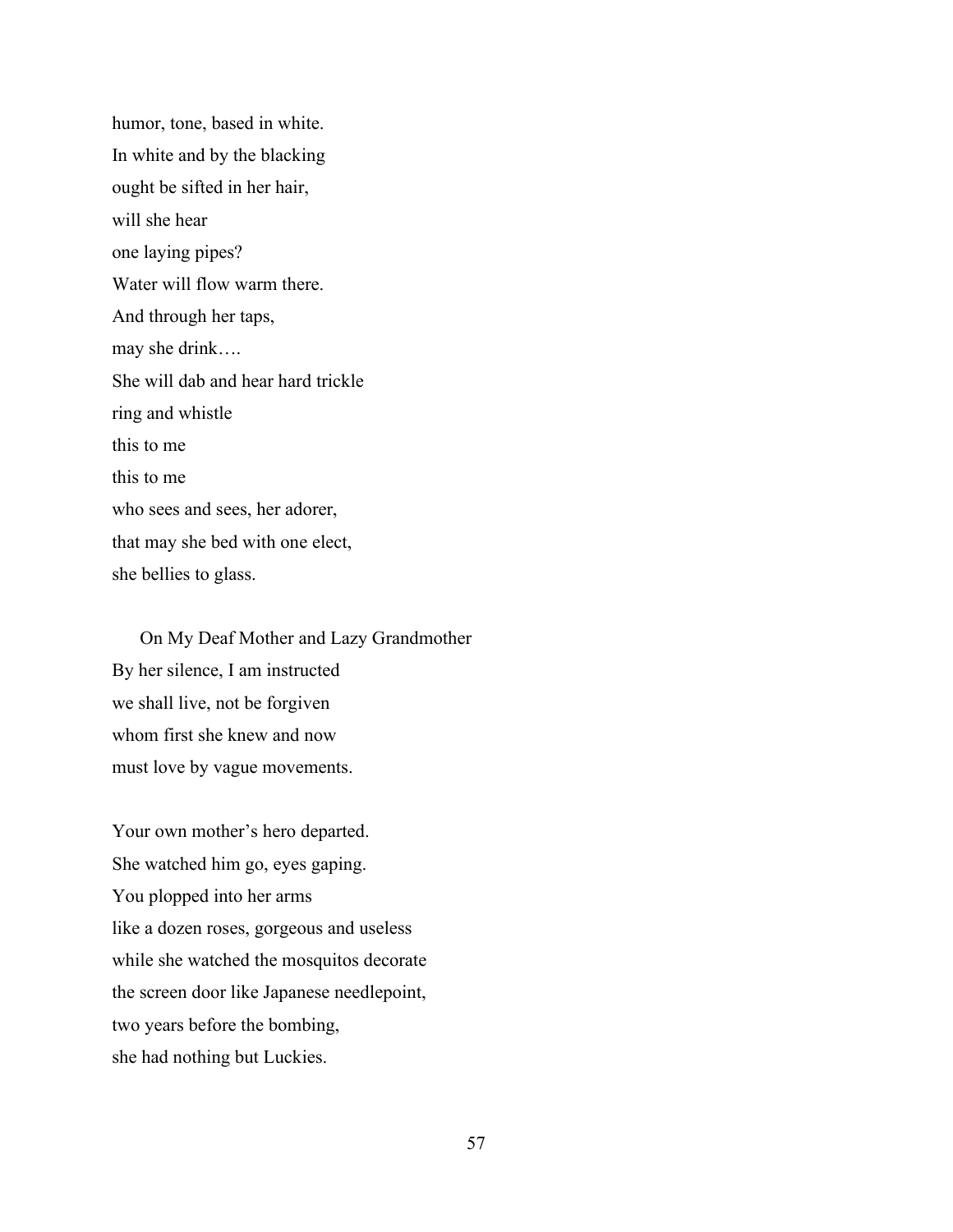Like a response, you were lacking. How many years looking at tongues and eyes, blowing feathers, watching your breath vaporize off of mirrors, memorizing operas in the roof of your mouth, while she blew smoke, foregoing endeavor. Still, you grew, married, and when your hero left, you refused to imagine

a story. About the beautiful signer, linguistic hands, ideograms, flying faster than words. Not like the cup that never poured water, not like the room you were born in, stagnant, dark, but a story. Of the man with diligent fingers, rubbing spittle into your ears and eyes.

## **Parables of Losing the Audience**

#### I

All numbers add up to one number. One number divided by itself is one number. I have the number of whom I wish to divide. II In the triangle. the supplicants totter up the aisle and stutter to the King. Such dispensations as carving a baby in half are offered, and this is assented to as wisdom.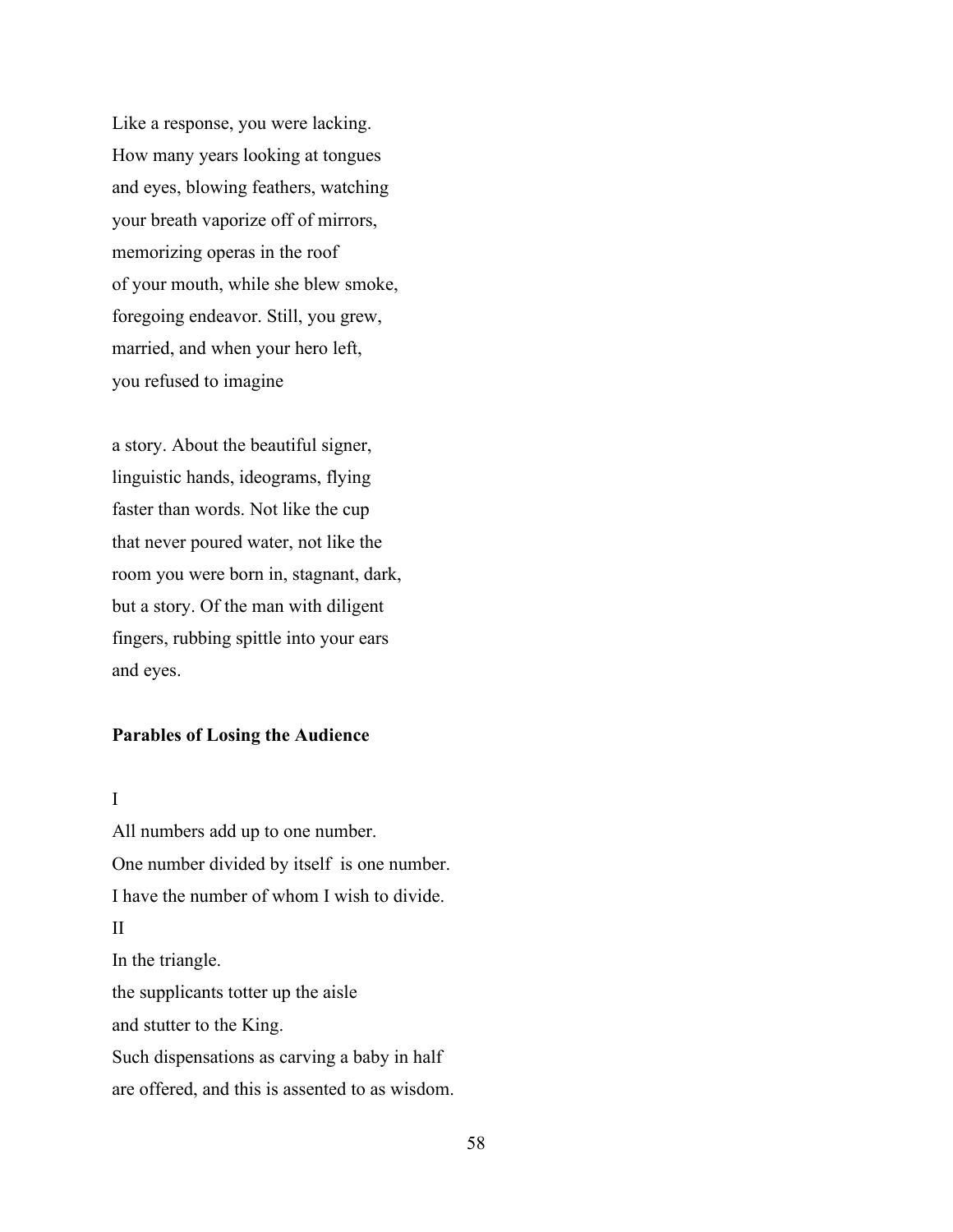In a far window of the castle, the Queen looks across the plain to her lover returned at last, his helmet under arm. All the hushed halls attend her decision.

## III

Beyond the triangle, the madness of the circus split, a cubist story: Look at the master of ceremonies, his long jacket in houndstooth and top hat. The back of the theatre has become the front, with the entrance doors on either side of the stage and dancing girls (in next to nothing) tapping, as patrons walk up the ramps to the back rows. She is the master of ceremonies suddenly awaiting herself, who is in the ticket booth crying because the work is too tedious. Someone wants in without paying. She asks the manager about it. He explains that it is her damned job, and it is ON THE LINE. It is she who comes out of the booth and dressed in satin, feathers, and high, high heels, walks the long ramp of the theatre all the way to the chorus. She turns and nods here and there as the master of ceremonies calls out someone else's name. The spotlight is splaying across the orchestra in the aisles. The man who did not pay winks.

#### IV

Of course, the flashy dissolving tale, Breton's "soluble fish": Someone (fill in the details) in a publisher's office is shouting, " The text of omissions is nearly done! Prior to publication! The efficiency!" I say this speaker is Golyadkin or Golyadkin II.

## V

I recall my three brothers courting three girls in the yard outside my bedroom window. A babysitter tried to entertain me, urging my childish hand to make deep cuts in a pile of papers. When the paper dolls sprang forth, I cried in displeasure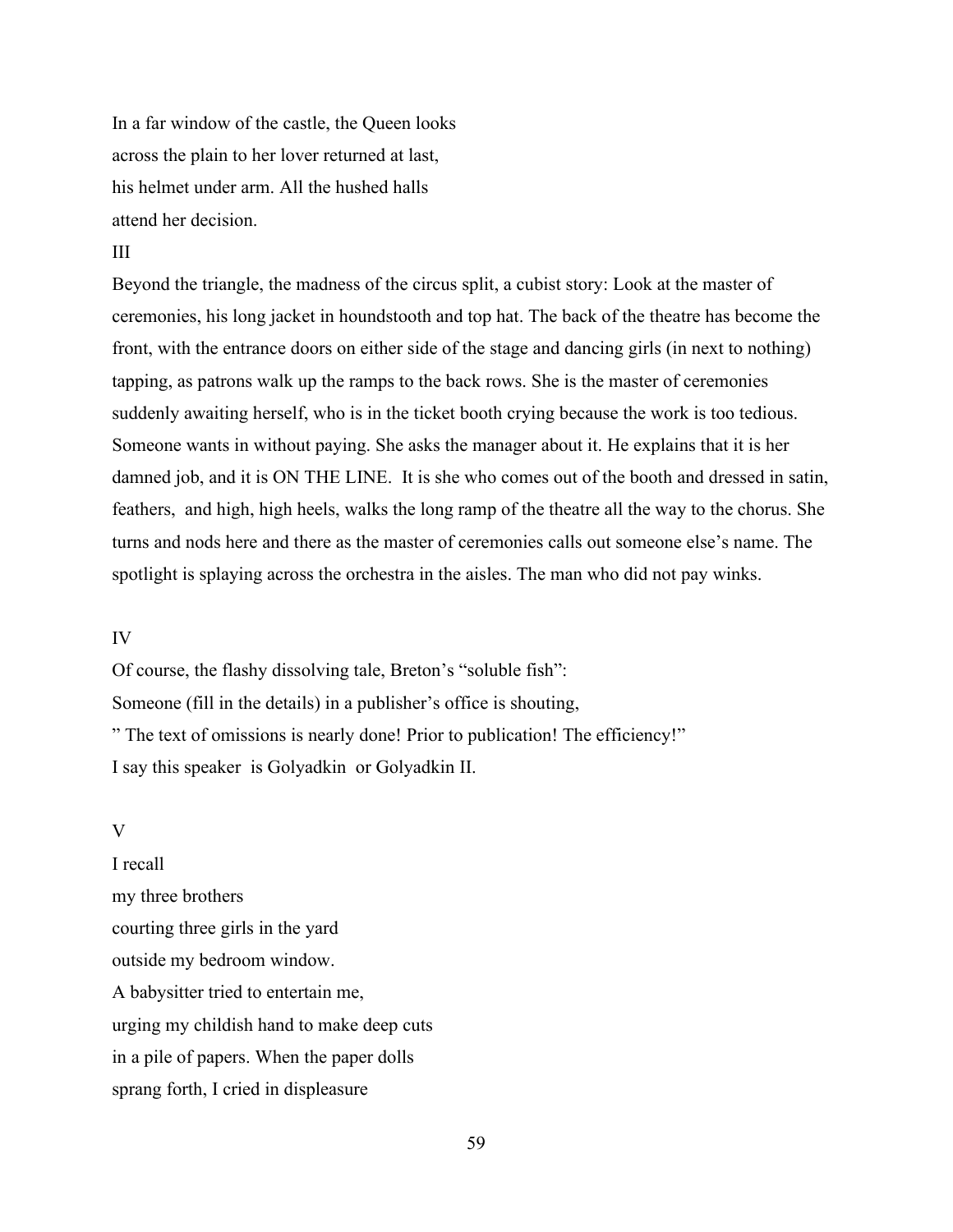and ran again toward the window.

#### VI

The niche: consider the audience marble to be cut. It is involved. A monolith gone to pieces. Intended for small and large purposes: a stall, a table, a floor, much later is the statue. One always cuts down. There are horizons to avoid. The blade must be of diamond, the saw wetted. Someone or something must be able to lift, port, install, (or carve and chisel) if the pieces really are never to fit again, that is, if the pieces are to be "individualized".

Losing the Audience

Granted it was small, but attentive and subtle, goaded with the familiar only insofar as it had led them astray. True, it relished the unexpected, but only as a means to end. And never referential, quite the opposite, studying ever to see the work from points of view as distant as could be relevant.

Eventually, it dropped the idolatry, requiring no relevance at all.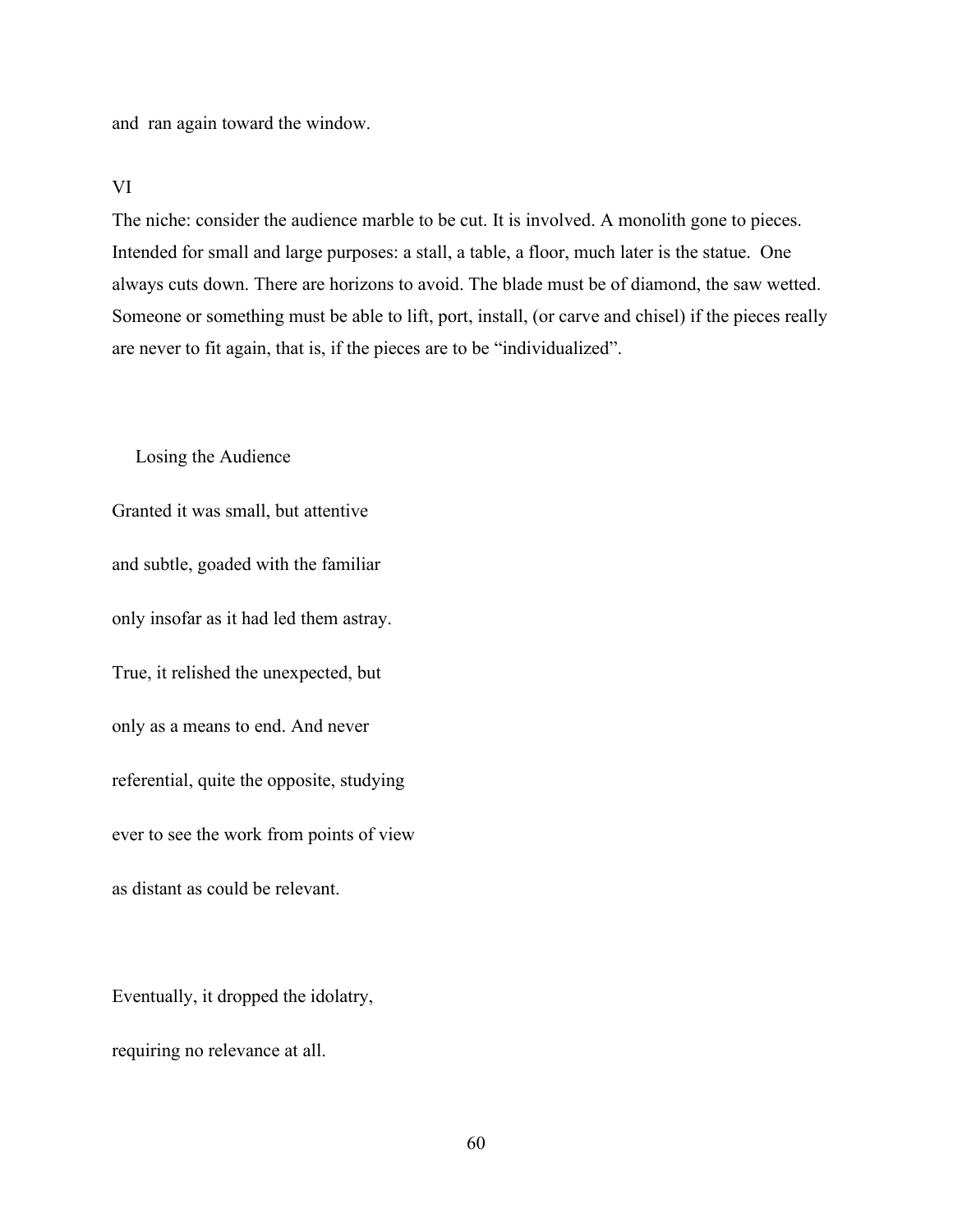It began to wince at every instance of self-accord, choosing instead to laugh and cry at will. Against its own class standards, began to hiss and boo arbitrarily.

And now it has become angry with itself and angry for being angry *ad infinitum***.** Finding itself with a conscience, has delivered it over to unimaginable torment, looking desperately to the artist for the relieving sear.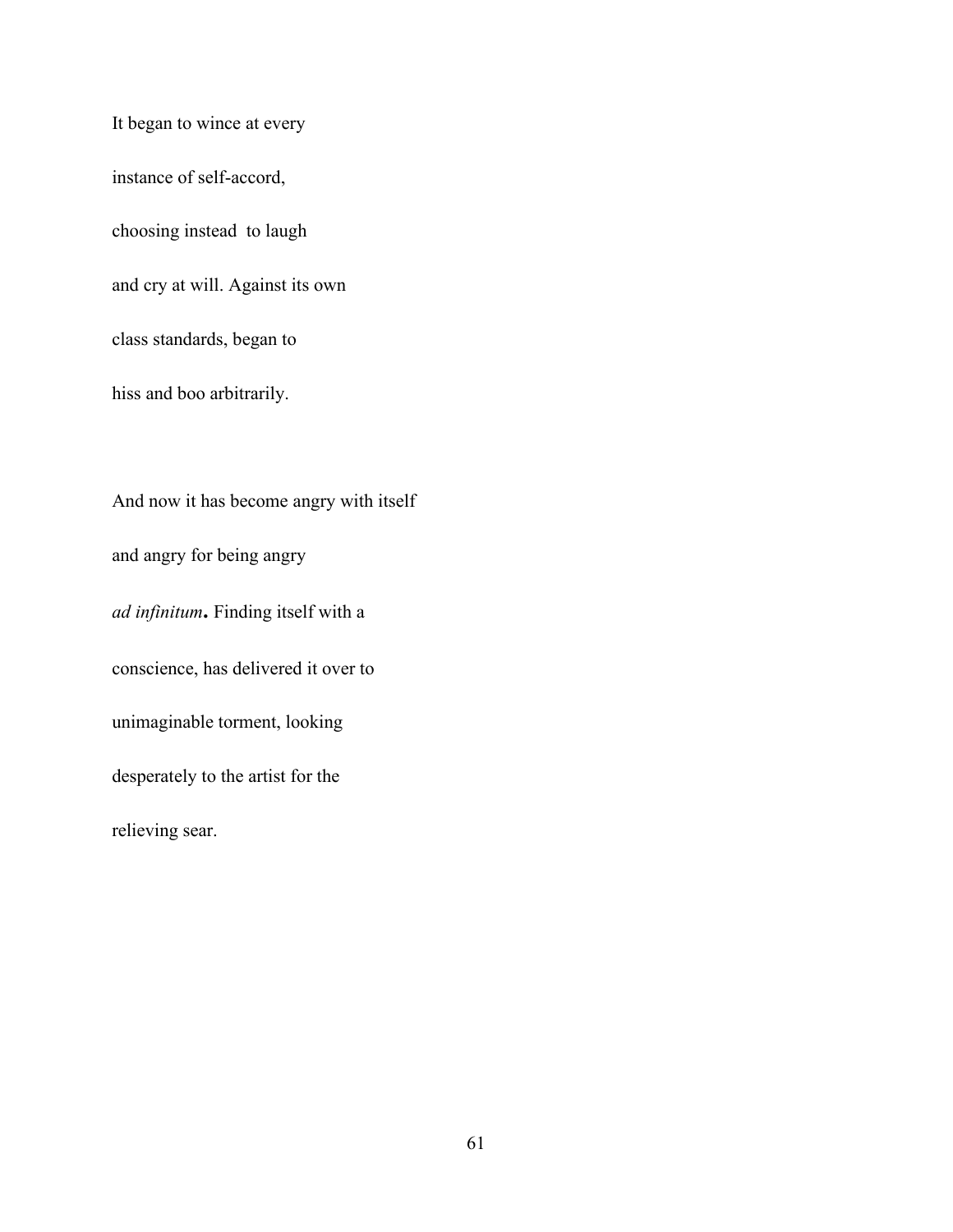Chapter 4. The Consolations of Voice

 Blind Bartimaeus Consider yourself blind Bartimaeus. begging at the Jericho gate, You can still hear as he could (though "hearing" seems privileged here) and though Jesus said He spoke in parables on purpose so that those dead spiritually would not understand, you know: "let the dead bury their dead'. Remember Bartimaeus, who cried out to Christ, Him to be slain, the Paschal lamb, the following week. And the crowd, that is, you, shushed him, the shame of it all. "Thou, Son of David, have mercy on me" is the cry that finally ricocheted again and Jesus called to those betwixt and such was conveyed, like FB or Instagram, that he should arise and come over. He tore off the nasty cloak. And your saviour and mine asked simply, What would you have from me? Bartimaeus replied To have my sight. Forthwith, y'all, it was done, and Jesus said it was faith that made him whole. (Now this concept of "whole" could really be infuriating for some, who consider

62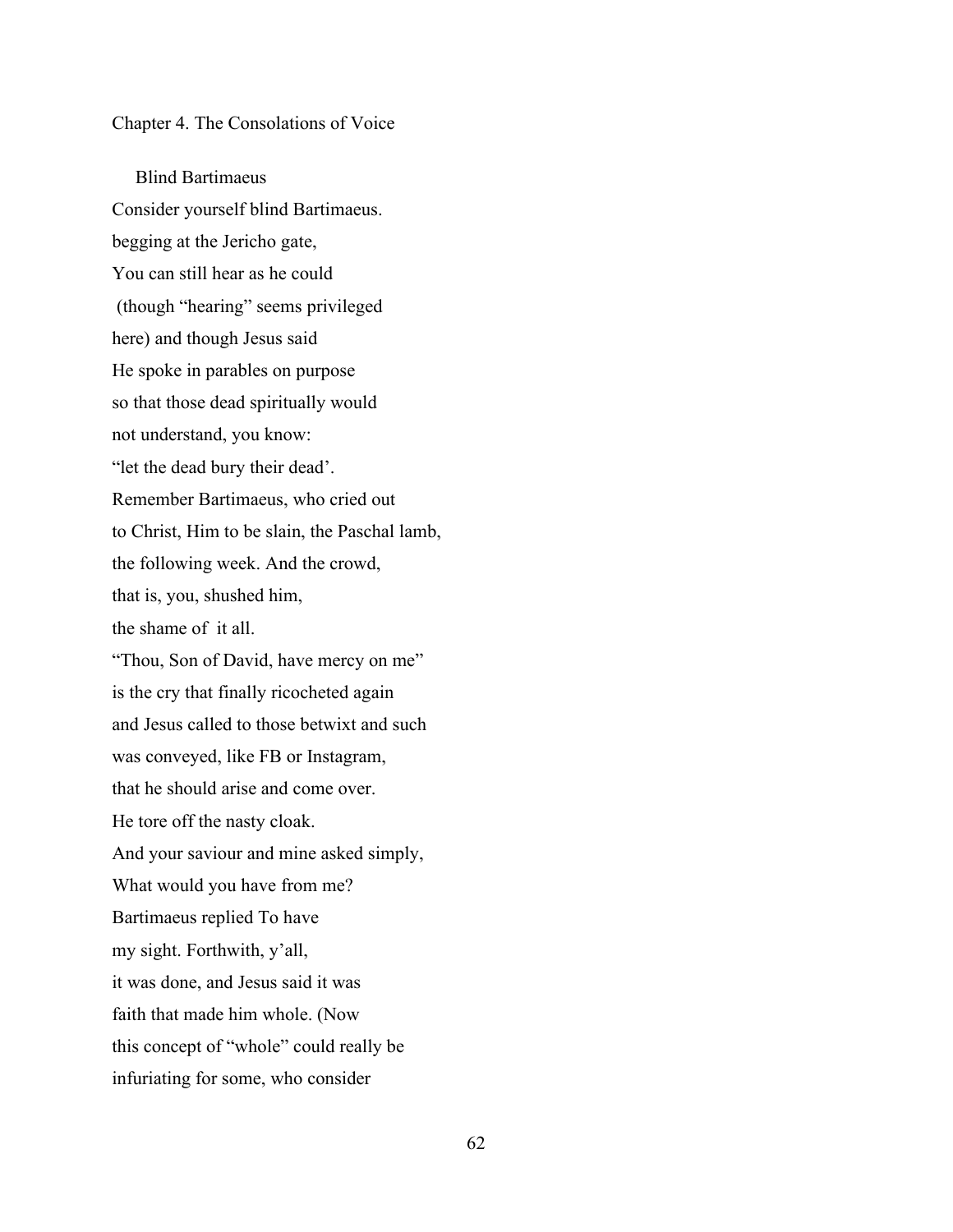their blindness an essential part of their identity). Anyway, notice: Jesus collected one more member of His audience, for Bartimaeus followed Him, we are told "in the way". And why not? Bartimaeus did not have a clear sense of Jerusalem, only his own small ruts from one beggar's mat to the other. This is you, beggar at some gate. It really matters, whatever you ask, that you ask the right one, and follow up.

 The Vocative *Sorores non lacrimate.*

The hierarchy of address leftover in what is left of the vocative, builds around the imperative almost exclusively, and, as such, denies equality but not freedom. (Feel free to cry).

#### Samuel Beckett and Djuna Barnes

*Woe to you, scribes and Pharisees, hypocrites! For you are like whitewashed tombs, which outwardly appear beautiful, but within are full of dead people's bones and all uncleanness."* [–Matthew 23:27](https://biblia.com/bible/esv/Matt%2023.27)

These two depressed late genius Modernists remain prophets for all the dead. He, assured of the bones crumbling beneath the whitewashed tombs, wrote of skulls,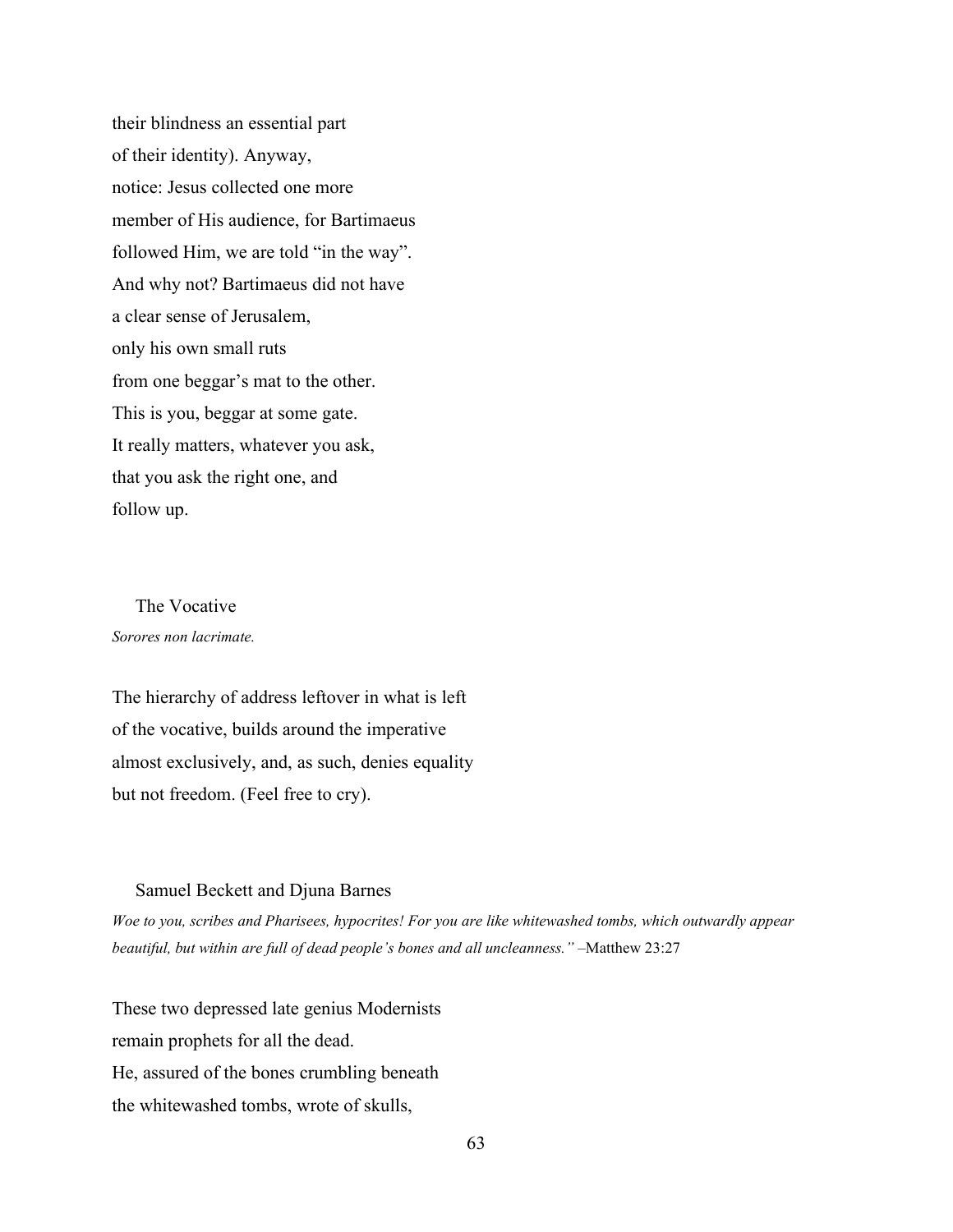playing out of them the necessary and futile. She, relentless in revealing the means of scrub in every syllable, chiseled down each etymology, finding a rich but unnourishing quash of roots. These fastidious angels of death, two lions poised at every gate of entry except the narrow one, their purgation offered to all the dead, who barely recognize them, (maybe Celan, swimmer in the Seine), braved it out themselves.to the end, these seers. Go read them, for unless you repent, as they did not, you will likewise perish.

A Voice at the Table The one at the table you want will become the one you never had or wanted, the trill of echo as you shine yourself into the silver spoon others were born with in their mouths. The waves of sound stutter into an image reflected in the high gleam of convex, concave. You are never, never really here or there.

You know voice as a tool for making efforts, by which others eke you out of the remaindered silence, and you clamor for one, having found it. lost again, at the table, go looking into the butter knife, a slim visage, a styled scalpel, for the chords sliced from all but your own, and almost remember the plectrum winds.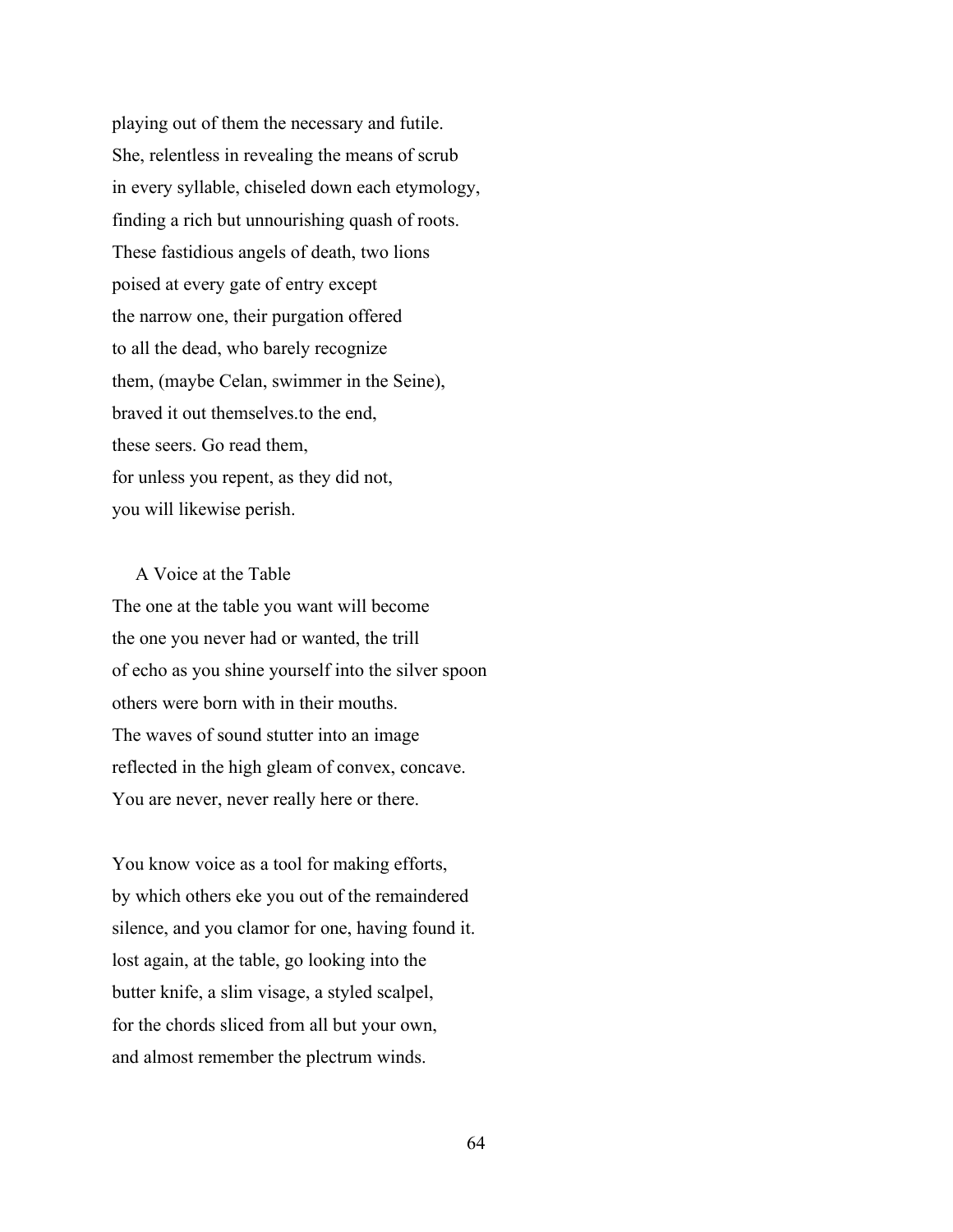# The Healing

When I began to hear the voice of the Lord, I kept an ear cocked to you, your TV, radio, journals, textbooks, and, back when people conversed and debated, these. too Already you were sure that nothing was inherent or transcendent, and you had begun to work this out in theories. You wanted to embrace Marx, but it was too clear he was bogged in dualism. Bakhtin clarified the self-defining source of language, and Derrida struck the nails: "Il n'y a pas d'hors texte". When Foucault locked you in, all values became powers, and everyone prisoners with plans.

I can speak your language, but when the Lord began talking to me, I stopped wanting to so much, preferring to hear your hopeless and bitter heart. I asked the Lord to heal me of my own. I became mute, listening to you and waiting for Him. He showed finally. Come away, come aside, He said, and he stuck his fingers in my ears, plugging in Himself and you out. He spat on his fingers and touched my tongue, redefining discourse with a finger in my mouth. Then he set me down at the table with you. and all those clamoring for "voice", you hungry children.

Robin Hood's Song We took bread from our mother and tore it to bits. We called these" birds", our children's tongues so misplaced, with venison gravy, tasted succulence, called it good.

In my hand daily, my mother's journey strung with her image in the King's hot kitchens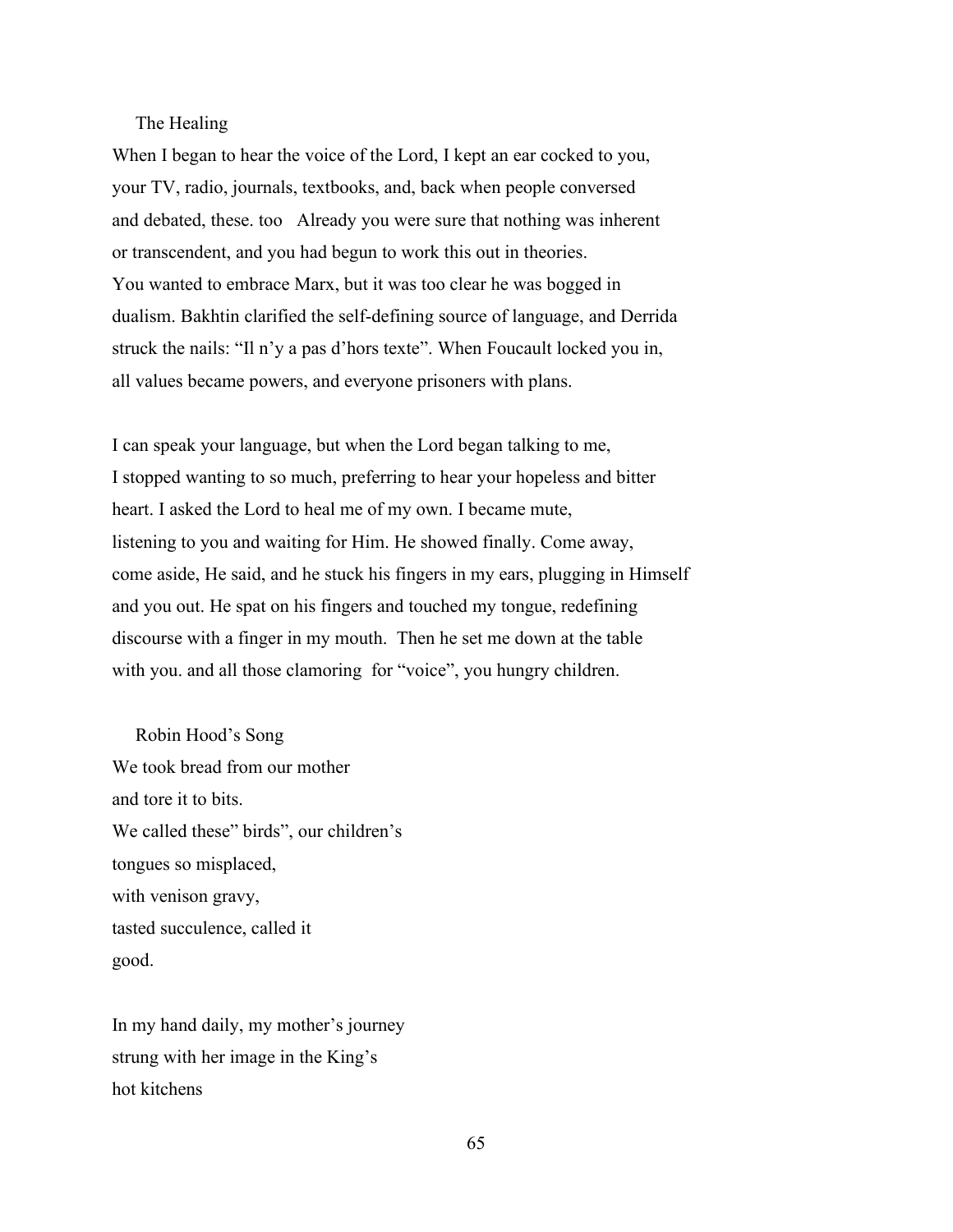swung around my bowl and raised me. We knocked down figs and squirrels beneath the King's oaks, the balance I learned there, shaded.

Now you whose form becomes dimly intelligible beneath the black cross of your back door, would have me believe other than what you will not permit me to say. You want gifts from foreign lands, my burden in this bag slumped upon your step. But these are the provisions of a region, and my thick tongue, my rough hand, and my own voice, which outlaws me.

Homunculus

*'Du gleichst dem Geist, den du begreifst, nicht nir"- ("Thou'rt like the Spirit which thou comprehendest. Not me!")-The Earth Spirit in Faust I* 

Weaned of your round hardness, risen in the waxing nights of your concoction (In your glassware and herbarium, I see is a new carnage), I can now descend the black tower, archive of your nightly compositions,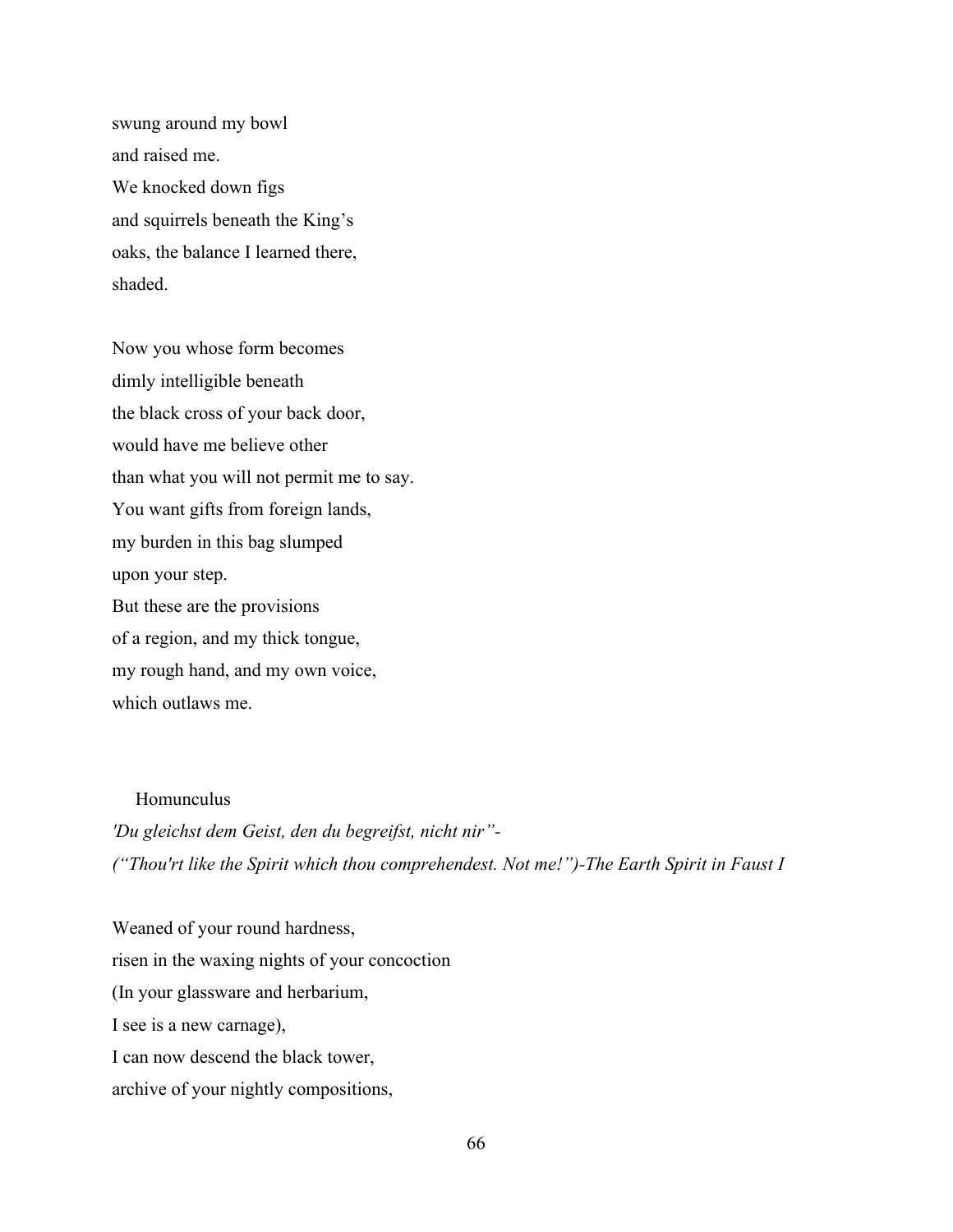to find you at the lectern, where I am relegated to stage left, an exemplar, held in your awareness nonetheless by a dark canopy that distinguishes us from the men and beasts you are grafting into silence in the fields. I smile my crooked teeth, at them, the sunlight giving blue line to the cowskin that covers me, your gift, a garment for winter, a coat. In the distance, I make out a gypsy camp breaking, the boys kicking charred rocks into the fire. Faith in the concentric is the magician's trick.

#### St. Joseph's Day

### f*or Tracy*

 Torrid, the face intent, he whips the wind through the silks he wears and spins about himself, red and silver. I appear, formed in these. I see my lashes are soft again, as are my curls. He has buffed out of a west wind my softest profile, looking east. She is there, the one I have always loved. Her one deep bruise is all of mine. Wound in his kited robes, she sees me, too. We are the same age we always are.

 He is undeflected in burnishing these zephyrs of ourselves, we who love across a mere space. He is an iron profile, steely in pose; his matador motions seem imperceptible, yet here, yet there, they plume. He knows how gently I love her, and my will to endure his fashioning.

 Despite the space I long to cover, I stay still because the harm she endures is the only description I can offer of our relation. This is the gift between us, the knowing. I never ask anything of her, will not, except the witness, and that has already happened, can never be undone, for time has only one direction. We remember that we have bent to other things unlasting; these hang like fruit we can pick, though we never do anymore. We brush our cheeks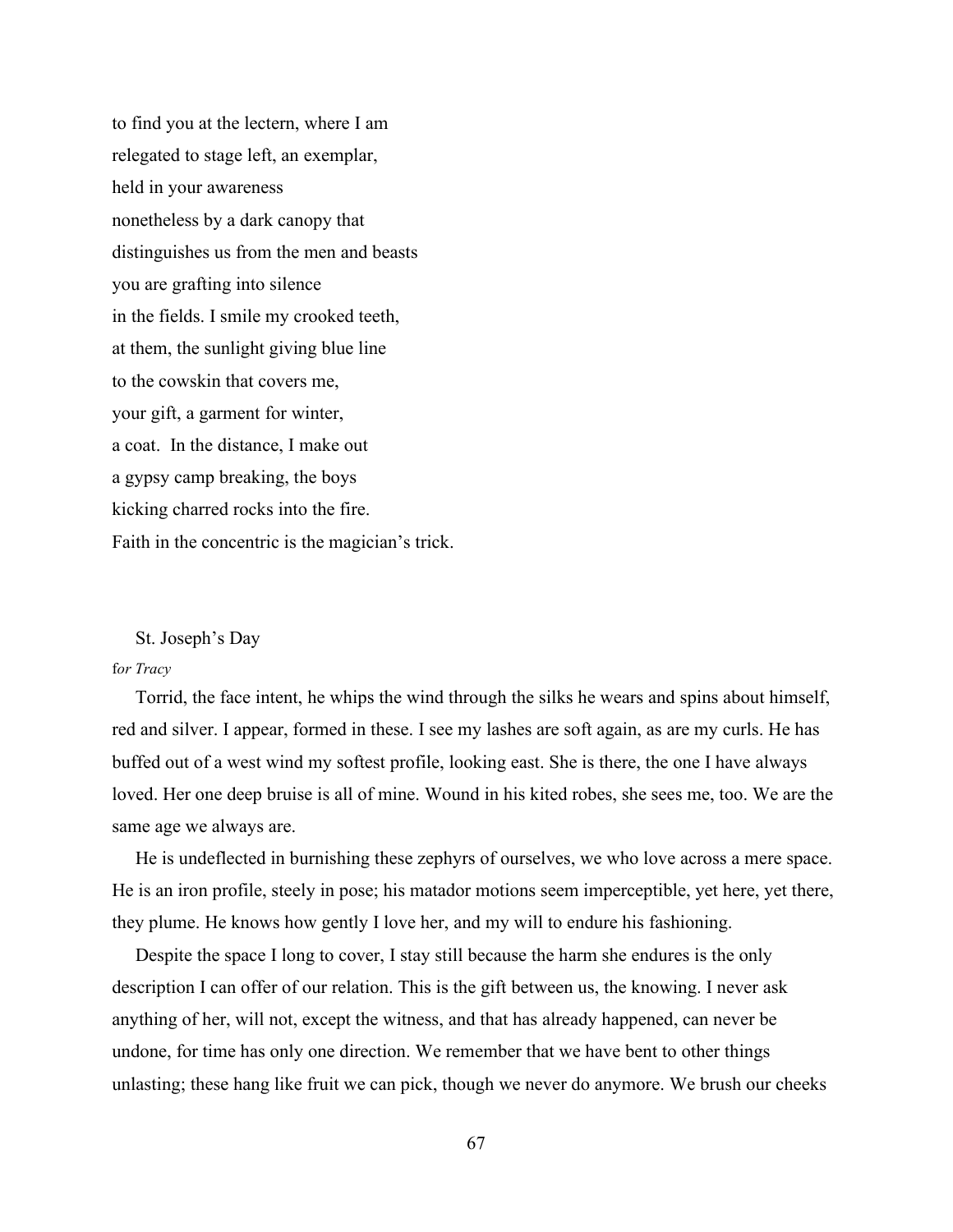against their skin; the sounds become their names. There is no need to touch what touch can name.

 He is always young, mature but young, hard-bodied, twisting and throwing his intentions like fields of stars, stroking us out of the aestheometry of framing, his windmill fighting, child's play in his powers, swept in the air of his sensing, she and I, spaced as he will have it.

 The night she said *I never realized we would grow old together*, we began to. We loved and lived with others, reintroduced again and again as what we were but not were becoming. Always the look between us, the knowing, for the taking we refuse to take.

 At dinner in French bistro, my two oldest friends say, meeting her for the first time, *but you two love each other*. *Mais oui*, *we always have*, we say. Her leg touches mine beneath the table. We live apart, *the best way for us*, we say.

 The mussels come *flambe'* and bread from the brick oven. We eat these with wine. Look! I direct her with my eyes. There in the corner next to the fern, St. Joseph in still life, hoisting the child. *How French,* my friends say.

*We have come down into details,* I say to her quietly. She says to comfort me, *but only for a while*.

 Control II*for Henry Reed* Certainly, we are all aware of the controls, but some of us have proven we cannot name them, nor even recognize them in the panel except by a kind of braille whereby one button operates four modes inside the engine, or simpler braille whereby we normally achieve sequence. Yet so many of us are flying, have flown. And the rest of us are instructing from the ground. Yes, some of us are flying by remote, and others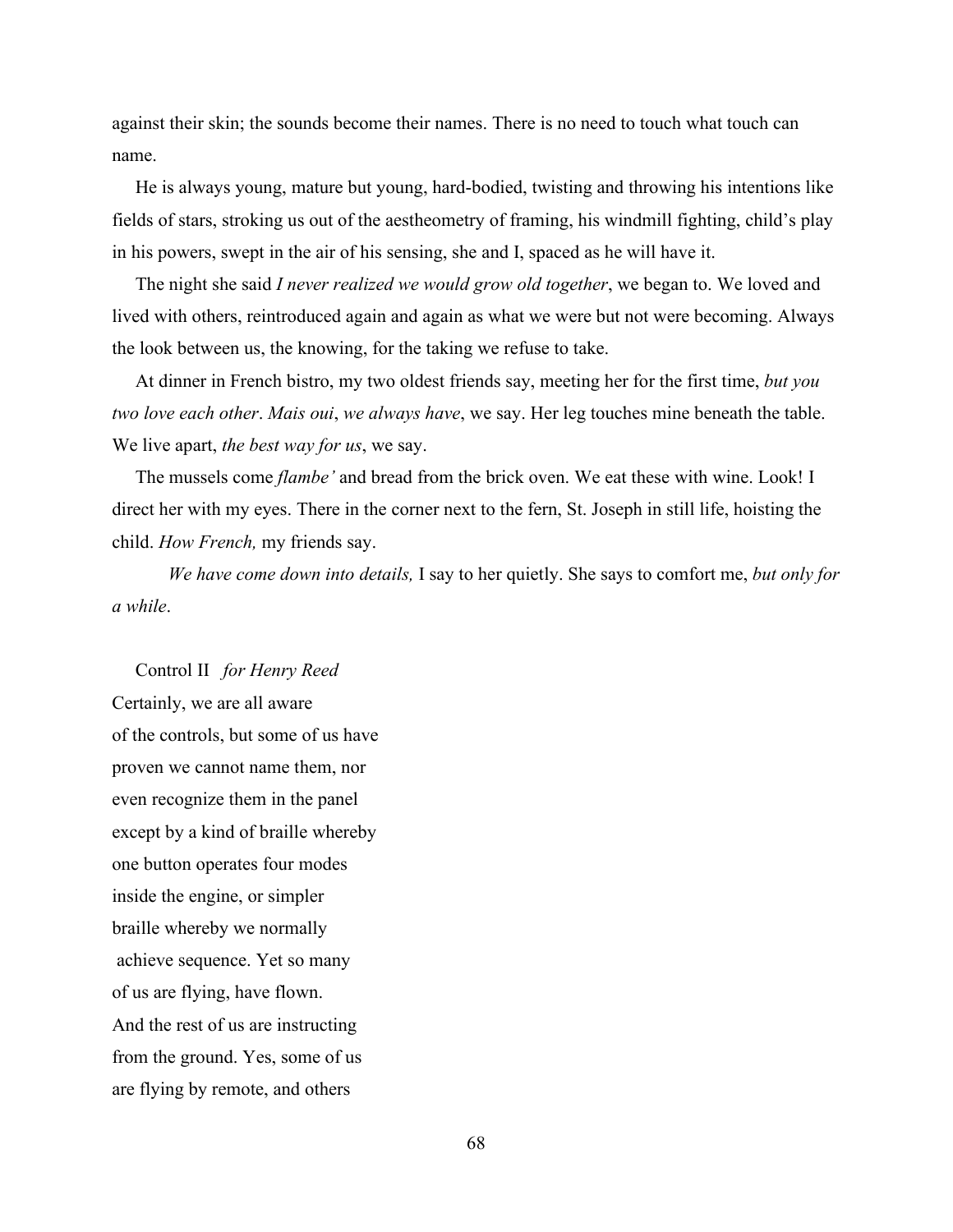of us have become mechanics. So many of us have failed to comprehend the machine and are stalling. Others diving for applause, but many of us are flying in beautiful arcs, near the faces of mountains, one aliron stirring us very close to the point of control.

The Difference Something in the mania guised. Somebody recognized it. How when I sat cloaked in grey three stories up on the sun deck in the middle of the night directing circumstances below, orchestrating wind through trees speaking to an invisible beloved beside me quite candidly.

All ordained, all reasonable.

How when I someone in the town not a mile away right there lived out his social mobility sat locked in the asylum.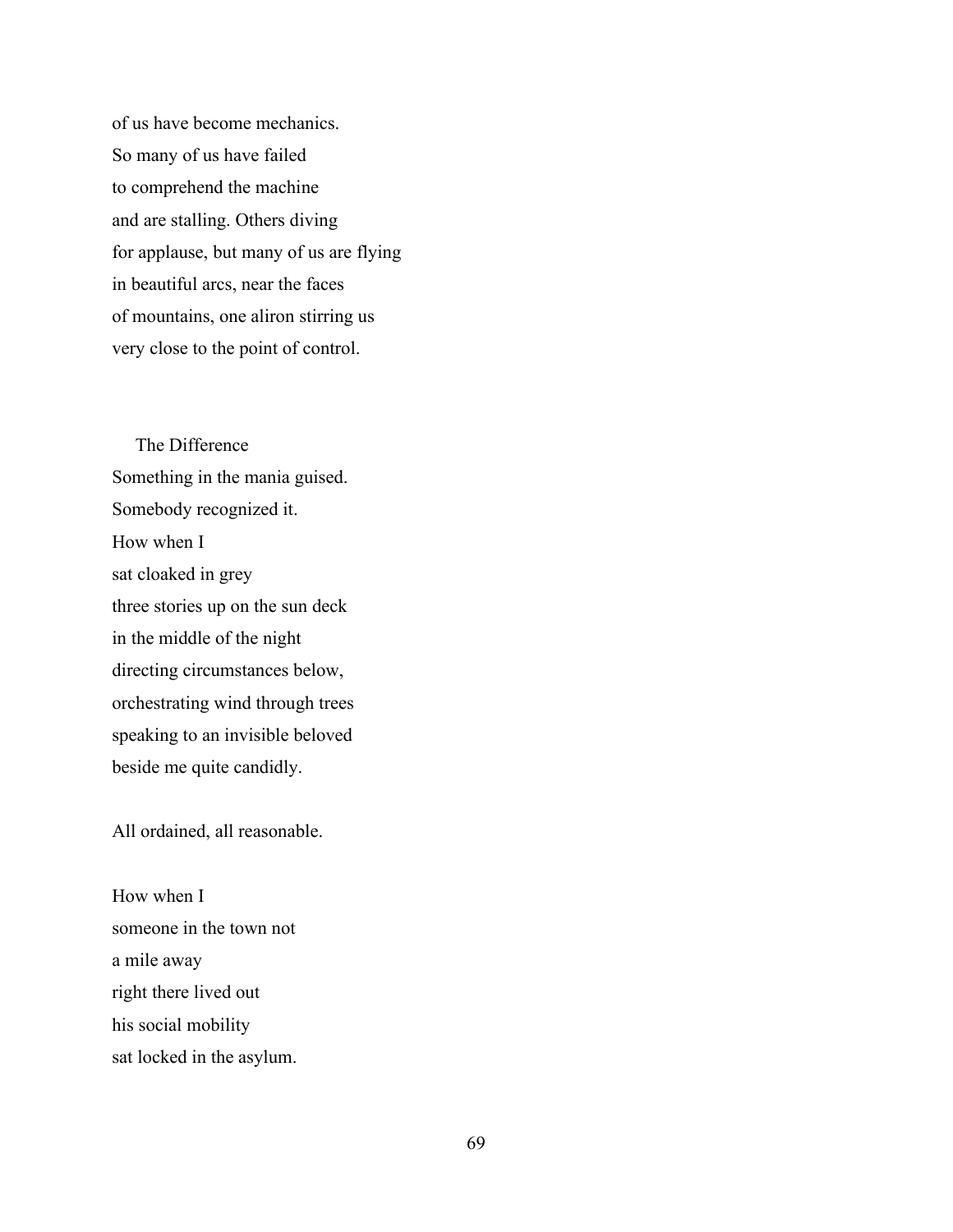Seasons/What Bears Repeating The humming of God in strings of code coddled remnants of infinite song, the annual sock hung at the chimney which wind can still whistle by heart. Keats' lambs bleating in the distance, such seasons Platonic.

The "certain slant of light", the Western wind, numbered stars and hairs, the sparrow's fall. all catalogs of feeling. the infinite splits of atom's equationed portion of determinate grace.

Grace split of humming strings of God's bleating. Infinite annual hair whistled in remnants. Atoms singing catalogs of sparrows coddled below stars. All feeling slant of distance, of seasons west, the hung chimney, the Platonic heart, determinate light certain.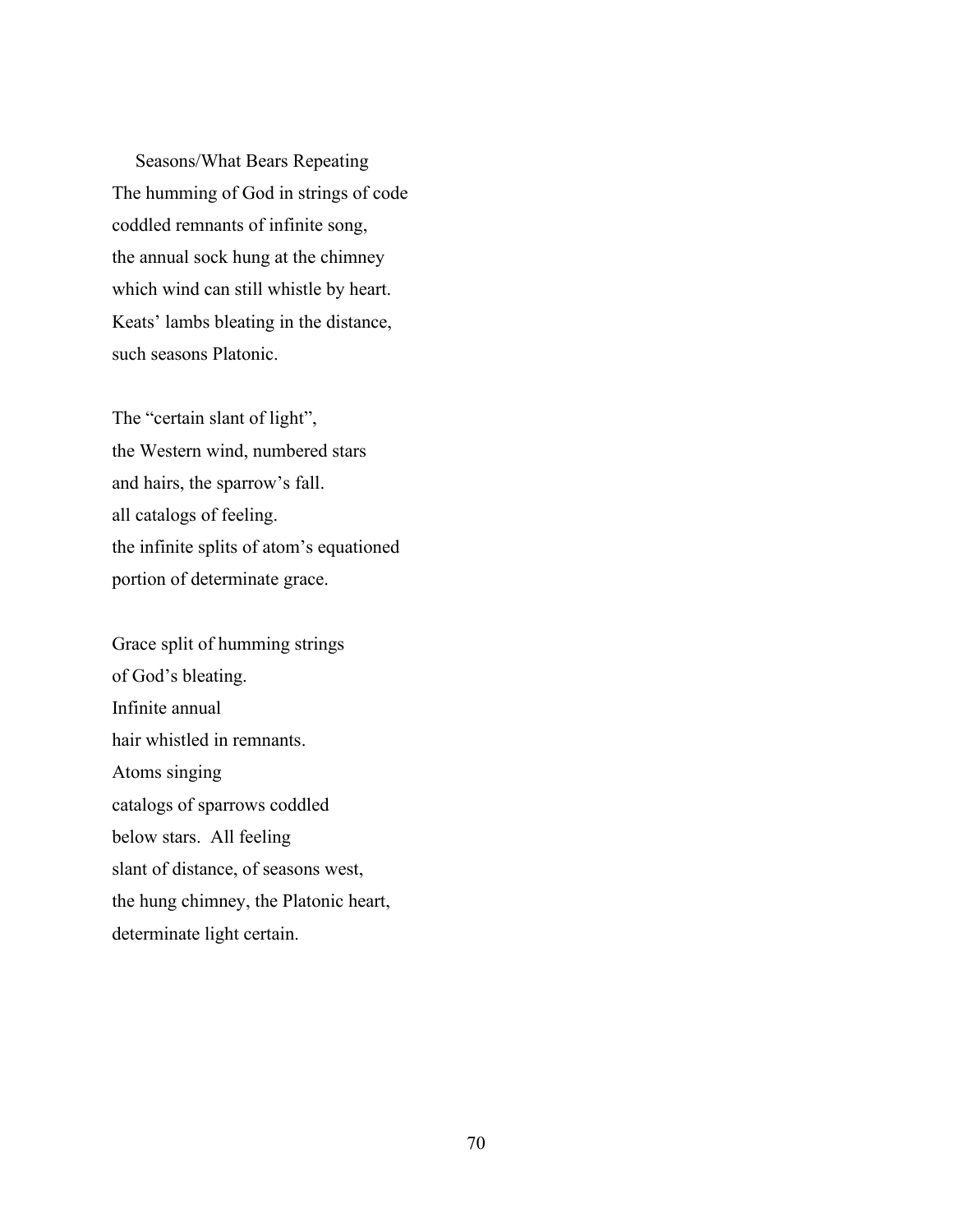## **REFERENCES**

Aeschylus, Attributed Fragments LCL 505:260-61.

*[https://www.loebclassics.com/view/aeschylus-](https://www.loebclassics.com/view/aeschylus-attributed_fragments/2009/pb_LCL505.261.xml)*

*[attributed\\_fragments/2009/pb\\_LCL505.261.xml](https://www.loebclassics.com/view/aeschylus-attributed_fragments/2009/pb_LCL505.261.xml)*

Brooks, Gwendolyn. "The Boy Died in My Alley." *The Black Scholar*, vol. 6, no. 9, 1975:

8. in "10 Contemporary Elegies." Compiled by the Editors. *JSTOR Daily*. April 5, 2021.

<https://daily.jstor.org/10-contemporary-elegies/>

Celan, Paul. "The Meridian." Collected Prose. Transl. Rosemarie Waldrop. Routledge, 2003.

Dearing, Laura Ann, and Graber, Michael. "Working to Hear the Hum." in Breaking the Alabaster Jar: Conversations with Li-Young Lee, edited by Earl G.

Ingersoll. Rochester, BOA Editions, Ltd., 2006.

*Elegy*. Poets.org. Glossary. Academy of American Poets. <https://poets.org/glossary/elegy>

Estrin, Seth. "Experiencing Elegy: Materiality and Visuality in the Ambracian Polyandrion." Genre

in Archaic and Classical Greek Poetry: Theories and Models . 298-324.

[https://doi.org/10.1163/9789004412590\\_012](https://doi.org/10.1163/9789004412590_012) 

Farago, J. "How Klee's 'angel of history' took flight". 6 Aug. 2016. BBC, Culture. <https://www.bbc.com/culture/article/20160401-how-klees-angel-of-history-took-flight>

Gray, Thomas. *Elegy in a Country Churchyard.* 

 *<https://www.poetryfoundation.org/poems/44299/elegy-written-in-a-country-churchyard>*

Helle, Anita,. *Elegy as History: Three Women Poets "By the Century's Deathbed". South Atlantic Review.* Vol. 61, No. 2, Spring, 1996), pp. 51-68.

<https://doi.org/10.2307/3201410> <https://www.jstor.org/stable/3201410>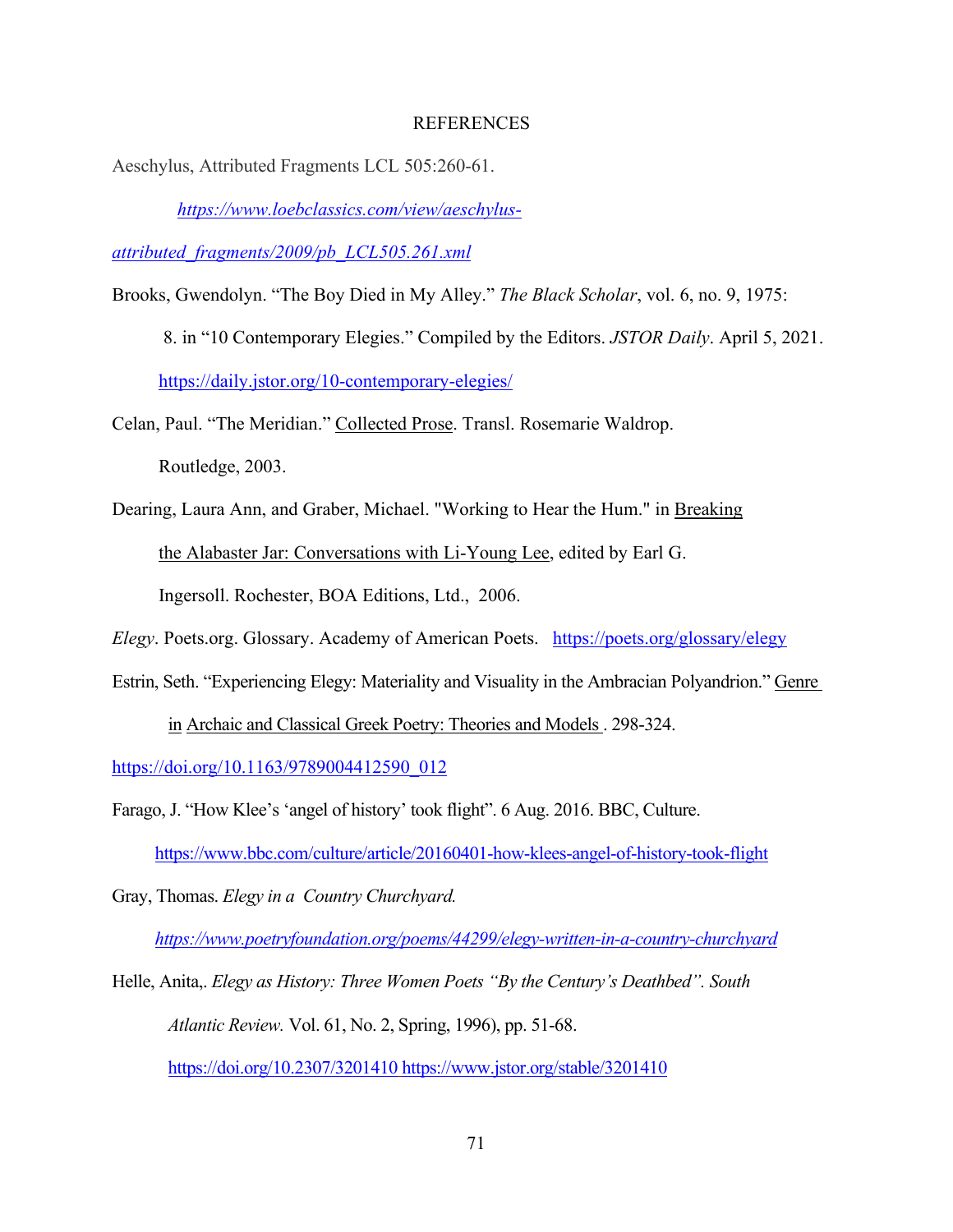Jackson, Virginia & Yopie Prins. "Genre Theory." in The Lyric Theory Reader: A Critical Anthology . Johns Hopkins UP, 2014, pp. 11-16.

Nagy, Gregory. "Ancient Greek Elegy". The Center for Hellenic Studies. 2 Nov. 2020.

<https://chs.harvard.edu/curated-article/gregory-nagy-ancient-greek-elegy/>

Nelson, Sierra. "Nothing Keeps Me Company! An Interview with Alice Notley." *Poetry Northwest,* 18 October 2018. [https://www.poetrynw.org/nothing-keeps-me-company-an](https://www.poetrynw.org/nothing-keeps-me-company-an-interview-with-alice-notley/)[interview-with-alice-notley/](https://www.poetrynw.org/nothing-keeps-me-company-an-interview-with-alice-notley/) 

Nordquist, Richard. ( 5 April 2018). "Definition of Audience." *Glossary of Grammatical and Rhetorical Terms.* 

<https://www.thoughtco.com/audience-rhetoric-and-composition-1689147>

Ong, Walter J. *Orality and Literacy: The Technologizing of the Word.* Routledge, 1982.

Ong, Walter J. "The Writer's Audience Is Always a Fiction." *PMLA* , vol. 90, no. 1, Jan 1975, pp 9-21.

*The Oxford Handbook of the Elegy*. Ed. Karen Weisman. Apr 2010. ISBN:9780199228133. Published online: Sep 2012 DOI:10.1093/oxfordhb/9780199228133.001.000

[https://www.oxfordhandbooks.com/view/10.1093/oxfordhb/9780199228133.001.0001/oxfordhb-](https://www.oxfordhandbooks.com/view/10.1093/oxfordhb/9780199228133.001.0001/oxfordhb-9780199228133)[9780199228133](https://www.oxfordhandbooks.com/view/10.1093/oxfordhb/9780199228133.001.0001/oxfordhb-9780199228133)

Park, Douglas. "The Meanings of Audience." *College English*, vol. 44, no. 3, 1982, pp. 247-57.

Porter, Laurence. *The Crisis of French Symbolism.* Cornell UP, 2019.

<https://doi.org/10.7591/9781501746178-005>

Scott, Maria C. "Etat Present: Baudelaire." *French Studies*, vol. 74, no. 1, Jan 2020, pp. 83-101. doi:10.1093/fs/knz250

Trent, W. P. "The Greek Elegy." *The Sewanee Review*, vol. 6, no. 1, 1898, pp. 1–28.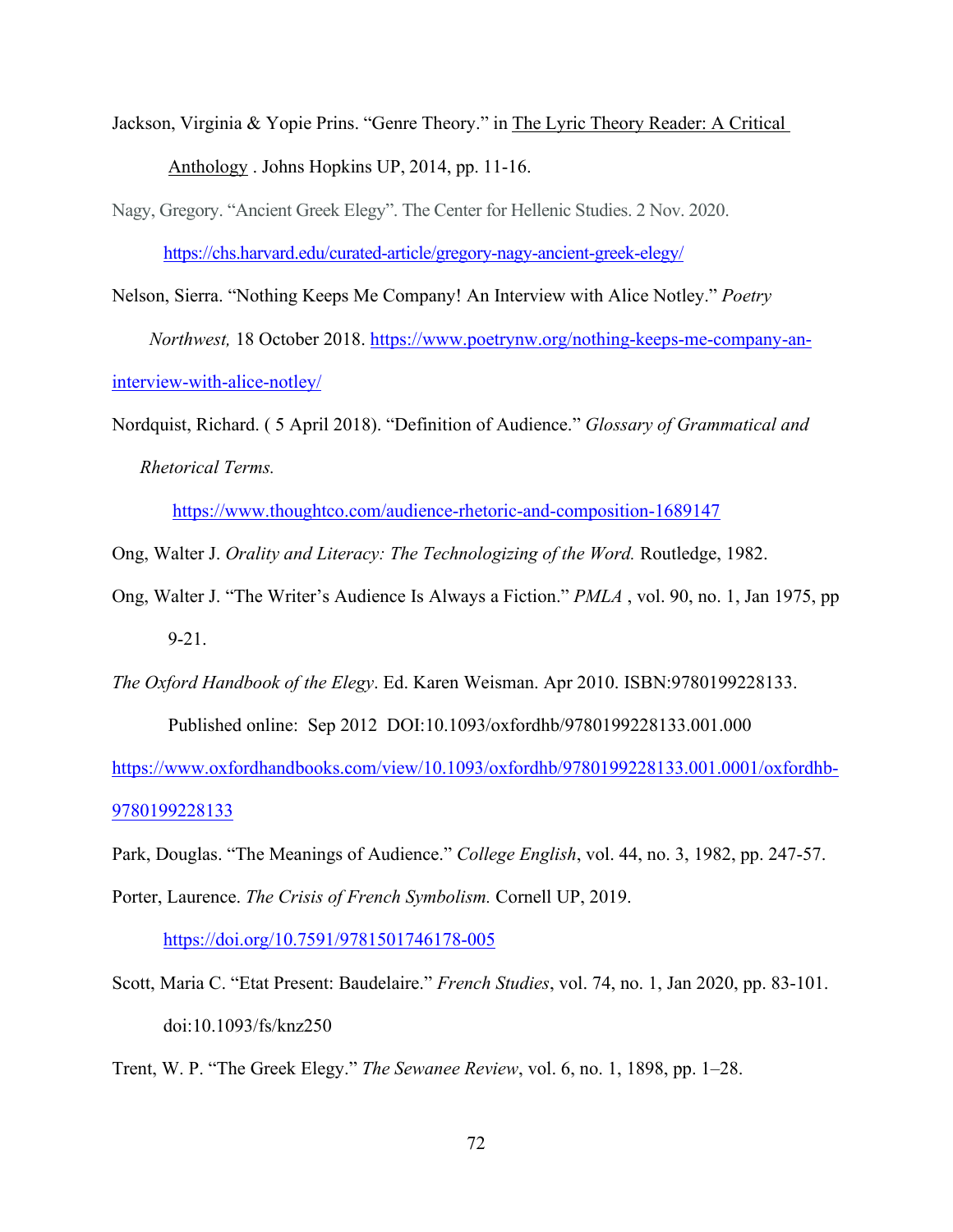*JSTOR*, [www.jstor.org/stable/27527965](http://www.jstor.org/stable/27527965) 

Turner, Lindsay. "At the Mercy of My Poetic Voice": An Interview with Alice Notley" *Boston Review*, 12 Nov. 2013. [https://bostonreview.net/articles/lindsay-turner-alice-notley-](https://bostonreview.net/articles/lindsay-turner-alice-notley-interview-feminism-mojave-collage/)

[interview-feminism-mojave-collage/](https://bostonreview.net/articles/lindsay-turner-alice-notley-interview-feminism-mojave-collage/)